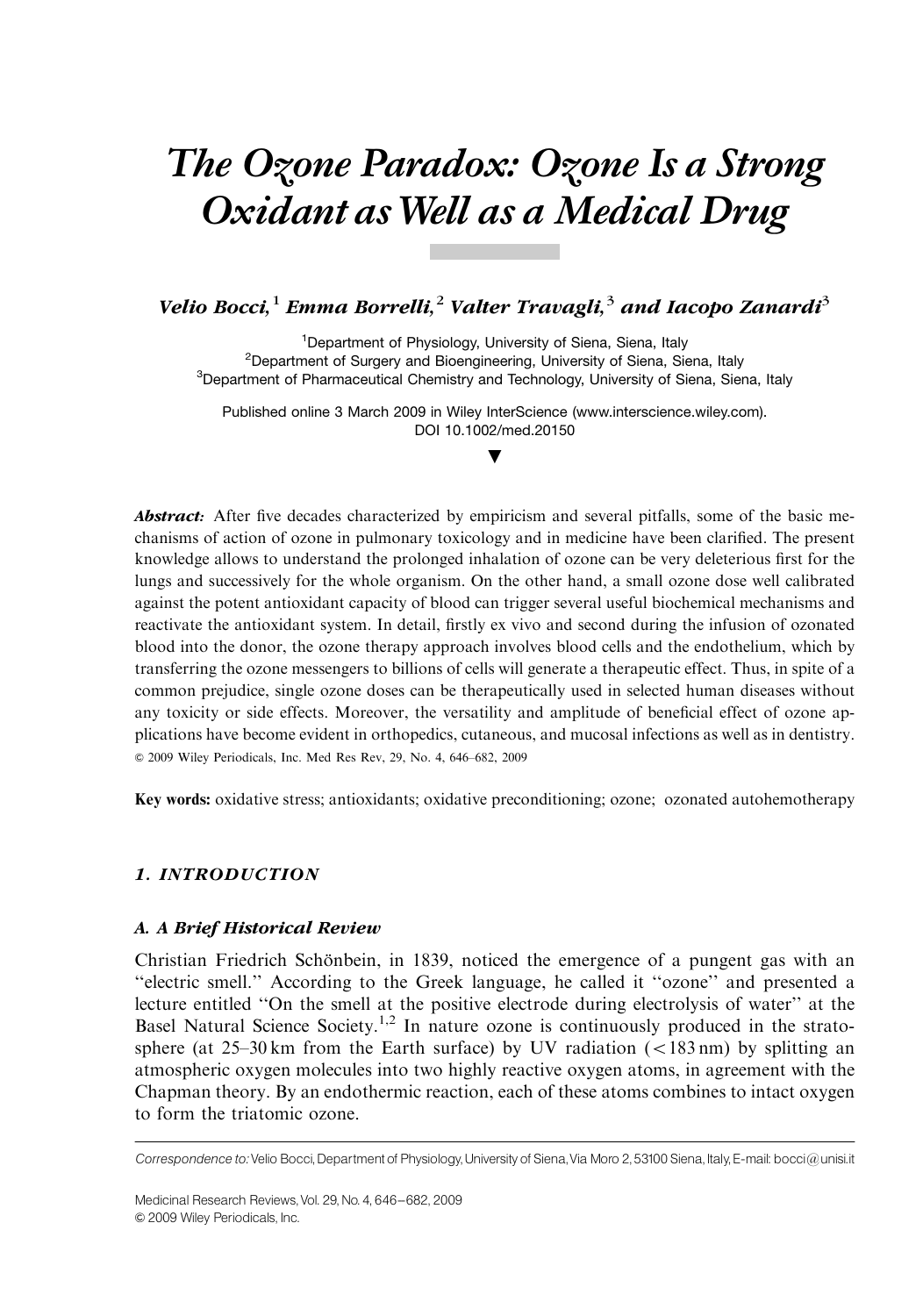It is also produced during the electric discharge of lightning, which catalyzes the formation of ozone from atmospheric oxygen. Ozone has a molecular weight of 48 and it is a bluish gas with a pungent odor and a solubility in water, about ten-fold higher than oxygen  $(49 \text{ mL} \cdot \text{mL} \cdot 0.02 \text{ M})$ , at  $0^{\circ}$ C), even though an ample variability is present in the literature.<sup>3</sup> While it rapidly dissolves in pure water and obeys Henry's law, in biological water ozone instantly reacts with inorganic and organic molecules dissolved in water generating a variety of free radicals. Ozone as a gas spontaneously decomposes with a half-life of 40 min, at  $20^{\circ}$ C. This means that ozone is a metastable gas with a temperature-dependent half-life, but it can be stored in liquid form at a temperature below  $-111.9^{\circ}$ C with a specific weight of 1.571 g/mL. Methods for generating ozone are based on UV radiation, corona discharge, and an electrochemical process. Industrial ozone is produced from air but medical ozone must be generated ex tempore only by using medical oxygen because otherwise the simultaneous generation of nitric dioxide  $(NO<sub>2</sub>)$  will be very toxic.<sup>4</sup> The most recent medical ozone generator can control the electric voltage from  $5 \text{ kV}$  up to about  $14 \text{ kV}$ , the space between the electrodes able to modulate a gradual increase in ozone concentration and the flow of pure oxygen usually regulated between 1 and  $10 L/min$ . The final ozone concentration is inversely proportional to the oxygen flow, hence, per unit time, the higher the oxygen flow, the lower the ozone concentration. In the final oxygen–ozone mixture, the maximum ozone concentration can be only 5%.

## 2. BEHAVIOR OF OZONE

#### A. Ozone as an Oxidant

Ozone has a cyclical structure assessed by the absorption at 253.7 nm with a distance among oxygen atoms of  $1.26 \text{ Å}$  and exists in several mesomeric states in dynamic equilibrium<sup>5</sup> (Fig. 1). Among oxidant agents, it is the third strongest ( $E^{\circ} = +2.076$  V), after fluorine and persulphate. Molecular oxygen, by containing two unpaired electrons, is a diradical but it has not the reactivity of ozone and, by a stepwise reduction with four electrons, forms water. On the other hand, ozone having a paired number of electrons in the external orbit is not a radical molecule, but it is far more reactive than oxygen and generates some of the radical oxygen species (ROS) produced by oxygen during mitochondrial respiration. Phagocytes reacting with pathogens<sup>6-8</sup> produce anion superoxide  $(O_2^-)$ ,  $H_2O_2$ , and hypochlorous acid (HClO) catalyzed by mieloperoxidase. Wentworth et al.<sup>9,10</sup> have postulated that in atherosclerotic patients human endothelium cells may produce ozone, but their findings remain still doubtful.<sup>11</sup> Moreover,  $H_2O_2$  is produced by almost all cells by the nicotinamide adenine dinucleotide phosphate (NADPH)-oxydase isoenzymes, indicating the relevance of ROS in the normal organism. Interestingly, ozone, in the presence of inorganic and/or organic compounds immediately reacts and generates a great variety of oxidized molecules, disappearing in a matter of seconds.<sup>12</sup>



Figure 1. Structure and mesomeric states of ozone.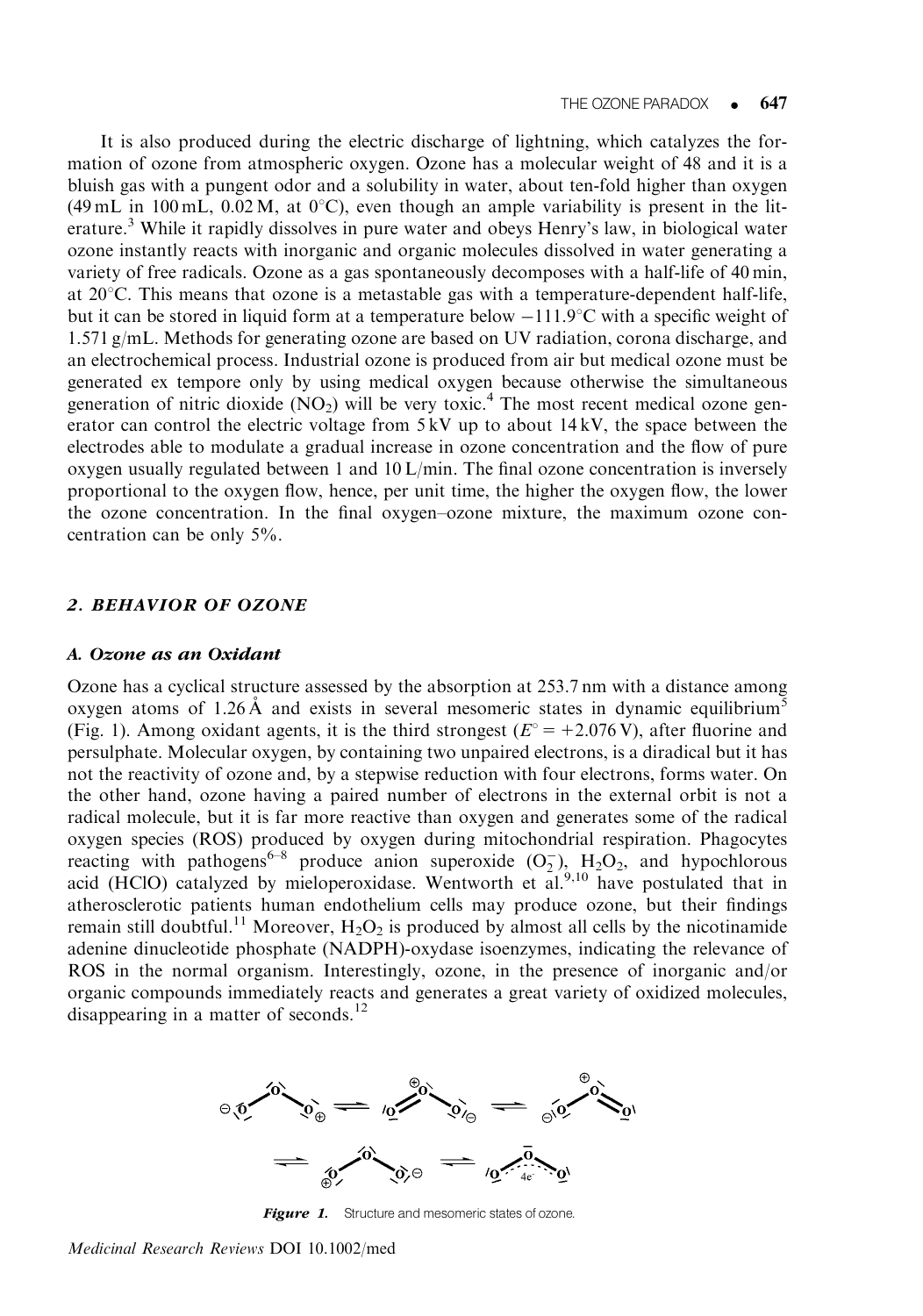#### 648 · BOCCI ET AL.

# B. Ozone as UV screen

In the stratospheric layer, ozone has an average concentration of 10 parts per million (ppm) and it has the important role to absorb most of the UV radiations, particularly bands B (from 280 to 320 nm) and C (from 100 to 280 nm), which are mutagenic and can enhance skin carcinogenesis.<sup>13</sup> Unfortunately, during the last decades, short-sighted human activities, by releasing chlorofluorocarbons in the atmosphere, have led to a decreased ozone concentration, particularly in the Antarctic, which will take several decades to be restored.

# C. Ozone as an Air Pollutant

On the other hand, the tropospheric amount of ozone ought to be about  $1 \mu g/m^3$  (0.001 ppm), ten times lower than our odor perception threshold for ozone about  $20 \mu\text{g/m}^3$  (0.02 ppm). However during the last decades, in large cities, ozone levels in summer time can increase up to dangerous levels ranging from 200 to  $900 \mu g/m^3$ . Moreover, additional anthropogenic emissions of  $NO$ ,  $NO<sub>2</sub>$ , methane,  $CO$ , sulphuric compound, and fine particulates have enhanced the toxicity not only for the respiratory tract but also for the eyes and the skin.

The US Clean Air Act has set an ozone level of  $120 \mu g/m^3$  as an 8 hr mean concentration to protect the health of workers.<sup>14</sup> Evaluation of recent studies<sup>15–18</sup> allows establishing an average environmental ozone concentration of  $90 \pm 10 \,\mu g/m^3$ . However, ozone concentration in urban air can exceed 0.8 ppm in high pollution conditions.<sup>19,20</sup> For 8 hr at rest (a tidal volume of about 10 L/ min and a retention of inspired ozone of no less than 80%), the ozone dose amounts to 0.70–0.77 mg daily. This is likely the minimal ozone intake because physical activity increases the volume of inhaled air, and, at peak time, the ozone levels can easily augment to 500–900  $\mu$ g/m<sup>3</sup>, reducing pulmonary functions and markedly enhancing the risk of cardiovascular deaths.<sup>15,17,18</sup>

Ozone levels of 500  $\mu$ g/m<sup>3</sup> may not seem too high but one must consider that any single air inhalation implies an ozone dose that immediately reacts with the airway surface fluid and immediately at the epithelial lining fluid (ELF) generates the ROS and lipid oxidation products (LOP) minimally quenched by the scarce antioxidant present in a liquid film of about  $0.1 \mu m$ .<sup>21</sup> As a consequence, the whole respiratory tract against the continuous inhalation of ozonecontaminated air opposes only the ELF's volume of about  $20-40 \text{ mL}^{22}$  which is negligible when compared to a plasma volume of about 2700 mL. Thus, throughout the day we must consider, neither simply the ozone concentration nor a single respiratory act, but the ozone cumulative dose that can easily sum up to  $1-2$  g ozone in 5 months. While ozone vanishes within the ELF,<sup>23</sup> the generated ROS, LOP, and nitrating species<sup>24–28</sup> damage the epithelial lining. The phosphorylation of a protein kinase, by activating the nuclear factor- $\kappa$ B (NF- $\kappa$ B), allows the synthesis and release of a number of cytokines such as  $TNF\alpha$ , IL-1, IL-8, IFN $\gamma$ , and TGF $\beta$ 1. Moreover, this situation starts a vicious circle because the increased inflow of neutrophils and activated macrophages into the alveolar space worsens and perpetuates the production of more ROS including HClO,  $8,26$  tachykinins, proteases, alkenals, and  $F_2$ -isoprostanes<sup>25,29</sup> able to selfmaintain a chronic inflammation. ROS have a very brief half-life and damage mostly the pulmonary microenvironment while alkenals and proinflamatory cytokines are absorbed by the human large expanse (about  $70 \text{ m}^2$ ) of the bronchial–alveolar space. Recent studies<sup>25,30,31</sup> have detected 4-hydroxynonenal (4-HNE), isoprostanes,  $H_2O_2$ , and malondialdehyde (MDA) in the bronchoalveolar lavage fluid. The interesting study by Last et al.<sup>32</sup> has clearly shown that mice exposed to 1 ppm for 8 hr during three consecutive nights lose about 14% of their original body weight, decrease their food consumption by 42%, and enter into a cachectic state. Another important aspect of the pulmonary ozone toxicity is its reverberation on the whole organism, especially on the vascular system, heart, liver, brain, and kidneys. The pharmaco-toxicological behavior of both LOP compounds, ceramide signaling, and proinflammatory cytokines is characterized by a continuous absorption from the pulmonary area into the blood and, even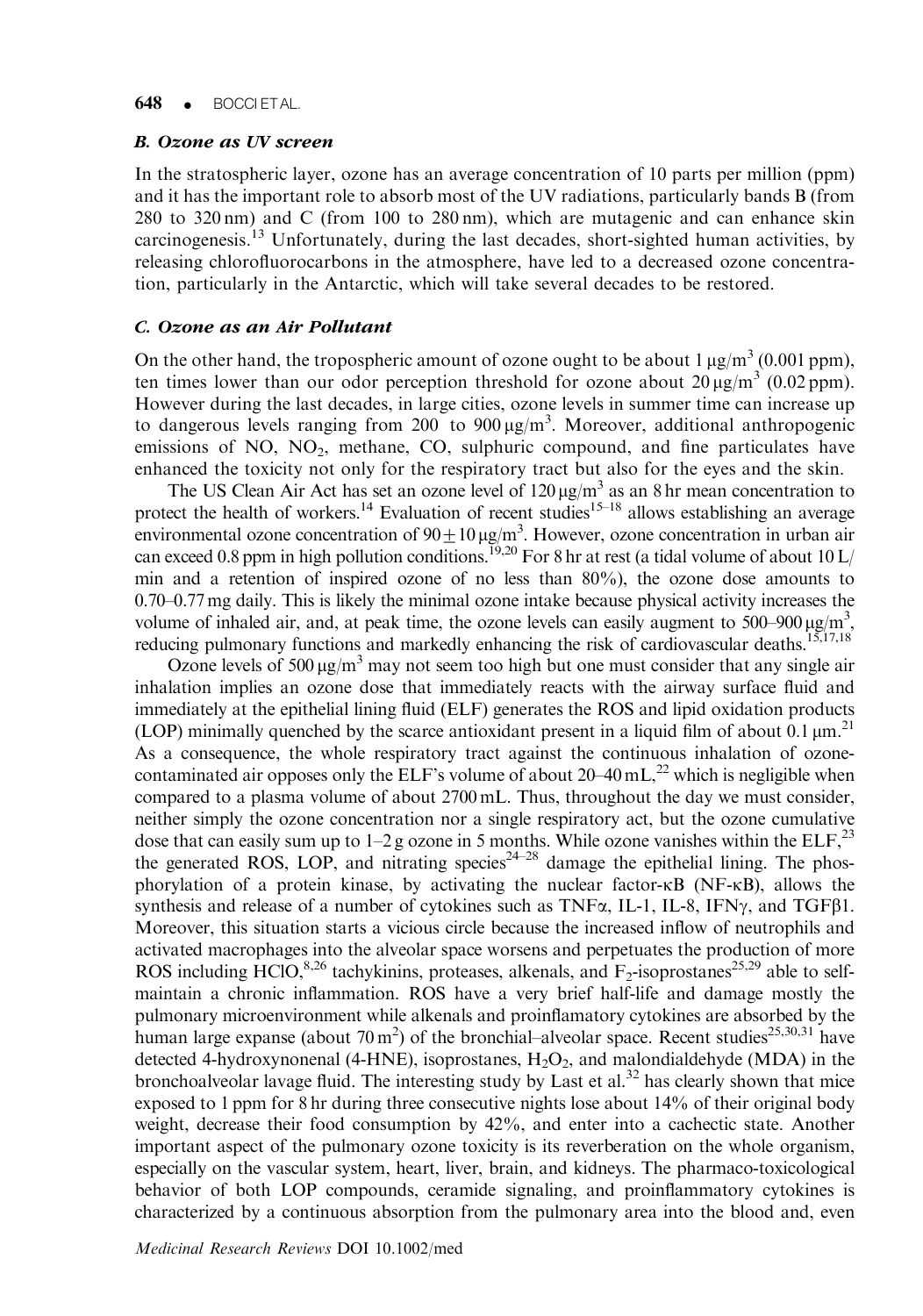though the half-life of these compounds is brief, $28,33-37$  the constant endogenous synthesis insures a constant toxicity explaining the increased morbidity and mortality of population inhaling polluted air for several months of the year.

## D. Ozone as a Biological Cytotoxic Agent

Either normal or neoplastic cells in culture are very sensitive to a constant exposure of ozone even if the gas has a very low concentration.38–40 This observation is correct but it has led to the misleading conclusion that ozone is always cytotoxic. Indeed, we know too well that cells culture studies are mostly performed with air–CO<sub>2</sub> at pH 7.3 but with a  $pO<sub>2</sub>$  of 160 mmHg, i.e. more than double of cells in vivo. Even more important is the fact that culture media have a significantly lower level of antioxidants than plasma, particularly of albumin.<sup>41-45</sup> Indeed, the usual fetal calf serum is added at a 5–10% concentration that is equivalent to hardly 50% of the albumin present in the extracellular fluid. Among antioxidants, albumin with its available –SH reducing group is one of the most protective compounds.<sup>46</sup> Moreover, antioxidant components are not dinamically replenished in vitro while cells remain exposed to a constant ozone concentration. Obviously ozone dissolves in the fluid every second, exhausts the scarce antioxidants, and generates toxic compounds that cannot undergo either dilution with extracellular fluid or excretion. This unfavorable situation has been demonstrated when thiobarbituric acid reactive substances (TBARS), incubated in vitro at  $37^{\circ}$ C and pH 7.3 in human ozonated plasma remain at a constant level for  $9 \text{ hr}^{47}$  On the other hand TBARS present in ozonated blood declined very rapidly with a half-life of  $4.2 \pm 1.7$  min<sup>48,49</sup> after intravenous infusion in patients with agerelated macular degeneration (ARMD) demonstrating the relevance of critical pharmacological properties to be extensively discussed in Section 4A. Moreover, the damaging effect of ozone on saline washed erythrocytes, totally deprived of the plasma protection, has noticeably contributed to consider ozone as a deleterious gas.

## 3. MAY OZONE BE USED AS A MEDICAL DRUG?

At first sight, the strong oxidizing properties of ozone discard the possibility that this gas may display some therapeutic effects. However, even today some ozonetherapists advance the whimsical idea that ozone, by decomposing in the blood, gifts the body its intrinsic energy accumulated during its synthesis, as shown

$$
3O_2 + 68,400 \text{ cal} \rightarrow 2O_3
$$

On the 19th century, ozone had been already identified as a potent bactericidal gas and it was used during World War I for treating German soldiers affected by gaseous gangrene due to  $\frac{1}{2}$ Clostridium anaerobic infections. In two pioneristic studies, Stoker<sup>50,51</sup> reported the first 21 medical cases successfully treated with ozone at the Queen Alexandria Military Hospital. It remains uncertain how a Swiss dentist, E.A. Fisch  $(1899-1966)^{52}$  had the first idea to use ozone as either a gas or ozonated water in his practice. By a twist of fate, a surgeon, Dr. E Payr (1871–1946) had to be treated for a gangrenous pulpite and remained astonished by the result achieved with local ozone treatment. He enthusiastically extended its application to general surgery and at the 59th Congress of the German Surgical Society (Berlin, 1935) reported ''which other disinfectant would be tolerated better than ozone? The positive results in 75% of patients, the simplicity, the hygienic conditions and the safety of the method are some of the many advantages".<sup>53</sup> In 1936, a French physician, Dr. P. Aubourg successfully treated chronic colitis and rectal fistulae by the direct insufflation of oxygen–ozone mixture into the rectum. It seems that Dr. Payr was the first to inject a small volume of the  $O_2-O_3$  gas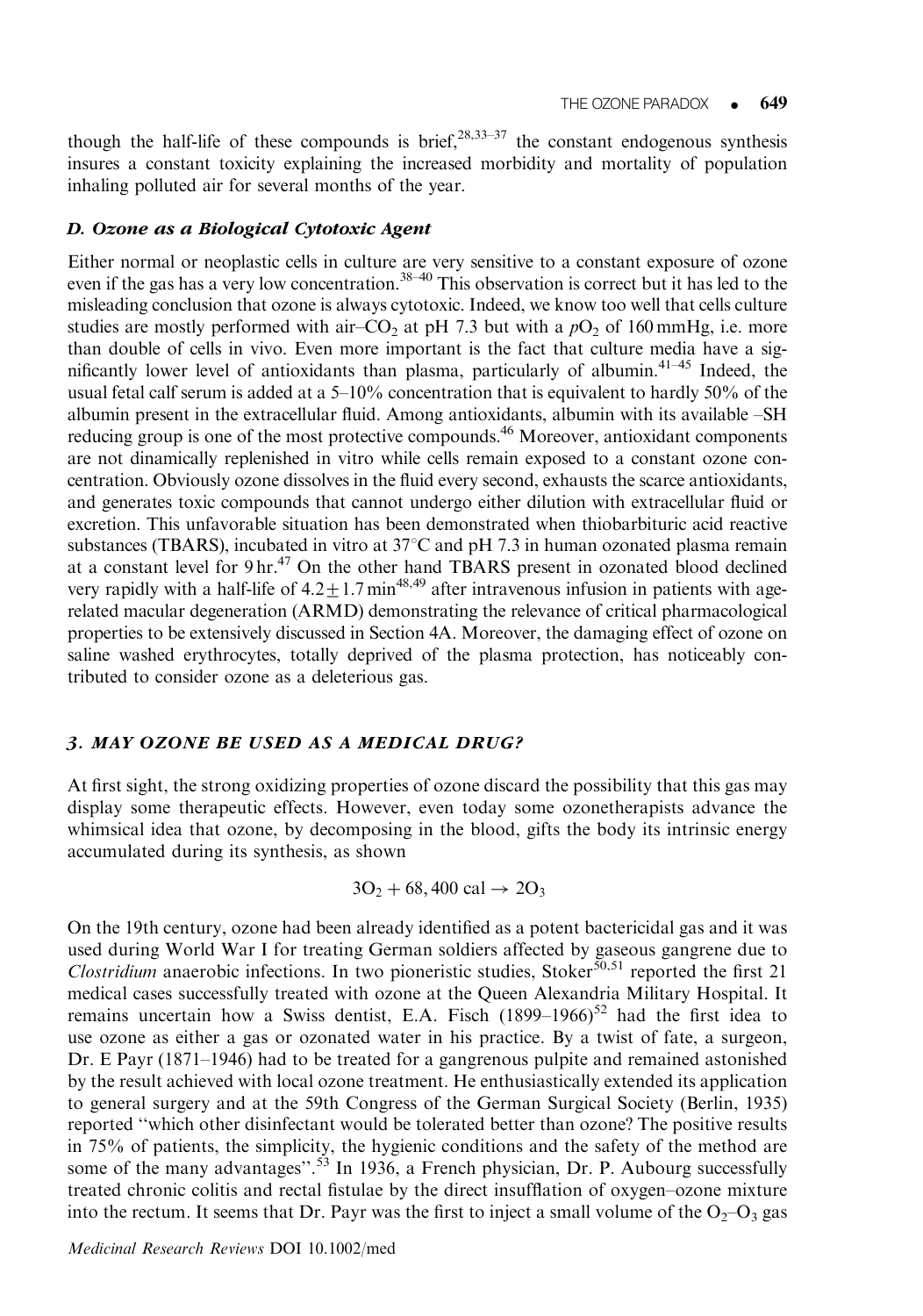## 650 · BOCCI ET AL.

mixture directly into the human cubital vein, giving rise to a procedure that in the 90s, adopted by charlatans, became so dangerous to be prohibited. After the invention of the first medical ozone generator by the physicist Joachim Hansler (1908–1981), the physician Hans Wolff (1927–1980) deserves the credit for having developed the ozonated autohemotherapy  $(O_3$ -AHT) by insufflating ex vivo the gas into the blood contained in a dispensable ozoneresistant glass bottle. For almost three decades ozone therapy was used in Germany but the lack of scientific and clinical studies arose scepticism and prejudice still common today. Lacking the knowledge of the complexity of biological mechanisms, a distinguished chemist wrote that ''ozone is toxic, no matter how you deal with it and should not be used in medicine" (personal communication to V.B.).<sup>54</sup> This negative concept may only be changed by valid scientific and clinical data. It is worthwhile to mention what Timbrell<sup>55</sup> wrote in his book "The poison paradox; chemicals as friends and foes." The essential facts are that first it is the dose that makes a chemical toxic, and second and more important, toxicity results from the interaction between chemical and biological defenses. Indeed the subtlety and complexity of biological systems may defy the concept that ozone is always toxic. Interestingly, Paracelsus (1495–1541) did not know biochemistry but guessed that ''all things are poison and nothing is without poison, only the dose permits something not to be poisonous."<sup>56</sup>

# 4. BIOLOGICAL MECHANISMS ELICITED BY OZONE IN HUMAN BLOOD

As it was mentioned, ozone as a gas equilibrates in 5 min in pure water and, in a closed glass bottles, its concentration (about 25% of the ozone concentration in the gas mixture) remains fairly stable for many hours. However, in a physiological environment, it immediately reacts with antioxidants, polyunsaturated fatty acids (PUFA), proteins, carbohydrates and, if in excess, with DNA and RNA.<sup>57,58</sup> Thus, ozone leads to the formation of ROS, LOP, and a variable percentage of oxidized antioxidants.<sup>59,60</sup>

# A. Reactions with Plasma Components

Blood is an ideal tissue because it is composed of about 55% plasma and cells, especially erythrocytes, able to cooperate for taming the oxidant properties of ozone. The plasma has a wealth of hydrophilic reductants, such as ascorbic acid ( $\sim$ 50  $\mu$ M), uric acid ( $\sim$ 400  $\mu$ M), and a little amount of reduced glutathione (GSH). These compounds have been measured before and after ozonation.<sup>61–63</sup> Plasma contains albumin ( $\sim$ 45 mg/mL) that by virtue of a wealth of –SH groups, is one of the most important antioxidants also because the plasma pool contains about  $112 g$  of albumin.<sup>46</sup> Moreover, the presence of proteins such as transferrin and ceruloplasmin quenches oxidizing reactions by chelating transition metals (mainly  $Fe^{2+}$  and  $Cu<sup>+</sup>$ ). Presence of traces of these metals must be avoided because either in the presence of hydrogen peroxide, via the Fenton's reaction, or in the presence of anion superoxide  $(O_2^-)$  via the Haber–Weiss reaction, they will catalyze the formation of the most reactive hydroxyl radical OH.

$$
\text{Fe}^{2+} + \text{H}_2\text{O}_2 \rightleftharpoons \text{Fe}^{3+} \cdot \text{OH} + \text{OH}^{-}
$$

$$
O_2^-+H_2O_2\hspace{-0.7mm} \rightleftarrows \hspace{-0.3mm} OH + OH^- + O_2
$$

Although OH has a half-life of  $1 \times 10^{-9}$  sec, it reacts with any other molecule and produces another radical. Blood cells contain not only the bulk of GSH (1–5 mM) but also thioredoxin and several lipophilic compounds such as a-tocopherol, retinol, lycopene, ubiquinol, and a-lipoic acid, which are able to cooperatively reduce oxidized compounds, thus restoring the initial antioxidant status. Moreover, blood cells contain a variety of en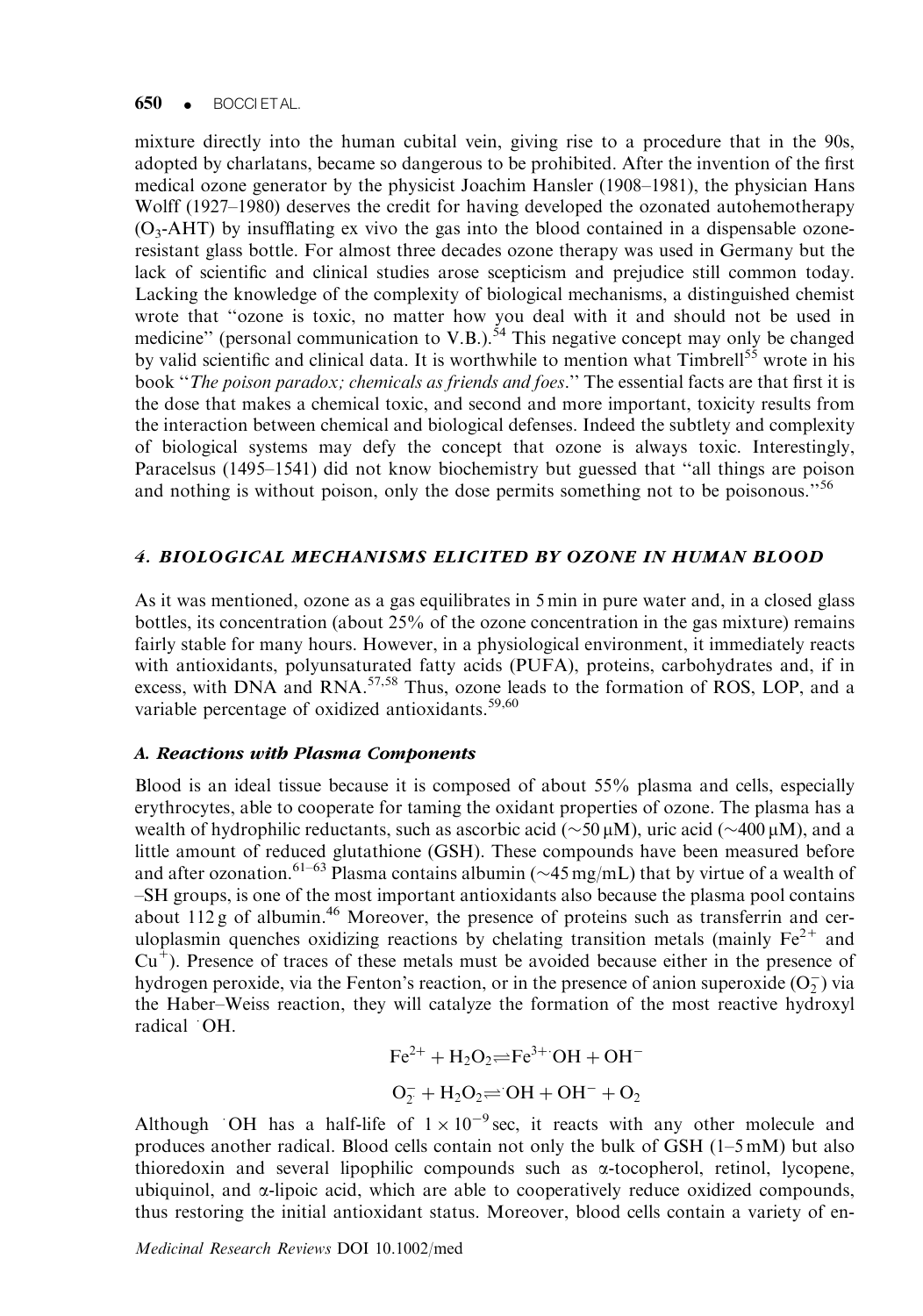zymes (SOD, catalase, GSPase, GSH-redox system), which cooperate either simultaneously or in a sequential way to restore the redox system. The work performed during the last 18 years in our lab has clarified the most important compounds generated ex vivo during the initial reaction of ozone with some plasma components and how these compounds activate some biochemical pathways in cells revealed by therapeutic effects after the transfusion of ozonated blood in the donor.

The biochemical effects displayed by ozone when it comes in contact with blood components will be briefly reviewed.<sup>47,63</sup> After having performed thousands of treatments, the standard procedure is to add 200 mL of a gas mixture composed of medical oxygen ( $>95\%$ ) with ozone ( $\lt 5\%$ ) to 180 mL of blood after the previous addition of 20 mL of 3.8% sodium citrate at room temperature. The blood–gas volumes are gently mixed in a sterile glass bottle by rotation, avoiding gas bubbling. Within 5 min, about 1.5 mL of  $O_2$  and 2.4 mL of  $O_3$ dissolve in the blood water but their fate is quite different. Oxygen physically diffuses into erythrocytes and fully saturates hemoglobin  $(Hb_4O_8)$  but in spite of the  $pO_2$  as high as 450 mmHg, the therapeutic value of oxygenation is irrelevant because the successive infusion of oxygenated–ozonated blood (about 15 mL/min) hardly modify the  $pO_2$  ( $\sim$ 40 mmHg) of about  $5 \text{ L/min}$  of the simultaneous venous blood inflow to the heart. On the contrary, ozone dissolves more readily in plasma water than oxygen, and instantaneously reacts with hydrosoluble antioxidants and with readily available PUFA bound to albumin.

Several years ago, by using a reliable ozone generator able to deliver precise ozone concentrations, the first aim was to define if indeed ozone was always deleterious or if a range of ozone therapeutic concentrations could be determined. The range was determined between  $10 \mu\text{g/mL}$  gas  $(0.21 \mu\text{mol/mL})$  and  $80 \mu\text{g/mL}$  gas  $(1.68 \mu\text{mol/mL})$ per mL of anticoagulated blood, corresponding to total ozone doses comprises between 1 and 8 mg for 100 mL blood, respectively. It was crucial to precisely calibrate the ozone dose (gas volume  $\times$  ozone concentration) against the individual variable antioxidant capacity of the patient's blood, thereby on one hand avoiding ozone toxicity and, on the other hand, allowing the activation of several biochemical pathways on blood cells. It was proven that during the slow mixing of the blood with the gas phase, all the ozone is consumed in less than 5 min. Several studies<sup>47,51,59,63–65</sup> have clarified that some albumin and uric acid behave as sacrificial molecules whereas several antioxidants after oxidation are rapidly reduced by an efficient recycling system.<sup>66,67</sup> Some ozone reacts with PUFA as follows



leading to the simultaneous formation of 1 mol of  $H_2O_2$  (included among ROS) and 2 mol of  $LOP$ <sup>23,68,69</sup>

The fundamental ROS molecule is  $H_2O_2$ , which is not ionized but is an oxidant able to act as an ozone messenger responsible for eliciting several biological and therapeutic effects.70–75

As it was mentioned, the old concept that  $H_2O_2$  is always harmful has been widely revised because, in physiological amounts, it acts as a regulator of signal transduction and represents a crucial mediator of host defense and immune responses.74,76–80 While exposure to oxygen is ineffective, ozone causes the generation of  $H_2O_2$  and of the chemiluminescent reaction in both physiological saline and plasma.<sup>47,81</sup> However, while in saline there is a consistent and prolonged increase in  $H_2O_2$ , in the ozonated plasma both chemiluminescence and  $H_2O_2$  increase immediately but decay very rapidly with a half-life of less than 2 min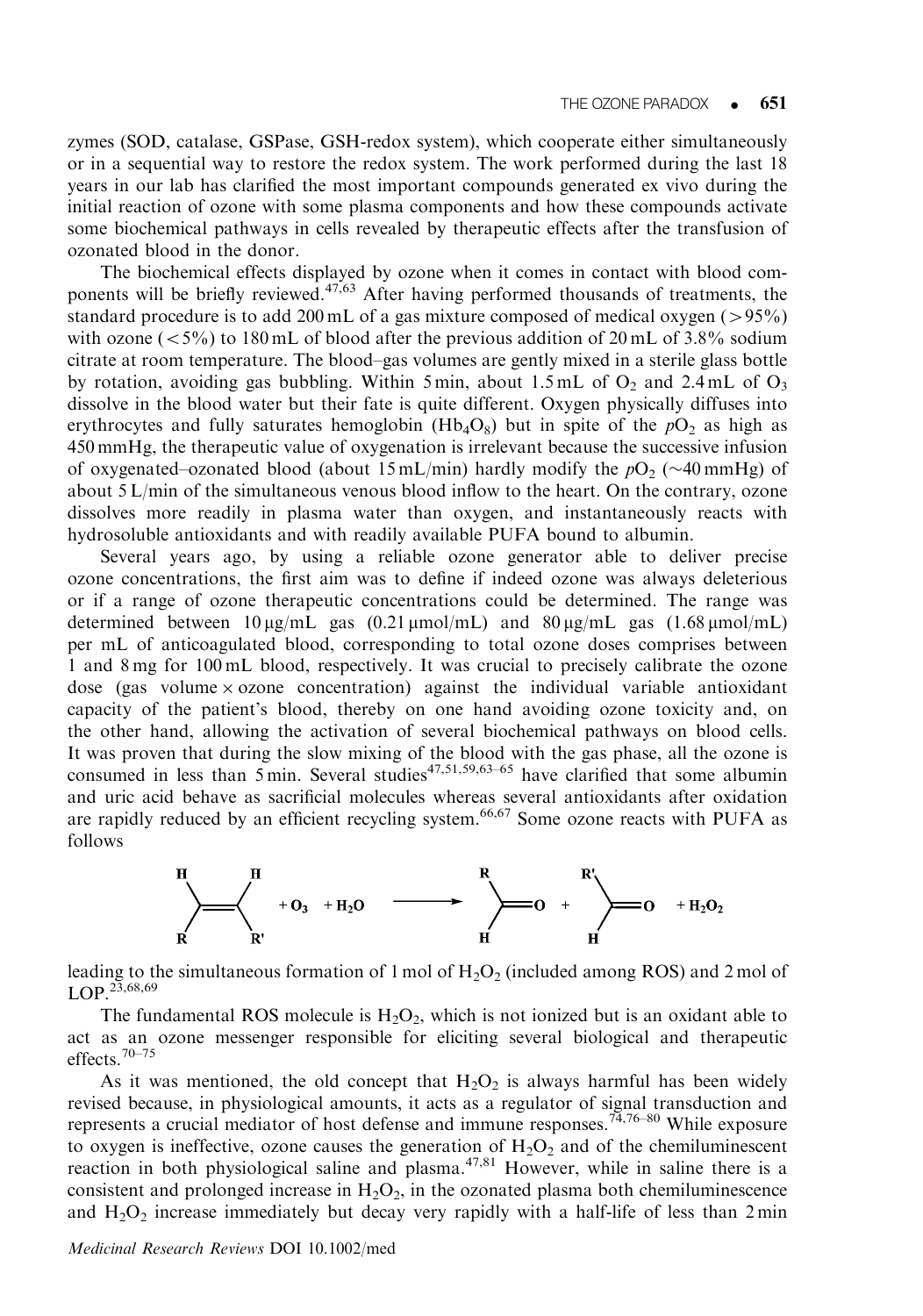#### 652 · BOCCLETAL.

suggesting that both antioxidants and traces of enzymes rapidly reduce  $H_2O_2$  to water.<sup>47</sup> In ozonated blood the reduction of  $H_2O_2$  is so fast that it has been experimentally impossible to measure it.  $H_2O_2$  is able to easily pass through the cell membrane, but the intracellular concentration increases only  $1/10$  of the extracellular one.<sup>72,74,78</sup> Its relative stability allows measuring it in plasma; in normotensive subjects its concentration is of  $2.5 \mu M$ .<sup>70,71</sup> In this case the intracellular concentration of  $H_2O_2$  will be at the most of 0.25  $\mu$ M, while the maximal intracellular concentration that can be generated for signaling purposes during the ozonation process may reach  $0.5-0.7 \mu M$ .<sup>47</sup> It appears ubiquitous as it has been detected in urine and in exhaled air.<sup>71</sup> Depending upon its local concentration and cell-type,  $H_2O_2$  can either induce proliferation or cell death.<sup>78,80,82,83</sup> It can regulate vascular tone by causing constrictions of vascular beds or vasodilatation although it remains uncertain if it acts as an endothelium-derived hyperpolarizing factor.<sup>84</sup>

A very enlightening finding was achieved by evaluating the variation of the total antioxidant status (TAS) as measured by the Rice-Evans and Miller's method $85$  in plasma after ozonation and 1 min rapid mixing of the liquid–gas phases of either fresh blood or the respective plasma withdrawn from the same ten donor.

Figure 2 shows that, after ozonation of plasma with either a medium or a high ozone concentration  $(0.84 \,\mu\text{mol/mL or } 1.68 \,\mu\text{mol/mL of gas per mL of plasma, respectively})$ , TAS



Figure 2. Kinetics of TAS levels in plasma (top) and in blood (bottom) samples from donors ( $n = 10$ ; mean + SD; unpublished results). Plasma and blood samples were exposed for 1 min either  $O_2$  (control, ) or  $O_2-O_3$  with ozone concentrations of 40 ( $\blacksquare$ ) and  $80$  ( $\bullet$ )  $\mu$ g/mL.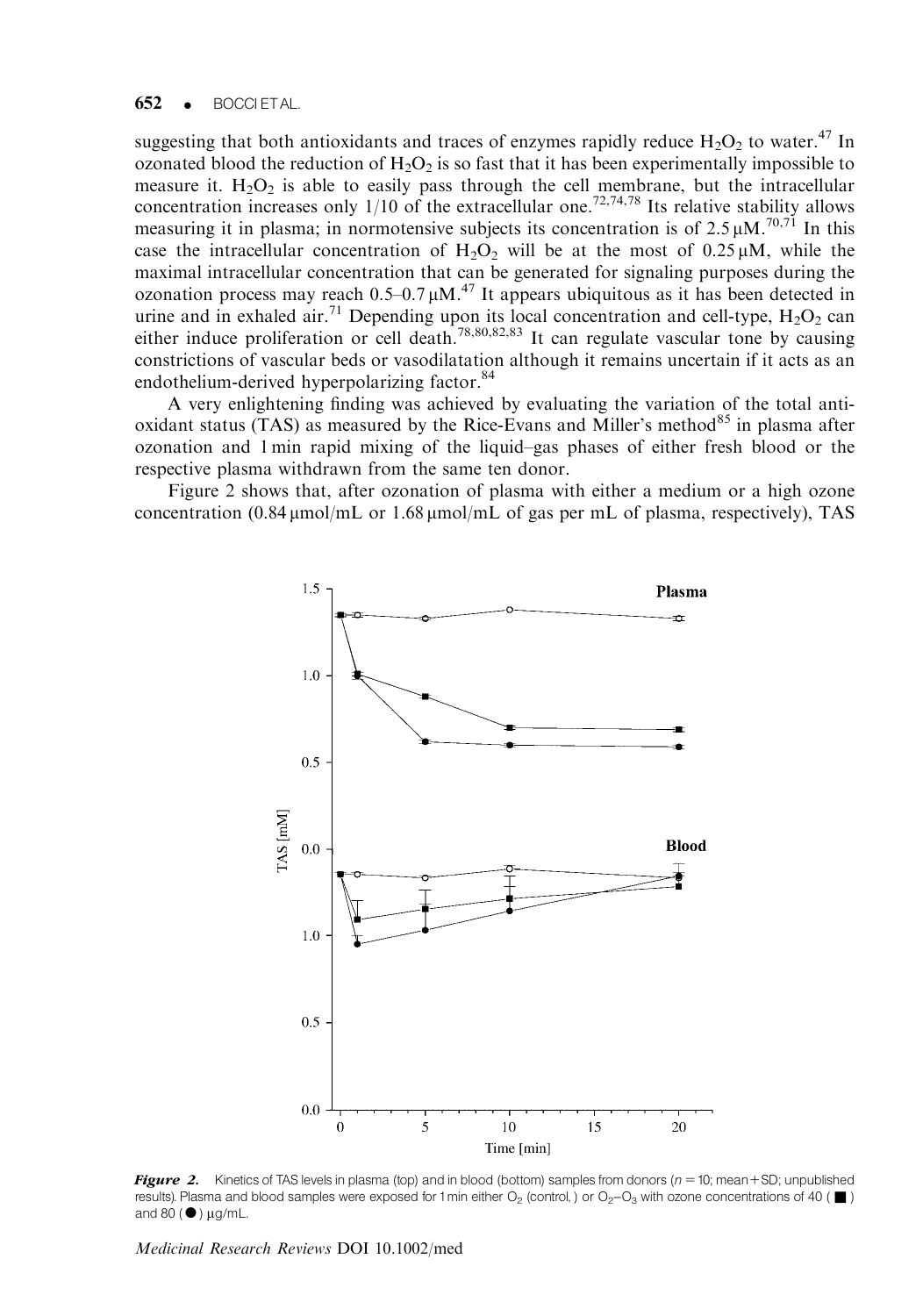level progressively decreases at first and then remain stable after 20 min. $47$  The decrease was ozone-dose dependent and varied between 46 and 63%, respectively. Conversely, TAS levels in blood treated with the same ozone concentrations only decreased from 11 to  $33\%$ , respectively, in the first minute after ozonation. Then they recovered and returned to the original value within 20 min, irrespective of the two ozone concentrations, indicating the great capacity of blood to regenerate oxidized antioxidants, namely, dehydroascorbate and  $\overline{GSH}$  disulfide (GSSG). Indeed, Mendiratta et al.<sup>66,67</sup> have found that dehydroascorbate can be recycled back to ascorbic acid within 3 min. Similarly, only about 20% of the intraerythrocytic GSH has been found oxidized to GSSG within 1 min after ozonation, but promptly reduced to normal after 20 min.<sup>86</sup> These data were enlightening and showed that the therapeutic ozonation modifies only temporarily and reversibly the cellular redox homeostasis. There is now full agreement that ascorbic acid,  $\alpha$ -tocopherol, GSH, and lipoic acid, after oxidation, undergo an orderly reduction by a well-coordinated sequence of electron donations.<sup>87</sup>

LOP production follows peroxidation of PUFA present in the plasma: they are heterogeneous and can be classified as lipoperoxides (LOO), alkoxyl radicals (LO), lipohydroperoxides (LOOH),  $F_2$ -isoprostanes, and alkenals, among which 4-hydroxynonenal (4-HNE), acrolein and MDA. As free radicals and aldehydes are intrinsically deleterious, only precise and appropriate ozone doses must be used in order to generate them in very low concentrations. Figure 3 comparatively shows the modifications of plasma levels of TBARS, hemolysis, TAS, and protein thiols in a typical experiment when 13 human blood samples were exposed to air,  $O_2$ , or either 40 or 80  $\mu$ g/mL ozone concentrations. Plasma TBARS in vitro are far more stable than  $ROS<sub>1</sub><sup>47</sup>$  but, upon blood reinfusion, they have a brief half-life owing to a marked dilution in body fluids, excretion (via urine and bile), metabolism by glutathione-S-transferases (GST) and aldehyde dehydrogenase (ALDH).

Among the aldehydes, 4-HNE is quantitatively the most important. It is an amphipathic molecule and reacts with a variety of compounds such as albumin, enzymes, GSH, carnosine, and phospholipids.<sup>88,89</sup> There is no receptor for 4-HNE but Poli et al.<sup>89</sup> have reported that, after binding to more than 70 biochemical targets, it exerts some deleterious activity. Luckily, intracellular concentrations of GSH are high enough to frequently prevent or remove 4-HNE from adducts with enzymes. Owing to the unexpected stability of 4-HNE when samples of ozonated human plasma were incubated at  $37^{\circ}$ C for 9 hr, it was postulated that ozone, for its high solubility in the plasmatic water, steric reasons, and the abundance of albumin molecules prefers to target their bound PUFA. The scheme presented in Figure 4 envisages the events occurring in the plasma phase. It appears reasonable that during the rapid reaction of ozone with albumin PUFA in water, the suddenly generated aldehydes, mainly 4-HNE, will immediately form adducts with contiguous albumin molecules. This hypothesis is now well supported by recent findings,  $90-92$  which have shown that human albumin, rich in accessible nucleophilic residues, can quench up to 11 different 4-HNE molecules, the first being with Cys34, followed by Lys199 and His146. These important data clarify why ex vivo ozonation of blood does not harm the vascular system during the infusion of ozonated blood. The albumin-4-HNE adducts, not only are rapidly diluted in the blood pool but, being transferred into the extravascular pool, represent only a small aliquot of the whole albumin pool, containing as much as about 310 g protein. On this basis, it would be worthwhile exploring whether either the 4-HNE-modified albumin has an abnormal fate or how the aldehyde is released into other cell compartments, thus becoming able to trigger biochemical mechanisms. 4-HNE is the major product of peroxidation of n-6-PUFA, its concentration in normal plasma varies from 0.07 to  $0.15 \mu M$  and increases with aging.<sup>93,94</sup> Needless to say that a constant increase in peroxidation as it happens after ischemia-reperfusion,  $\text{CCI}_4$  intoxication,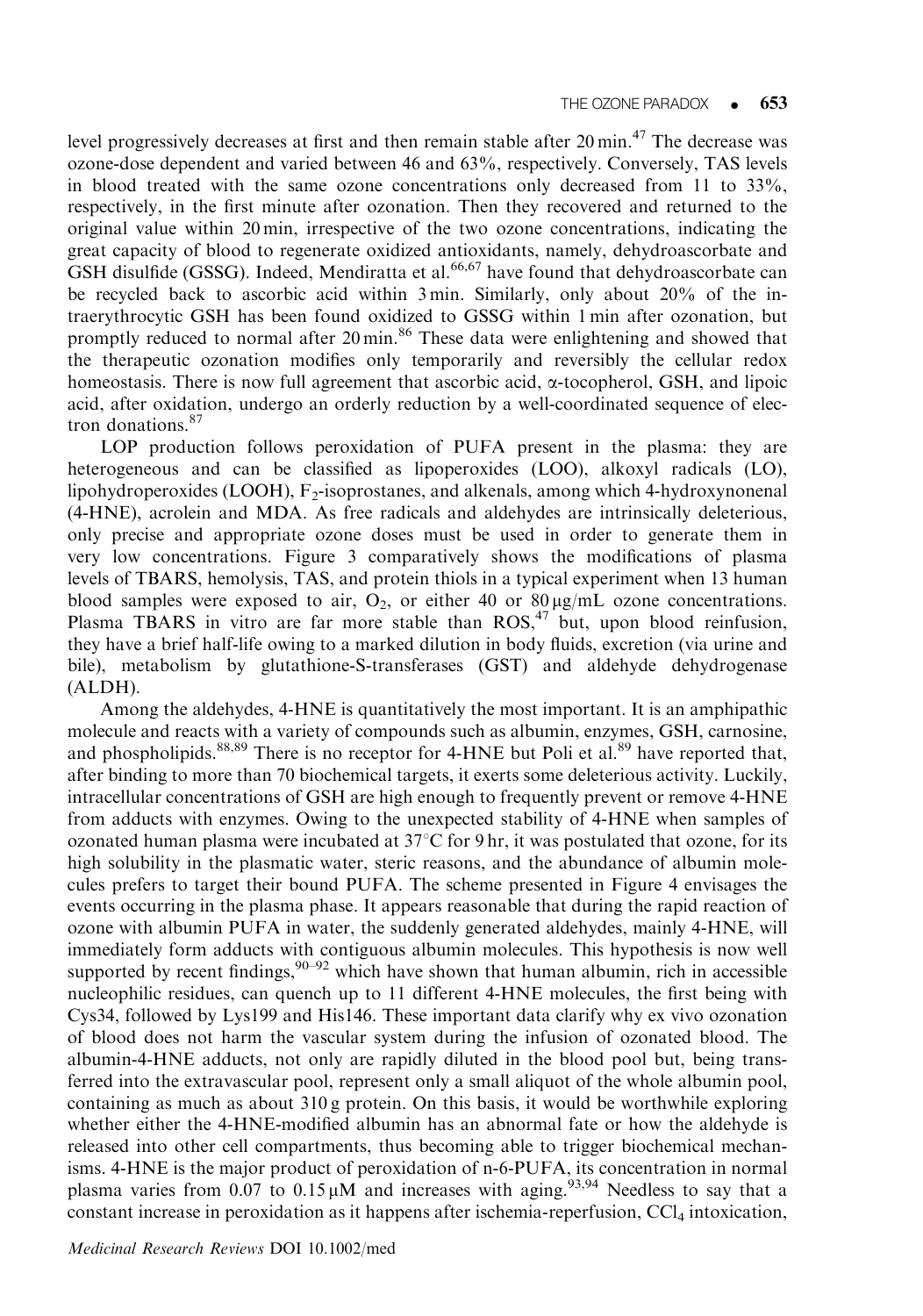

Figure 3. Thirteen human blood samples were exposed to air (control), or  $O_2$ , or  $O_2-O_3$  with ozone concentrations of 40 and  $80 \mu$ g/mL for 1 min. While TBARS, TAS, and PTG levels vary significantly ( $\rho$  < 0.01) after ozone exposure, there is a negligible increase in hemolysis. (Bocci V. How does ozone act? Oxygen-ozone therapy. A critical evaluation, chap.13. Figure 40. Kluwer Academic Publishers; 2002. p 114. With kind permission from Springer Science + Business Media, formerly Kluwer Academic Publishers.)

654 **BOCCI ET AL.**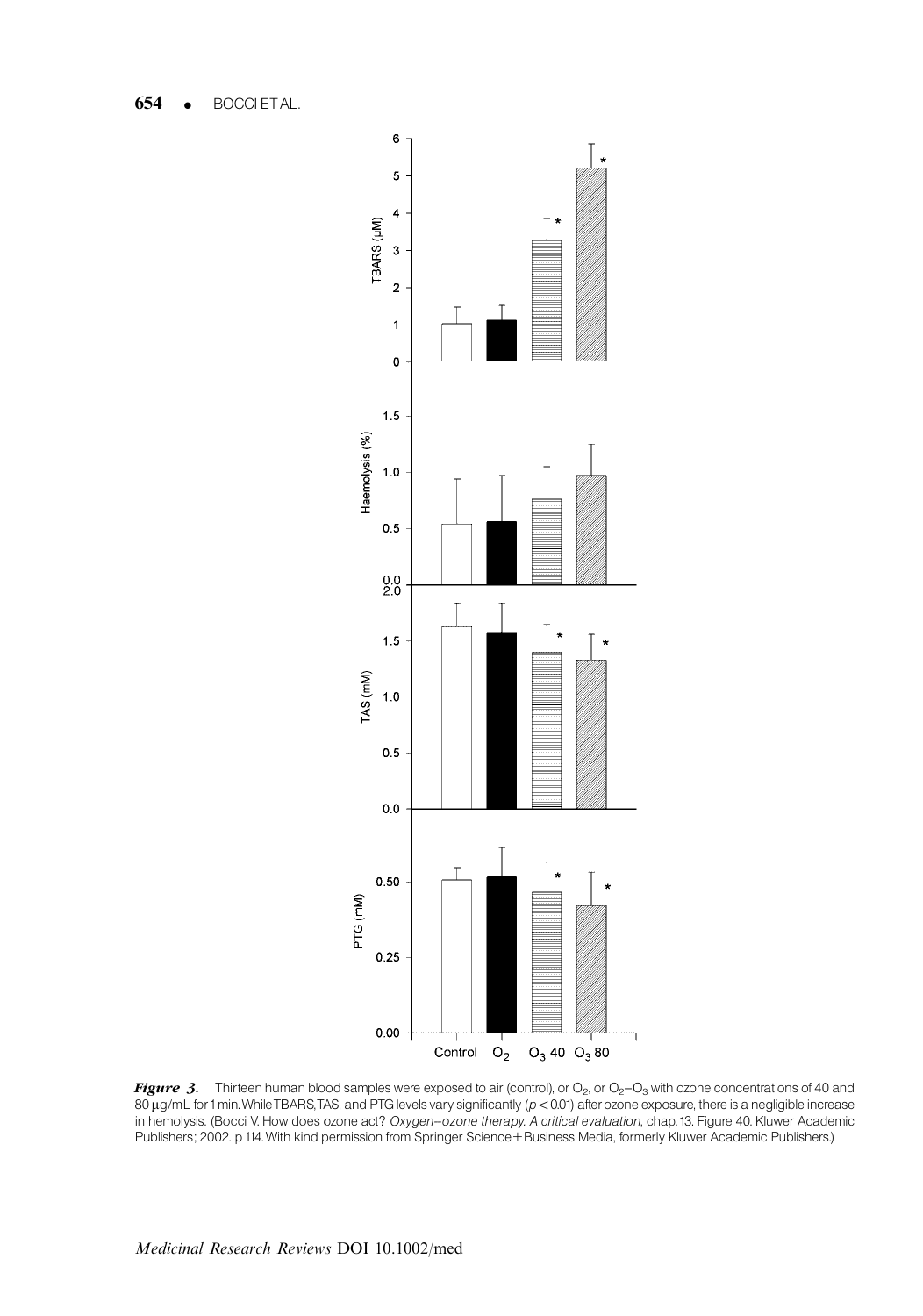

Figure 4. The scheme helps to imagine the multiplicity of substrate reacting with ozone dissolved in plasmatic water. Small circles, triangles, and squares symbolyze hydrosoluble antioxidants present in 100 mL of human blood (uric acid 4.5 mg/dL, ascorbic acid 1.5 mg/dL, glucose 80 mg/dL, etc...). Large albumin molecules (4,000 mg/dL) exposing -SH groups form a cloud over the cell membrane and protect it. Molecules such as transferrin and ceruloplasmin bind  $Fe<sup>3+</sup>$  and  $Cu<sup>+</sup>$  and prevent formation of OH<sup>'</sup>. The exogenous addition of 4–8 mg of ozone to 100 mL of blood is transitory and controlled by antioxidants. In contrast, the endogenous production of ROS is continuous and barely quenched by intracellular antioxidants.

ADP-iron overload, and chronic inflammation typical of some infections disease, diabetes, atherosclerosis, cancer, and degenerative pathologies causes a marked increase in 4-HNE levels, especially in the affected tissues. However, aerobic organisms, for accommodating the toxicity of aldehydic compounds, have simultaneously developed detoxifying systems $37,95-99$ and their evaluation is relevant because the infusion of the ozonated blood into the donor patient implies an amount of an albumin-4-HNE adduct.

The following three processes schematically indicated in Figure 5 clarifies why 4-HNE is not a risk:

- (1) Dilution: The highest concentration of 4-HNE measured after exposing 180 mL of human blood to the highest ozone amount (16 mg) is less than 1 mM in the plasma. During the 20 min intravenous infusion, the aldehyde will be promptly diluted in a total plasma-extracellular fluid volume of about 11 L, causing a transitory increase in the plasma level up to about  $0.1 \mu M$ .
- (2) Detoxification: Metabolism of 4-HNE is extremely fast either because small amounts of aldehydes interact with billions of cells endowed with several detoxifying enzymes such as ALDH, aldose reductase, and GST or the formation of an adduct with  $GSH$ <sup>36,37,98–100</sup> Several authors<sup>96,101,102</sup> have determined a metabolic rate so high to conclude that ''even with very high lipid peroxidation rates, 4-HNE cannot accumulate in an unlimited way".<sup>89</sup> These data are in agreement with our results in six patients when we could assess a half-life of infused TBARS of  $4.2 \pm 1.7$  min.<sup>48,49</sup> On the contrary when the same preparation in ozonated plasma was incubated (at  $+37^{\circ}$ C, pH 7.3) in acellular medium, TBARS levels hardly declined during the next  $9 \text{ hr}^{47}$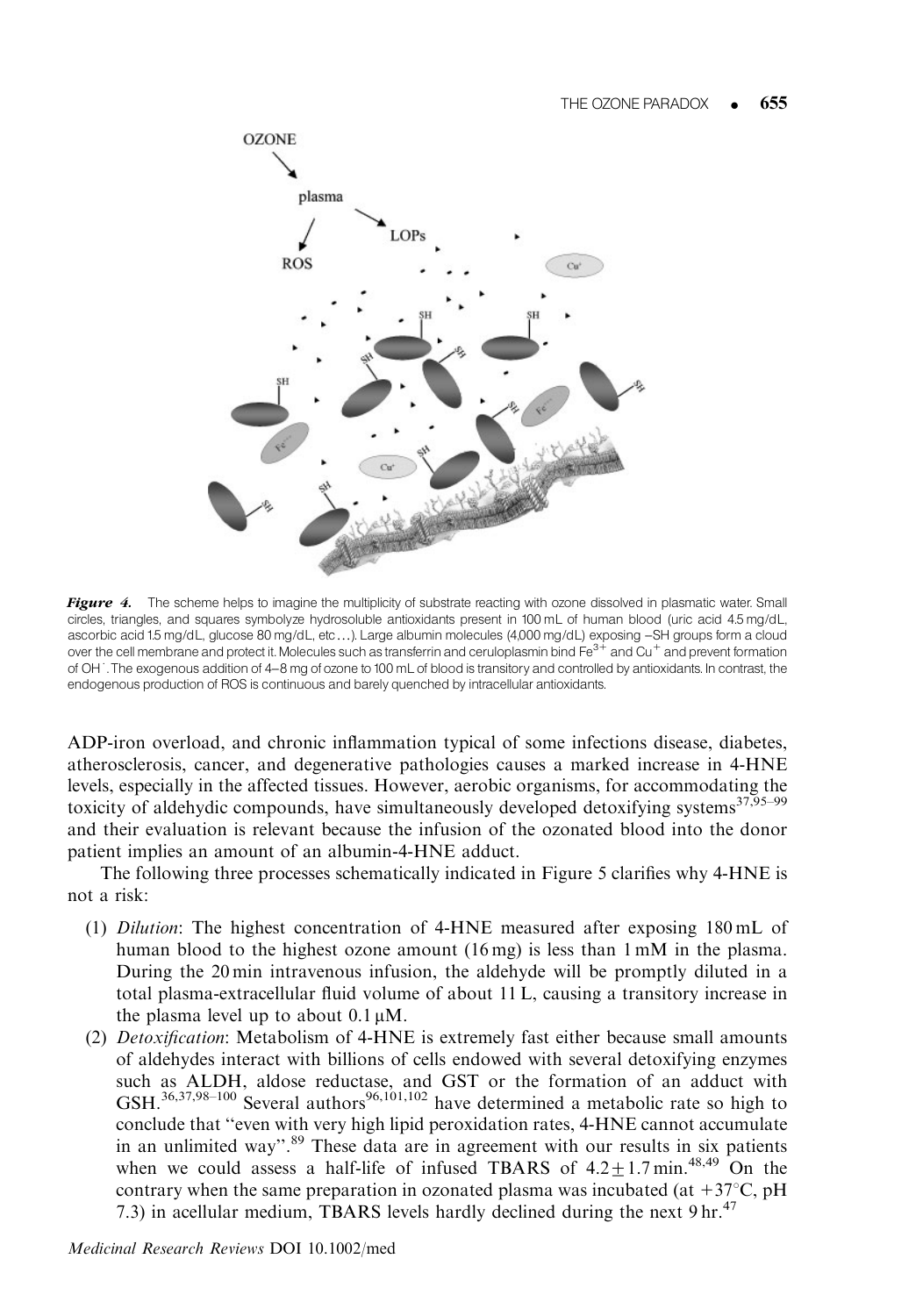#### 656 · BOCCI ET AL.



Figure 5. The multivariate biological response of the organism to ozonated blood can be envisaged by considering that ozonated blood cells and the generated LOP interact with a numberoforgans. Some ofthese represent real targets (liver in chronic hepatitis, vascular system for vasculopathies), while other organs are probably involved in restoring normal homeostasis. Gastrointestinal tract (GIT); mucosal associated lymphoid tissue (MALT).

(3) Excretion: Partially metabolized LOP are eliminated into both bile after hepatic detoxification and urine after renal excretion. In the rat, 4-HNE was detected in the urine as mercapturic acid conjugates.<sup>35,98,103,104</sup>

In normal conditions, owing to the efficiency of these processes, only submicromolar concentrations of LOP can reach organs such as bone marrow, endocrine glands, and even hypothalamic areas deprived of the blood–brain barrier where, via a variety of kinases and even a possible receptor for  $F_2$ -isoprostanes, may act as a signaling event of an ongoing acute oxidative stress<sup>105–110</sup> (Fig. 5). As a first conclusion it is clear that the ozonation process either happening in blood ex vivo or in an intramuscular site represents an acute, albeit small, oxidative stress. However, this process is acceptable only if the ozone is precisely calibrated against the antioxidant capacity of either blood or the injected tissue. Moreover, the ozone dose must never lower the antioxidant capacity more than 30% with a process lasting only a few minutes during which ozone reacts and disappears after leaving its messengers. Thus, the process of blood ozonation ex vivo has been characterized by the formation of ROS and LOP mainly acting in two phases. Among ROS,  $H_2O_2$  is the earliest messenger rising and disappearing within 1 min in the plasma, while LOP during drug infusion in the donor reach the vascular systems, act on endothelial cells, and eventually reach parenchymal cells. Their pharmacodynamics minimize their potential toxicity thus making LOP as late and effective messengers.

# B. The Effect of Ozone Messengers Onto Blood Cells

There are two questions to be clarified: first, does ozone directly activate the cells? Our methodological approach and experimental results exclude this possibility because when blood is gently mixed ex vivo with  $O_2-O_3$ , ozone dissolves rapidly in the water of plasma and there it immediately reacts with antioxidants and PUFA. Blood cell membrane phospholipids surrounded by a cloud of albumin molecules do not come in contact with ozone molecules because the calculated ozone dose is rapidly exausted (Fig. 4). This dangerous interference has been excluded by either a negligible hemolysis, or a change of the hematocrit value, or leakage of  $K^+$  and lactate dehydrogenase, or a change of osmotic fragility, or of electrophoretic mobility, or increased methemoglobin.<sup>47,54,65,111,112</sup> Levels (mg/dL) of fibrinogen, cholesterol, triglycerids, HDL, and LDL in plasma are not modified even using the excessive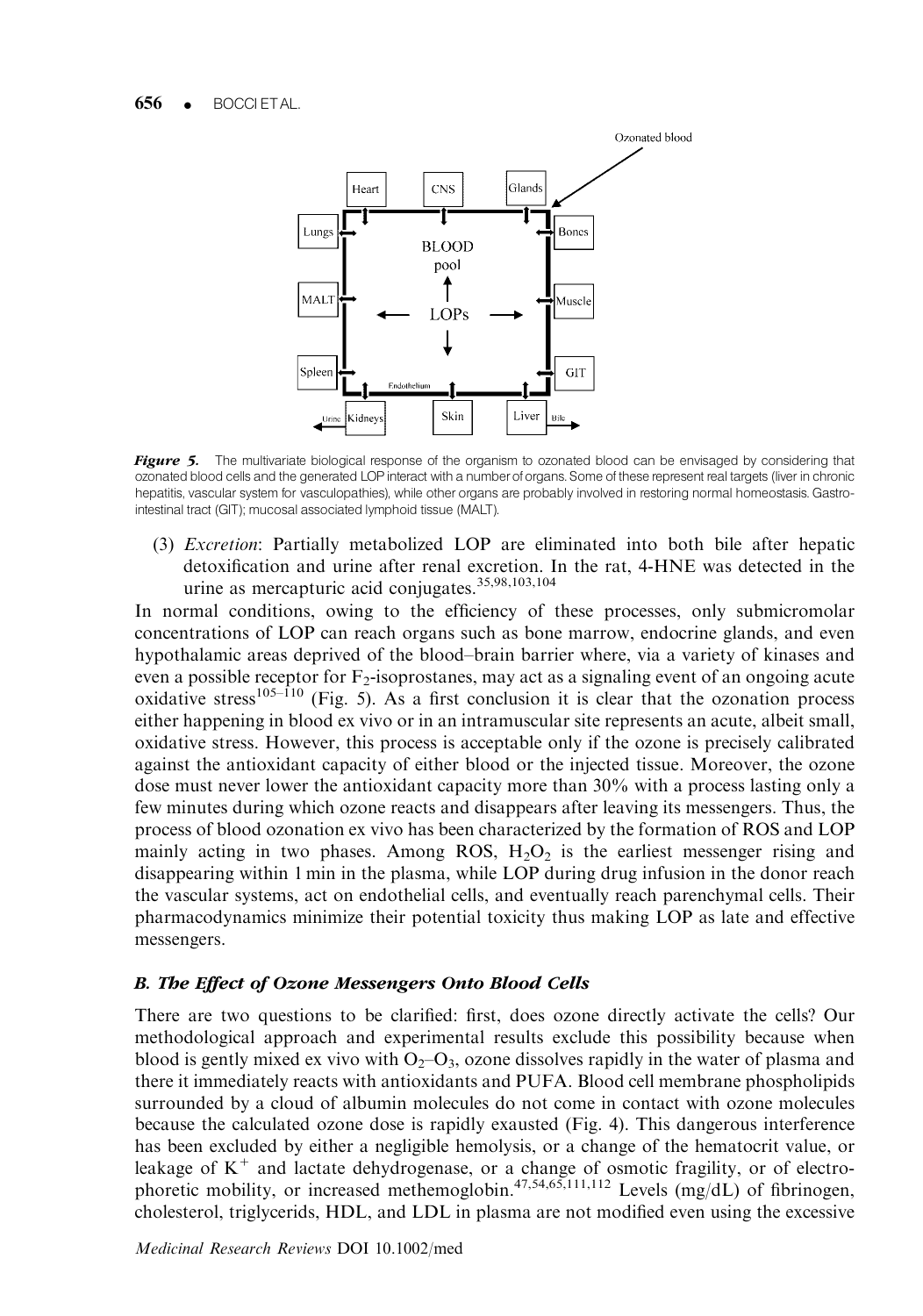ozone concentration of  $160 \mu g/mL$  per mL of blood.<sup>112</sup> Equally important is the stability of enzymes such as SOD, GSH-Pase, GSH-RD, and G6PDH in the erythrocytes.<sup>112</sup> Moreover, Shinriki et al.<sup>65</sup> after isolating the erythrocytic membranes after blood ozonation within the therapeutic range did neither detect a decrease in  $\alpha\alpha$ -tocopherol nor an increase in MDA.

It is unfortunate that in the past other authors<sup>57,68,113–117</sup> have reported that erythrocytes isolated from plasma, after three washings with saline and suspension in protein-free saline, undergo structural changes and intense hemolysis when exposed to ozone. These misleading and unphysiological data have greatly contributed to emphasize the ozone cytotoxicity, which obviously was enhanced by removing plasma antioxidants.<sup>116</sup> Moreover, the critical protective effect of plasma antioxidants has been emphasized in two recent studies.<sup>118,119</sup> These results were particularly evident on saline-washed blood mononuclear cells (BMC) with a marked decrease in mitochondrial functions.<sup>118</sup> Our thinking is well supported by other data<sup>47,120,121</sup> as well as recent results (Fig. 6) obtained after excessive ozonation of samples of normal human blood either collected in heparin or in sodium citrate. Interestingly, heparinized samples were far more susceptible to ozone most likely because of the remaining physiological Ca<sup>2+</sup> level: in fact, a further addition of 2.5–5 mM Ca<sup>2+</sup> enhanced the hemolysis up to 40%.

Second, how ozone messengers activate blood cells? Initially, the sudden formation of an  $H<sub>2</sub>O<sub>2</sub>$  gradient between the ozonated plasma and the intracellular fluid causes the rapid passage of about  $10\%$  H<sub>2</sub>O<sub>2</sub> into the blood cell cytoplasms and represents the triggering stimulus: depending upon the cell type, different biochemical pathways can be concurrently activated in erythrocytes, leukocytes, and platelets resulting in numerous biological effects. The rapid reduction of  $H_2O_2$  to water is operated by the high concentration of intracellular GSH, CAT, and GSPase but, nonetheless,  $H_2O_2$  must be above the threshold concentration for activating several biochemical pathways as follows.

The mass of erythrocytes mops up the bulk of  $H_2O_2$ : GSH is promptly oxidized to GSSG and the cell, extremely sensitive to the reduction of the GSH/GSSG ratio, immediately corrects the unbalance by either extruding GSSG, or reducing it with GSH-Rd at the expenses of ascorbate or of the reduced NADPH, which serves as a crucial electron donor. Next, the oxidized NADP is promptly reduced after the activation of the pentose phosphate



Figure 6. Kinetics of hemolysis in relation to ozone concentration (µg/mL per mL of blood). Blood of five donors was treated with CPD () or with 30 U/mL heparin (<sup>6</sup>) (mean+SD). (Bocci V. What happens in the intracellular environment after blood ozonation? Oxygen--ozone therapy. A critical evaluation, chap. 14. Figure 43. Kluwer Academic Publishers; 2002. p 123. With kind permission from Springer Science + Business Media, formerly Kluwer Academic Publishers).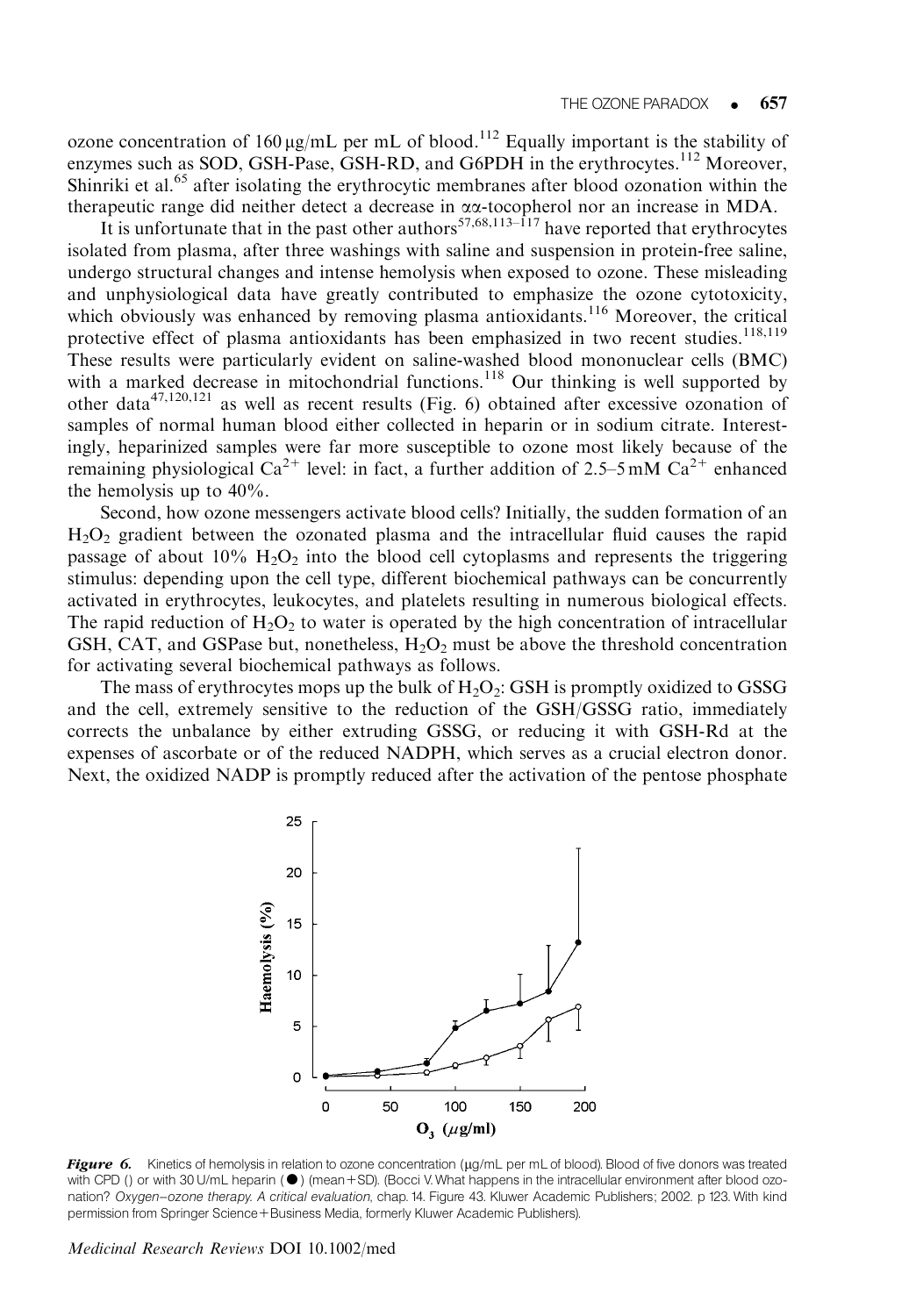#### 658 · BOCCLETAL.

pathway, of which glucose-6-phosphate dehydrogenase (G6PDH) is the key enzyme. In patients with ARMD, after 13 O<sub>3</sub>-AHT, a small increase in ATP formation has been determined but whether this is due to the activation of the pentose cycle or to an increase in phosphofructokinase activity or to both remains to be clarified. The reinfused erythrocytes, for a brief period, enhance the delivery of oxygen into ischemic tissues because of a shift to the right of the oxygen–hemoglobin dissociation curve, due either to a slight decrease in intracellular pH (Bohr effect) or/and an increase in 2,3-diphosphoglycerate (2,3-DPG) levels as shown in Figure 7 (unpublished data). Obviously, an increase in this metabolite has a great significance because it enhances a shift to the right of the oxygenated hemoglobin, hence an increase oxygen delivery to hypoxic tissues. However, Figure 7 shows that the increase has been noted only in three patients where the initial levels were rather low. Thus, this observation needs to be explored in a large number of patients and it will be also necessary to clarify the activation of 2,3-bisphosphoglycerate mutase. Needless to say that one autohemotherapeutic treatment has a minimal effect and we need to ozonate at least  $3-4$  L of blood within a period of 30–60 days.

In another small group of five ARMD's patients after  $15-17$  O<sub>3</sub>-AHT, an increase in some antioxidant enzymes has been determined (Fig. 8). This result has been reported also by other authors<sup>122,123</sup> and it is likely that LOP act as repeated stimuli on the endothelium and bone marrow and cause the adaptation to the ozone stress during erythrogenesis. Whether the enzymatic levels remain sustained for several months during the maintenance therapy need to be evaluated.

Another relevant finding was that in four patients with ARMD, after a cycle of 13  $O<sub>3</sub>$ -AHT treatments (in which ca. 3.8 L of blood were ozonated within 7 weeks), isopycnic centrifugation of blood separated old (heavy) and young (light) erythrocytes (RBC), which showed a marked increase in G6PDH in the young erythrocytic fraction generated during the course of ozone therapy (Table I). Whether the enzymatic levels remain sustained with time need to be evaluated. G6PDH activity, expressed as nmol/hr/mg hemoglobin, in total red blood cells was either  $357\pm91$ or  $406 $\pm 40$ , before and after the ozone therapy, respectively. While the enzymatic increase in the$ 



Figure 7. 2,3-DPG level variations in four patients performed before treatment (Basal), after 6-7 treatments (Intermediate), and at the end of treatments (Final). Insert shows the statistical dispersion (mean  $\pm$  SD) of the data (unpublished results).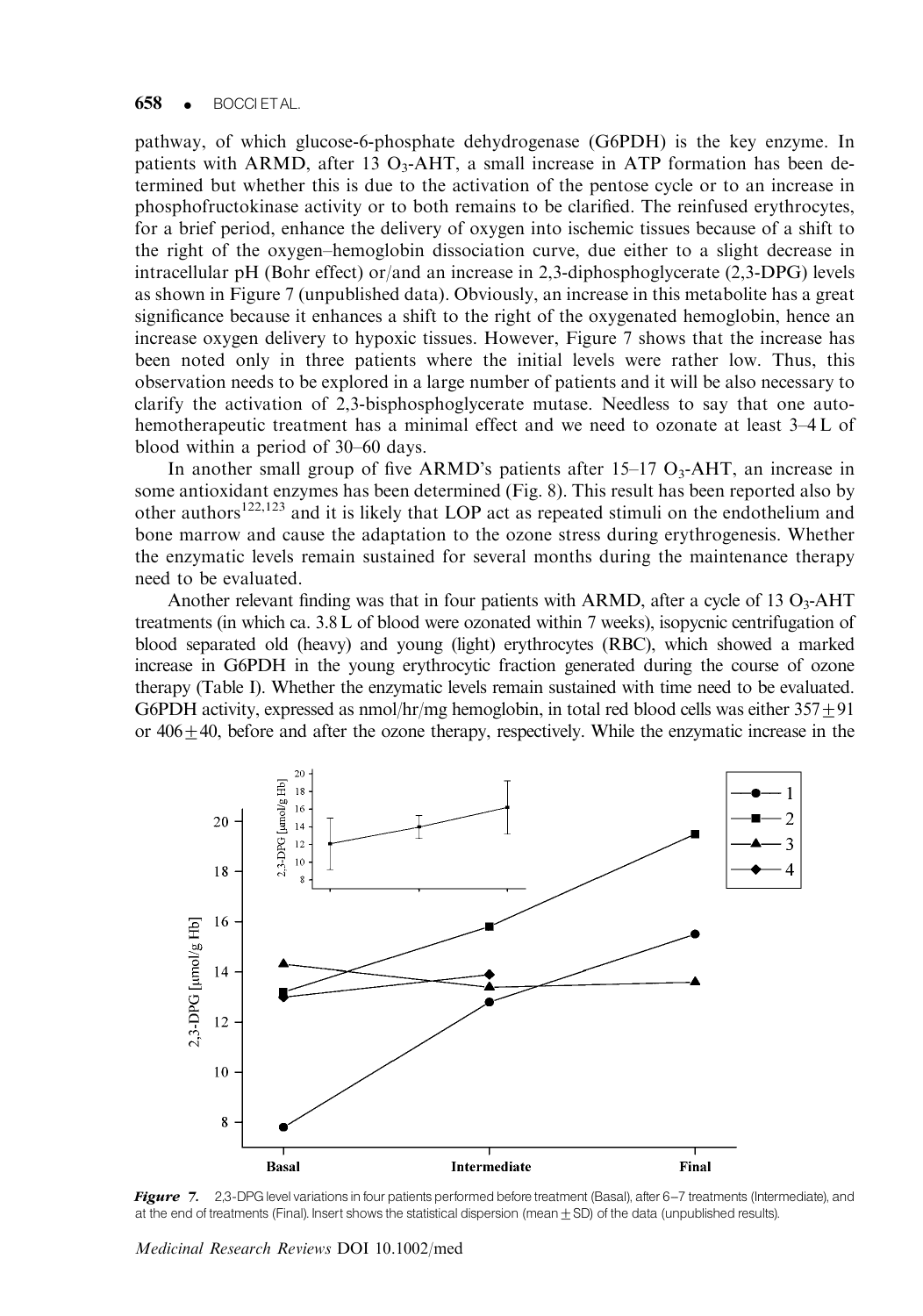

Figure 8. Increase in antioxidant enzymes in ARMD patients after 20-24 O<sub>3</sub>-AHTs performed during 7-8 weeks ( $n = 10$ , mean  $+$ SD; unpublished results).

Table I. Evaluation of G6PDH Activity in Total, Young and Old Red Blood Cells (RBC) in Blood Samples from Four Patients With Age-Related Macular Degeneration Before and After an Ozone Therapy Cycle of 13 Treatments (Unpublished Results)

|                                                     | G6PDH activity <sup>a</sup>      |                                    |                                   |
|-----------------------------------------------------|----------------------------------|------------------------------------|-----------------------------------|
|                                                     | Total RBC                        | Young RBC                          | Old RBC                           |
| Before treatment $(n=4)$<br>After treatment $(n=4)$ | $356.8 + 90.7$<br>$406.2 + 40.4$ | $550.3 + 157.5$<br>$784.2 + 181.9$ | $310.7 + 127.3$<br>$438.8 + 86.7$ |

<sup>a</sup>G6PDH activity expressed as nmol/hr/mg hemoglobin in whole erythrocyte population and in young and old fractions before and after 13 O<sub>2</sub>/O<sub>3</sub> treatments. Results represent mean value  $\pm$  SD.

whole erythrocyte population was understandably small, it was found markedly enhanced from  $550+157$  to  $748+182$  in very young (light) erythrocytes before and after ozone therapy, respectively. In the so-called old erythrocytes, which practically include the bulk of cells (20–120 days old), G6PDH obviously increased only from  $310\pm127$  up to  $435\pm87$  nmol/hr/mgHb. It is necessary to mention that the percentage of either young or old erythrocytes remained practically constant throughout the treatments (unpublished data). As a consequence, a patient with chronic limb ischemia (Phase II) undergoing ozone therapy shows a clinical improvement due to the formation of successive cohorts of erythrocytes progressively more capable of delivering oxygen to his ischemic tissues.

Although ozone is one of the most potent disinfectants, it has been shown<sup>124,125</sup> that ozone cannot inactivate bacteria, viruses, and fungi in vivo because, paradoxically, the pathogens are well protected, particularly inside the cells, by the powerful antioxidant system. Thus, the favorable effect of ozone therapy in some infectious diseases has been interpreted as due to ozone acting as a mild enhancer of the immune system, by activating neutrophils and stimulating the synthesis of some cytokines.  $64,76,77,79,86,126,127$  Once again the crucial messenger is  $H_2O_2$  that after entering into the cytoplasm of BMC, by oxidizing selected cysteines, activates a tyrosine kinase, able to phosphorylate the transcription factor NF-kB. The release of an heterodimer, via effector genes, causes the synthesis of several proteins, among which, the acute-phase reactants, adhesion molecules, and numerous pro-inflammatory cytokines. This process, checked by a phosphatase or inhibited by cytoplasmic antioxidants, is very transitory. The release of several cytokines from ozonated blood upon in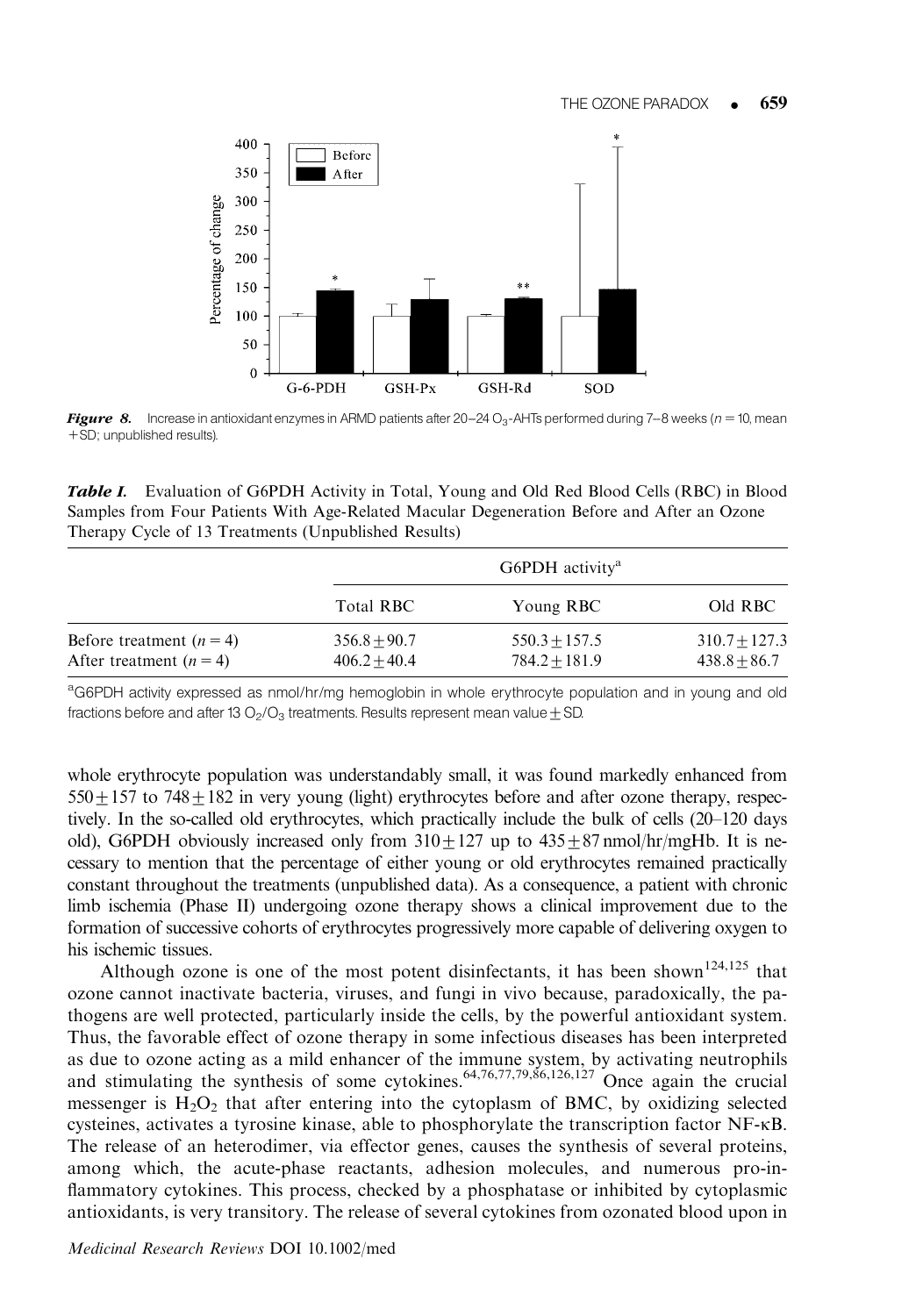

Figure 9. Effect of 1 min exposure of either  $O_2$  or  $O_3$  (40 and 80 µg/mL) on the production of IL-8 after 8 hr incubation of 13 blood samples. Average values are reported in the lower panel after subtraction of control values. \*Significant difference (p < 0.01) compared with samples treated with  $O<sub>2</sub>$ . The variable production of  $IL-8$  among donors is noteworthy, particularly the lack of production of donors no. 3 and 12 likely due to a highTAS level. (Bocci V. What happens in the intracellular environment after blood ozonation? Oxygen--ozone therapy. A critical evaluation, chap.14. Figure 53. Kluwer Academic Publishers; 2002. p 134.With kind permission from Springer Science+Business Media, formerly Kluwer Academic Publishers).

vitro incubation has been measured since  $1990$ .<sup>128</sup> Once the ozonated leukocytes return into the circulation, they home in lymphoid microenvironments and successively release cytokines acting in a paracrine fashion on neighboring cells with a possible reactivation of a depressed immune system. This process, described as the physiological cytokine response,<sup>129</sup> is a part of the innate immune system and helps us to survive in a hostile environment. One of our most interesting result has consisted in observing the variable individual production of IL-8 by blood donors in 13 blood ozonated samples.<sup>130</sup> Figure 9 shows that the different release of IL-8 by medium and high ozone concentrations indicates the presence of high, medium, and no responders. The result was interpreted as due to both genetic factors and variable levels of plasma antioxidants.

During ozonation of blood, particularly if it is anticoagulated with heparin, an ozonedose-dependent increase in activation of platelets has been noted<sup>131,132</sup> with a consequent release of typical growth factors, which will enhance the healing of chronic ulcers in ischemic patients (Fig. 10). Whenever possible, albeit with caution, the use of heparin as an anticoagulant is preferable to sodium citrate because, by not chelating plasmatic  $Ca^{2+}$ , reinforces biochemical and electric events.

Finally, during the reinfusion of the ozonated blood into the donor, the vast expanse of the endothelial cells is activated by albumin-LOP resulting in an increased production of NO, plasma S-nitrosothiols, and S-nitrosohemoglobin.<sup>133–136</sup> Figure 11 shows the in vitro production of nitrite by human vascular endothelial cells after addition of human ozonated serum. Production of NO  $\cdot$  was markedly enhanced by the addition of L-arginine (20  $\mu$ M) and was potentiated by  $O_3$ , while it was inhibited in the presence of the NO  $\cdot$  inhibitor N- $\omega$ nitro-L-arginine-methyl ester (L-NAME). While NO has a half-life of less than 1 sec, protein-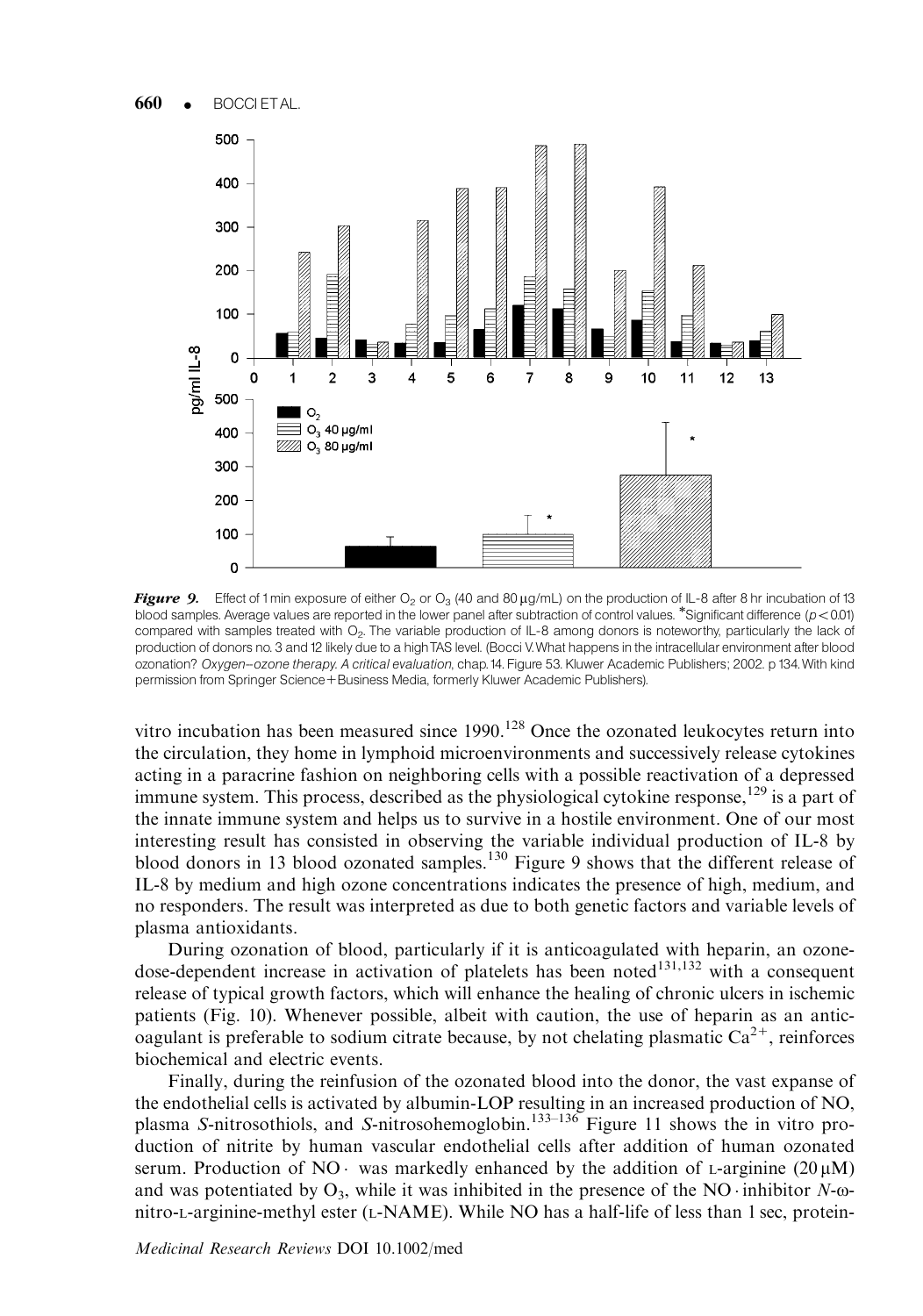

Figure 10. Release of factors from human platelets during 1, 2, and 4 hr incubation. The same PRP samples collected either in heparin or ACD were not exposed (control), or exposed to  $O_2$  alone or to  $O_2-O_3$  at concentrations of 20, 40, and 80 µg/mL for 30 sec before incubation. Statistical significance is indicated by (-) for intergroup analysis and (1) for intragroup analysis. (Bocci V. What happens in the intracellular environment after blood ozonation? Oxygen-ozone therapy. A critical evaluation, chap.14. Figure 65. Kluwer Academic Publishers; 2002. p 158. With kind permission from Springer Science+Business Media, formerly Kluwer Academic Publishers).



Figure 11. Production of nitrite by HUVECs, measured after 24 hr incubation, after addition of normal human serum either  $o$ xygenated orozonated (at 40 and 80  $\mu$ g/mL). Effects of addition of L-arginine and L-NAME. The data are presented as the mean + SD of six different experiments. (Bocci V. What happens in the intracellular environment after blood ozonation? Oxygen-ozone therapy. A critical evaluation, chap. 14. Figure 68. Kluwer Academic Publishers; 2002. p 165. With kind permission from Springer Science+Business Media, formerly Kluwer Academic Publishers).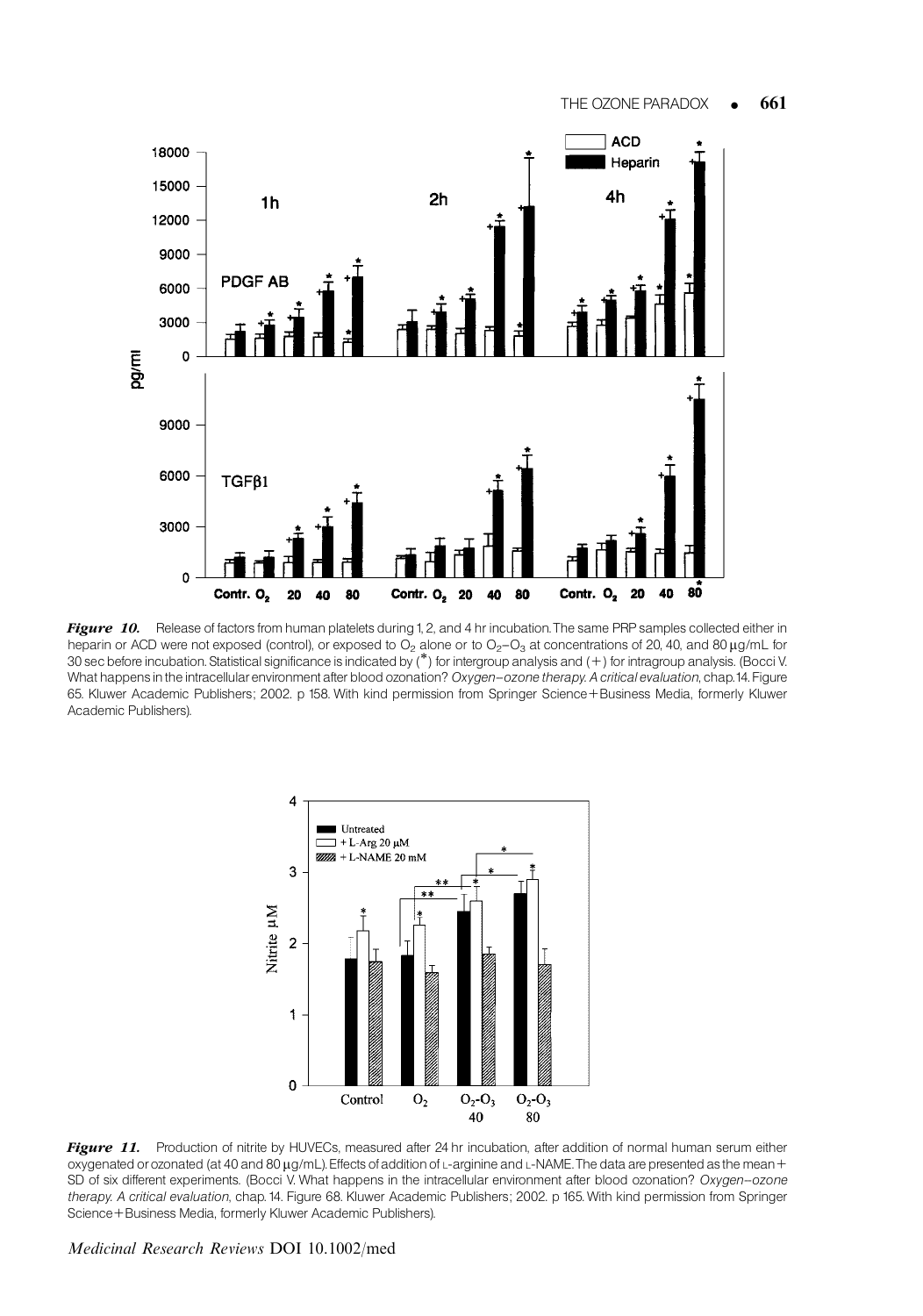bound NO can exert vasodilatation also at distant ischemic vascular sites with relevant therapeutic effect. There is little doubt that the therapeutic advantage observed in many patients with peripheral obstructive arterial disease (POAD) is due to multiple factors such as an increased release of oxygen due to vasodilation by trace amounts of NO and CO, and an increased availability of growth factors from platelets.

All of these data emphasize that submicromolar LOP levels can be stimulatory and beneficial, $137$  while it is well established that micromolar levels can be toxic.<sup>89</sup> This conclusion reinforces the concept that optimal ozone concentrations are critical for achieving a therapeutic result: too low concentrations are practically useless (at best elicit a placebo effect), too high may elicit a negative effect (malaise, fatigue), so that they must be just above the threshold level to yield an acute, absolutely transitory oxidative stress capable of triggering biological effects without toxicity. There is no doubt that the process of blood ozonation must be precisely controlled with a calculated ozone dosage: at this condition it is not deleterious and actually capable of eliciting a multitude of useful biological responses and, possibly, reversing a chronic oxidative stress due to ageing, chronic infections, and the several diseases grouped within the metabolic syndrome. Indeed the ozonotherapeutic act has been interpreted as a safe ''therapeutic shock" able to restore homeostasis.<sup>138</sup> These aspects are critical and imply two drawbacks: first, if the ozone generator is not well calibrated or periodically checked, it may release erroneous and dangerous ozone amounts and, second, if the ozonetherapist does not fully understand the ozonation process, he may do some mistakes and jeopardize the approach. Other aspects regarding the future of ozone therapy will be evaluated in Section 9.

# 5. IS OZONE ABLE TO INDUCE AN ADAPTATION TO CHRONIC OXIDATIVE STRESS?

That ozone, one of the most potent oxidizer, may induce an antioxidant response capable of reversing a chronic oxidative stress at first sight seems a paradoxical concept. However, this concept has become common in the animal and vegetal kingdoms.<sup>147–150</sup> Any change of the external or internal environment disturbs cell homeostasis, but if the stress is tolerable, or carefully calibrated in intensity, the cell or the organism can adapt to it and survive. If it is excessive or the cell is already damaged, the cell programmes its own death. Stresses include hyperthermia, hyperoxia, ischemia, hypoglycemia, pH modifications, radiation, very likely mental and hormonal derangement, and chronic infections, which imply an excessive ROS and LOP production. Obviously, ozone has to be included and the phenomenon of ozone tolerance is now well known. The concept of ''ischemic preconditioning'' for the heart, which after undergoing a brief, nonlethal period of ischemia can become resistant to infarction from a subsequent ischemic insult was pioneered by Murry et al.<sup>151</sup> "Oxidative preconditioning" has been also well demonstrated.<sup>152–157</sup> Therefore, it is of interest that small amounts of ROS and LOP can elicit the upregulation of antioxidant enzymes on the basis of the phenomenon described under the term of ''hormesis.''158–162 On the basis of this phenomenon that says ''the exposure of an organism to a low level of an agent, harmful at high levels, induces an adaptive and beneficial response,"<sup>159,160,163</sup> it has been postulated that LOP, by acting as long-distance messengers, can transmit to all organs the information of an acute oxidative stress.<sup>54</sup> The bone marrow is particularly relevant because it can upregulate antioxidant enzymes during erythrogenesis and may allow the release of staminal cells for possibly regenerating infarcted organs.

The oxidative preconditioning or, as we prefer, the adaptation to the chronic oxidative stress has been now demonstrated experimentally.40,45,48 The increased synthesis of enzymes such as SOD, GSPase, GSH-Rd, and CAT has been repeatedly determined in experimental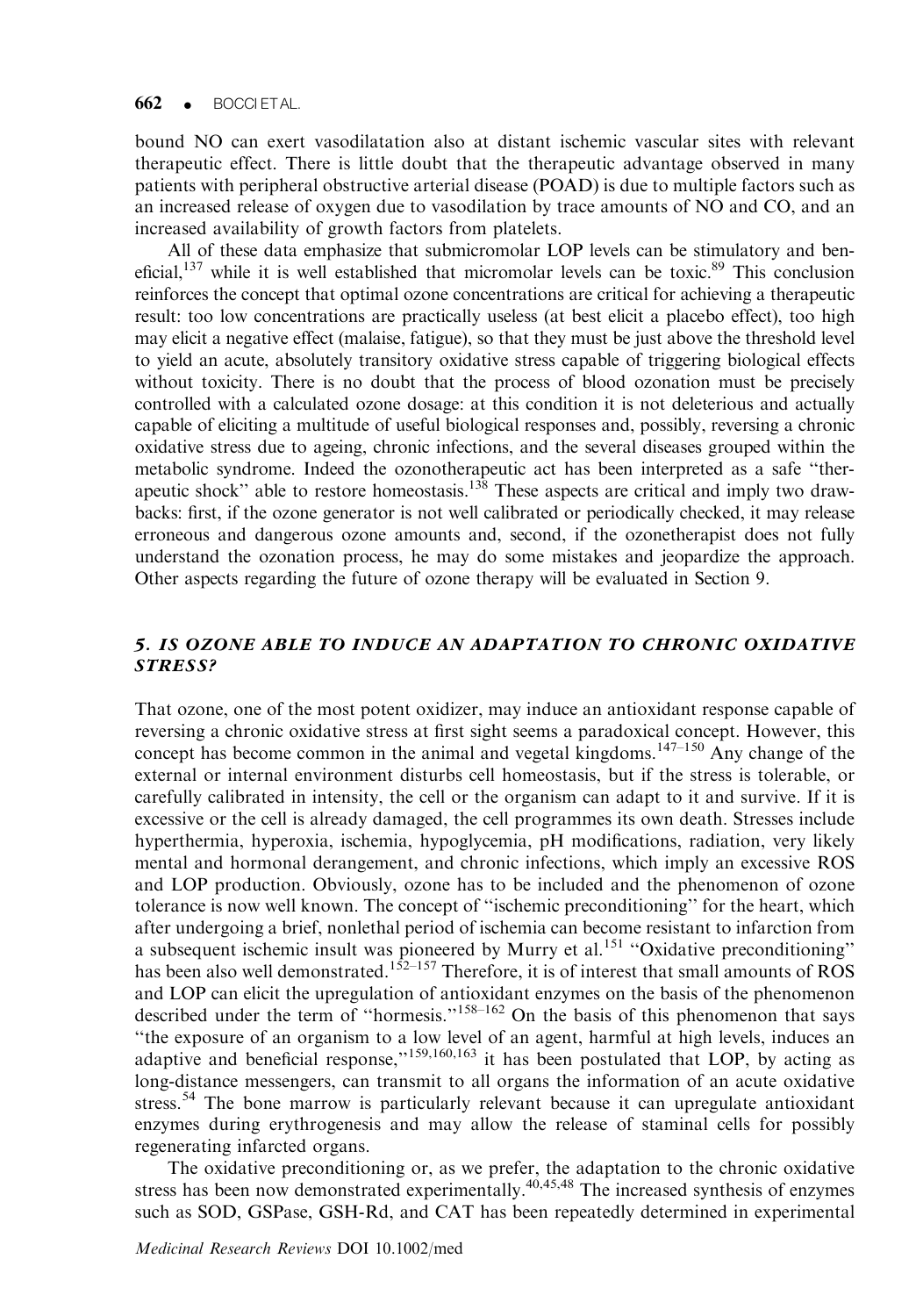animals and in patients (reviewed in 57). Iles and  $\mathrm{Liu}^{164}$  have demonstrated the 4-HNE, by inducing the expression of  $\gamma$ -glutamate cysteine ligase, causes an intracellular increase in GSH, which plays a key role in antioxidant defence. Furthermore LOP induce oxidative stress proteins, one of which is heme-oxygenase I (HO-1 or HSP-32) that, after breaking down the heme molecule, delivers very useful compounds such as  $CO$  and bilirubin.<sup>165–171</sup> Bilirubin is a significant lipophilic antioxidant and a trace of CO cooperates with NO in regulating vasodilation by activating cyclic GMP.  $Fe^{2+}$  is promptly chelated by the upregulated synthesis of ferritin.<sup>172</sup> The induction of HO-1 after an oxidative stress has been described in thousands of papers as one of the most important antioxidant defence and protective enzyme. Both mild ozone inhalation and ozonated plasma induce HSP-70.<sup>170,173</sup> When ozone is judiciously used in small doses, can become a useful drug able to correct an otherwise irreversible state of oxidative stress. There are serious pathologies such as chronic infections, neurodegenerative, and autoimmune diseases in which a vicious imbalance between overproduced oxidants and depleted antioxidant defenses become established and lead to death. How modern medicine correct this imbalance? Several therapeutic approaches among which administration of antioxidants with addition of N-acetylcysteine have been often reported<sup>174–176</sup> but they are only partly successful.

The ozone treatment is now envisaged as a transitory and miniaturized oxidative stress resulting in a sort of therapeutic "shock" for the ailing organism. Ozone acting as a prodrug, realizes this shock because generates a number of messengers able to reach all cells in the organism (Fig. 5).

Submicromolar levels of LOP act as key mediators and in still responsive cells may activate a sequence of biochemical mechanisms able to reactivate gene expression leading to a renewed synthesis of HSP and antioxidant enzymes. If the disease has gone too far, cells become anergic and are unable to respond to the treatment. Indeed, we have observed that after intensive chemotherapy, preterminal cancer patients do not improve with ozone therapy. That is also the reason why we always start using low ozone concentrations just above the threshold level to better achieve the ozone tolerance and in-line with the old concept ''start low, go slow.'' Moreover, the stimulation of the endocrine and central nervous systems may help to understand why most of the reactive patients during prolonged ozone therapy report a feeling of euphoria and wellness probably due to an improved metabolism as well as to an enhanced hormonal or neurotransmitters release.

### 6. WHICH ARE THE ROUTES OF OZONE ADMINISTRATION?

Table II shows that ozone can be administered with great flexibility but it should never be injected intravenously as a gas because of the risk of provoking oxygen embolism, given the fact that the gas mixture contains always no less than 95% oxygen. So far the most advanced and reliable approach has been the  $O_3$ -AHT because, on the basis of the patient's body weight, a predetermined volume of blood (200–250 mL) to which has been added either sodium citrate 3.8% (1+9 mL blood) or heparin (20 IU/mL of blood) can be exposed to an equal volume of gas  $(O_2-O_3)$  in a stoichiometric fashion, with the ozone concentration precisely determined by using an ozone-resistant, disposable 500 mL glass bottle under vacuum.

This simple, inexpensive (all the necessary disposable material costs about 12 US\$) procedure has already yielded therapeutic results in vascular diseases superior to those achieved by conventional medicine (discussed in Section 7A). Moreover, the therapeutic modalities, until now restricted to major AHT and to the empirical and imprecise rectal insufflation of gas,139,177,178 have been extended: they include the quasi-total body exposure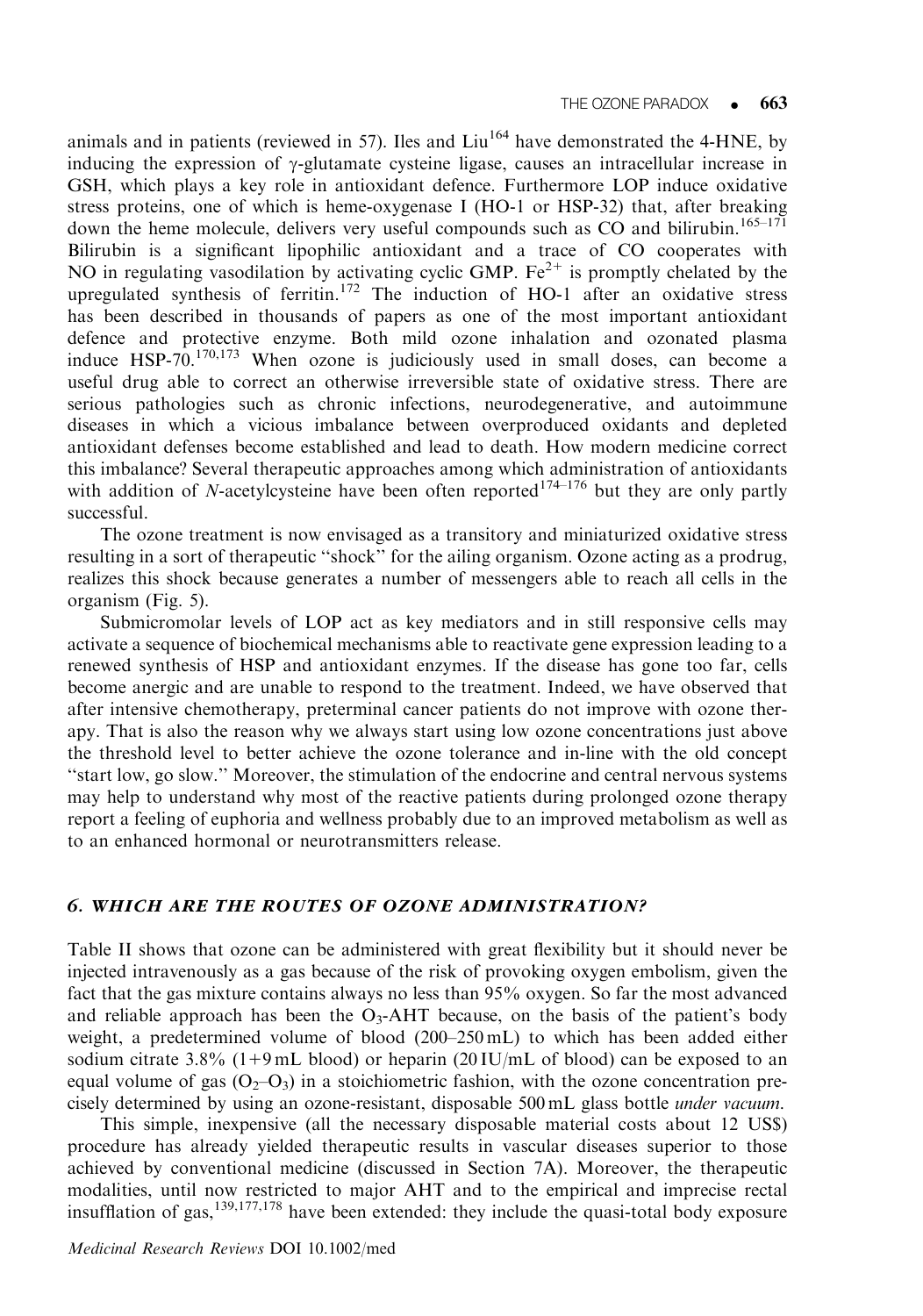| Parenteral               | Topical or locoregional   |  |
|--------------------------|---------------------------|--|
| Intra-arterial $(IA)^a$  |                           |  |
| Intramuscular (IM)       | Nasal <sup>b</sup>        |  |
| Subcutaneous (SC)        | Tubal <sup>b</sup>        |  |
| Intraperitoneal (Ipe)    | Auricular                 |  |
| Intrapleural (IPL)       | O <sup>b</sup>            |  |
| Intra-articular (IPL)    | Vaginal                   |  |
| (a) Periarticular        | Urethral and intrabladder |  |
| (b) Myofascial           | Rectal                    |  |
| Intradiscal (ID)         | Cutaneous                 |  |
| Intraforaminal (IF)      | Dental                    |  |
| Intralesional $(Iles)^c$ |                           |  |

Table II. Routes of Ozone Administration

<sup>a</sup>No longer used for limb ischemia. Hepatic metastasis could be embolized via the hepatic artery.

<sup>b</sup>To be performed during 30-40 sec apnea.

c Intratumoral or via a fistula.

to  $O_2-O_3$ <sup>140,179</sup> and the extracorporeal blood circulation against  $O_2-O_3$ <sup>141</sup>. The latter procedure is rather invasive because blood collected from a vein circulates through an ozone-resistant gas exchanger<sup>180,181</sup> and, with the help of a peristaltic pump, returns to the circulation via a contralateral vein. On the other hand, the partial cutaneous exposure to oxygen–ozone does not need any venous puncture and, owing to the vast expanse of the skin, allows a generalized and beneficial effect. Clearly, today we can select the most suitable method for different pathologies, their stage, and the patient's condition. A discussion on its own is needed for the minor AHT, which basically consists of withdrawing 5 mL of blood to be immediately and vigorously mixed for 1 min with an equal volume of  $O_2-O_3$  at an ozone concentration ranging between 80 and  $100 \mu g/mL$  of gas per mL of blood already extensively described.<sup>142</sup> The slightly oxidized blood, including the foam, is promptly injected into the gluteus muscle without the need of any anesthetic. As an unspecific immunomodulatory approach, it has been widely used during the last two decades for successfully treating herpetic infections.<sup>143</sup>

The slight hemolysis  $(\sim 2\%)$  is purposefully required because the heme released in the gluteal muscle will stimulate the synthesis of  $HO-1$ .<sup>165,171</sup>

## 7. WHICH DISEASES ARE SUITABLY TREATED WITH OZONE THERAPY

On the basis of the mechanisms of action, ozone therapy can induce the following biological responses: (a) it improves blood circulation and oxygen delivery to ischemic tissue owing to the concerted effect of NO and CO and an increase in intraerythrocytic 2,3-DPG level; (b) by improving oxygen delivery, it enhances the general metabolism; (c) it upregulates the cellular antioxidant enzymes and induces HO-1 and HSP-70; (d) it induces a mild activation of the immune system and enhances the release of growth factors; (e) it has an excellent disinfectant activity when topically used, while this is negligible in the circulation owing to blood antioxidant capacity; (f) it does not procure acute or late side effects;<sup>182</sup> (g) it procures a surprising wellness probably by stimulating the neuro-endocrine system. It does seem that ozone, by acting on many targets, can indirectly help in recovering functional activities gone astray because of a chronic disease and, if this interpretation is correct, ozone therapy acts as a biological response modifier. Although ozone therapy is now used in many countries, it is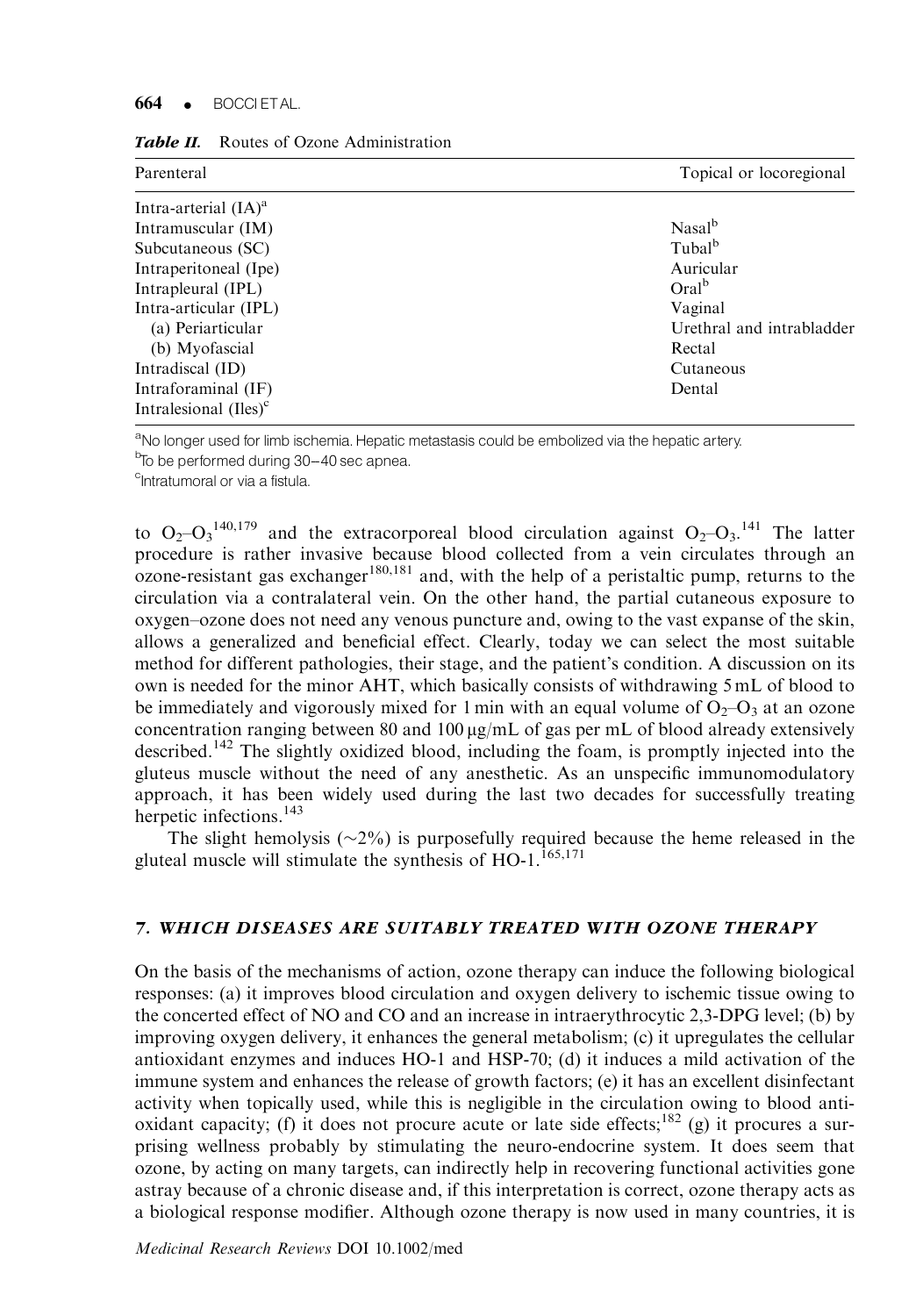mostly used by private physicians and the performance of large clinical trials has been severely hampered by lack of sponsors, disinterest of pharmaceutical as well as health authorities, and prejudice by clinical scientists. However, a number of studies have been performed with the following results:

## A. Peripheral Obstructive Arterial Diseases

Even a modest obstruction of limb arteries due to atherosclerosis, diabetes, or Buerger's disease (thromboangiitis obliterans) leads to a progressive reduction of blood flow to the feet. Tissue ischemia and any minor trauma facilitate the formation of an ulcer, which will not heal because oxygen, nutrients, and growth factors indispensable for the repair process are lacking. This pathology is the best suited to be treated with  $O_3$ -AHT. According to Fontaine-Leriche classification, patient at either stage II (intermittent claudication and transitory pain), or stage III (continuous pain, cyanosis, and possibly initial ulcers) achieve the best results. Stage IV includes incipient necrosis of toes and unbearable pain leads to surgical amputation that can be avoided with  $O_3$ -AHT in about 50% of cases.<sup>183–185</sup> In comparison to pentoxyfilline and prostanoids (the gold standard of orthodox treatment),  $O_3$ -AHT has proved more effective and without side effects in ischemic vascular disease. In a small trial, 28 patients were randomized to either receive their own ozonated blood or an IV infusion of prostacyclin.<sup>186</sup> All patients continued conventional treatment with statins, antihypertensive, and antiplatelet aggregation drugs. Ozone therapy proved more effective than prostacyclin in terms of pain reduction and improvement in the quality of life, but no significant difference was seen in vascularization of the lower limbs in either group, most likely due to the short duration of treatment (14 treatments in 7 weeks). More prolonged treatments lead to a satisfactory healing of ulcers.<sup>187</sup> Previous studies<sup>122,188-194</sup> have shown the validity of  $O_3$ -AHT in this complex pathology, but it is a mistake to stop therapy too early in these patients because  $O_3$ -AHT, as with other conventional drugs, must be continued, albeit less frequently, for life. An improved schedule on a trial in progress consists of two  $O<sub>3</sub>$ -AHT (225 mL blood plus 25 mL 3.8% sodium citrate solution), given weekly for at least 4 months. Topical therapy performed with ozonated olive oil is extremely useful when initial dry gangrene or ulcers are present. The frequency of  $O_3$ -AHT depends upon the stage of the disease and regarding the III and IV stages it can be done every day in the attempt to prevent amputation. How well  $O_3$ -AHT works it appears evident by the fact that the nocturnal excruciating pain disappears after the first two to three treatments, indicating the improvement of blood flow in the ischemic tissue and the lack of ''stealing'' blood away from underperfused muscle.

On January 2008, the Lancet published a double-blind, placebo controlled study (ACCLAIM trial) in 2,426 patients with New York Heart Association (NYHA) functional classes II–IV chronic heart failure  $(CHF)$ <sup>195</sup> Beside standard medication, the experimental group during a period of some 24 weeks, underwent about 25 intragluteal injections each patient receiving 10 mL of its own blood heavily oxidized with ozone associated with UV irradiation and heating at  $42.5^{\circ}$ C. It is unbelivable that 10 mL of blood were oxidized with as many as 75 mg of ozone, a dose that kills all cells and denature plasma proteins. This procedure, which is a sort of minor  $O_3$ -AHT,<sup>196</sup> had been invented with the aim to produce immunosuppressive compounds able to counteract the pathophysiological mechanisms responsible for the progression of CHF. Results have been disappointing because no difference in the composite endpoint of death for cardiovascular reasons between the control and the experimental group were noted. A few researchers<sup>197–200</sup> have criticized the approach that had been also a failure in the previous Simpadico trial in patients with chronic limb ischemia.<sup>201</sup> Actually this trial was stopped because of the risk of inducing neoplasia. This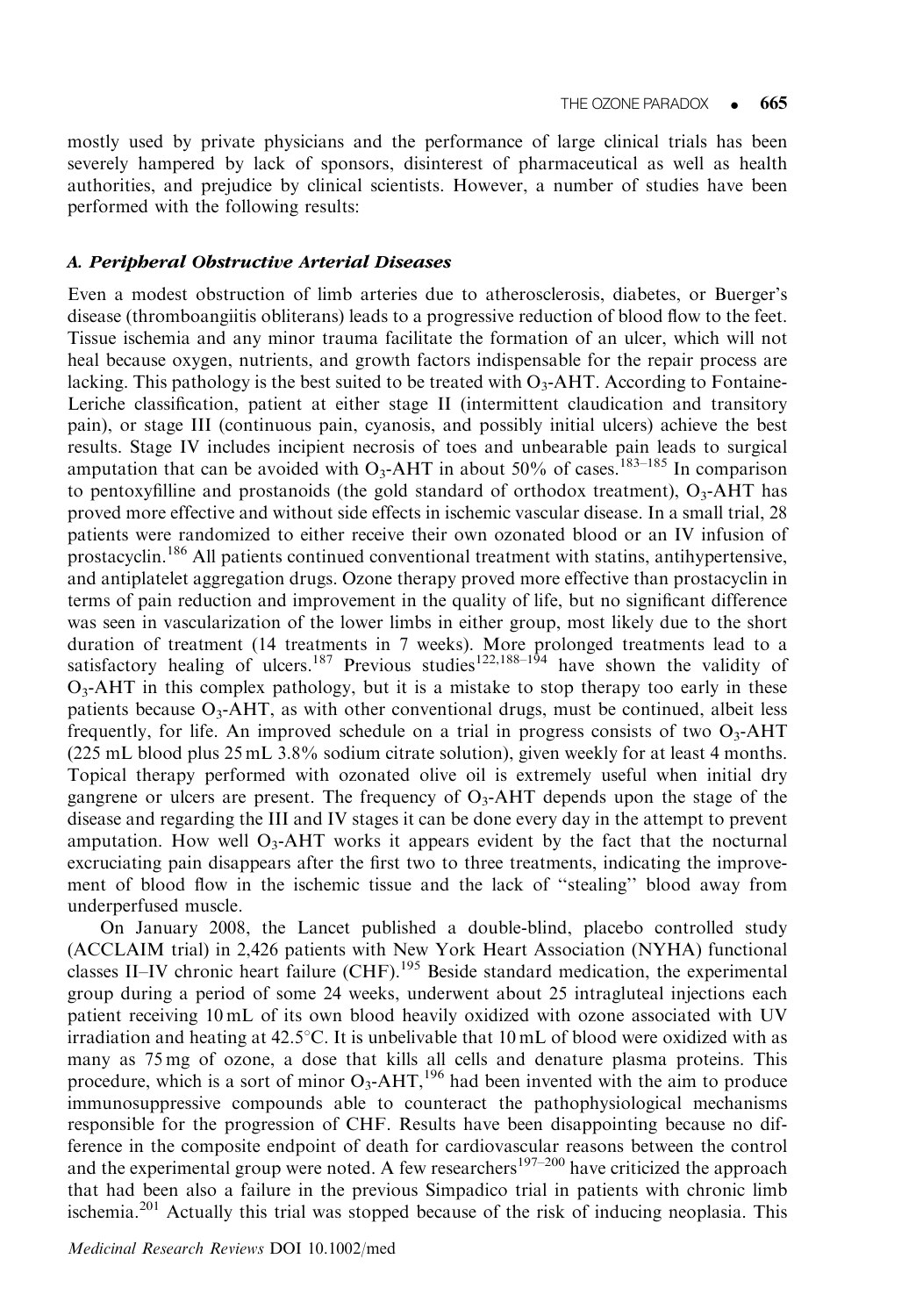approach has been discussed here because, being based on an irrational concept, may undermine the progress of the real  $O_3$ -AHT that utilizes the minimal amount of ozone just sufficient for triggering useful biological activities.

Millions of people suffer from chronic limb, brain, and heart ischemia, which represent the major cause of death worldwide. This has a huge socio-economic impact, particularly in the developing world. If only orthodox medicine will accept  $O_3$ -AHT as an adjunct to standard medication, a great leap forward will be noted.

## B. Age-Related Macular Degeneration

In the UK alone, some 200,000 patients affected by the ''dry'' (atrophic) form of ARMD are suitable for treatment with  $O_3$ -AHT,<sup>202</sup> but all over the world there are about 30 million people searching for a therapy. Nonetheless, ophthalmologists can only prescribe antioxidants and zinc, which are minimally effective.<sup>203,204</sup> Since 1995, almost 1,000 patients with the dry form of ARMD have been treated with  $O_3$ -AHT at our polyclinic and three-quarters have shown an improvement of one to two lines on the visual acuity chart.<sup>144,205</sup>

Usually 15–18 treatments, at an initial ozone concentration of  $20 \mu g/mL$  of gas per mL blood, slowly upgraded to  $60 \mu g/mL$  (twice weekly), followed by two monthly session as a maintenance therapy, allows to maintain the improvement. Although uncontrolled, this study emphasizes that  $O_3$ -AHT is the only treatment able to dramatically improve the patient's quality of life. In this disease there is progressive degeneration and death of the fovea centralis photoreceptors and of the pigmented retinal epithelium (PRE) as a consequence of several factors, one of which is chronic hypoxia. Although  $O_3$ -AHT induces a pleiotropic response, the main advantage is due to an increased delivery of oxygen to the retina, which is the bodily tissue with the highest oxygen consumption. It is worth noting that  $O_3$ -AHT is useless, even harmful, in the exudative form of ARMD and in multigenic and progressive disorders (e.g., retinitis pigmentosa and recessive Stargardt's disease).<sup>206</sup> The exudative form, characterized by an aberrant choroidal vascular growth and a vascular hyperpermeability beneath the retina and the PRE, is caused by worsened ischemia, which negatively stimulates the release of the vascular endothelial growth factor. It must be emphasized that  $O_3$ -AHT (in the dry form) not only improves visual activity but at least, in part, renders the patient capable of autonomous life.

# C. Chronic Infectious Diseases

Ozone is regarded as the best topical disinfectant because bacteria, viruses, fungi, and protozoa, when free in water, are readily oxidized.<sup>207,208</sup> Disappointingly, destruction of free pathogens in plasma by ozone either ex vivo or in vivo is greatly hampered by soluble antioxidants such as albumin, ascorbic acid, and uric acid and they are virtually unassailable when there are intracellular located.<sup>124,125</sup> However, ozone therapy still deserves attention because, by improving metabolism and operating as a mild cytokine inducer, <sup>64</sup> it can have a beneficial influence on infectious diseases. Thus, there remains a place for the application of O3-AHT as an adjuvant in chronic viral infections (e.g., HIV, HCV, HSV), in combination with highly active anti-retroviral therapy (HAART), pegylated interferon- $\alpha$  plus either lamivudine or ribavirin and the acyclovir.

On the other hand, bacterial septicaemia must be treated with the most suitable antibiotics to prevent toxaemia and multisystem organ dysfunction. Particularly important is the topical application of either (i) ozone as a gas mixture (about 4% ozone and 96% oxygen);209,210 or (ii) as ozonated water; or (iii) ozonated oils (where ozone is firmly stabilized as a triozonide)<sup>208,211–214</sup> for the treatment of bacterial, viral, and fungal infections, aphthous ulcers, burns, abscesses, and osteomyelitis. Topical therapy is most effective when combined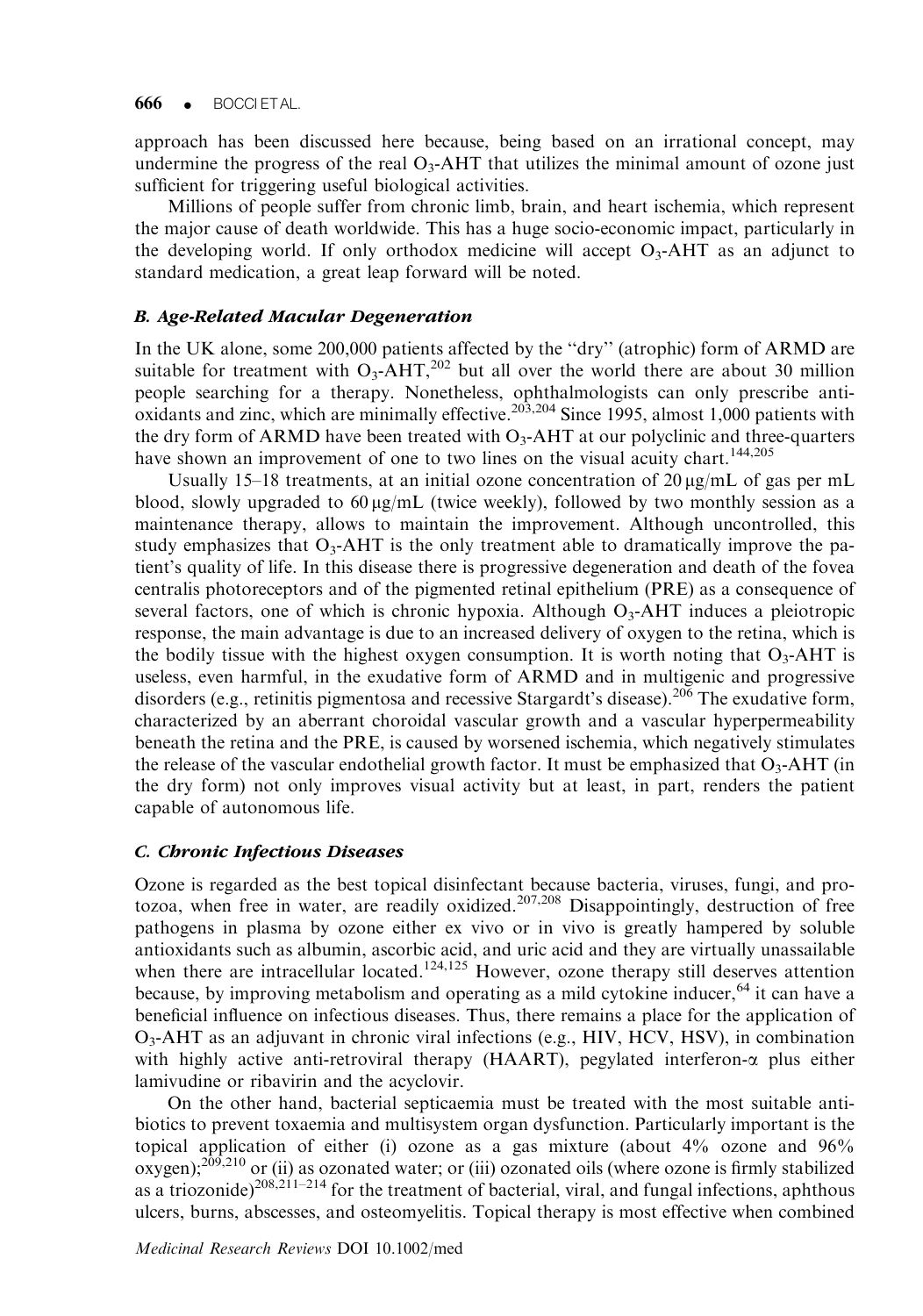with O<sub>3</sub>-AHT owing to the improved oxygenation of hypoxic tissues. Radiodermatitis<sup>215</sup> and wound healing have been enhanced because ozonated solutions display a cleansing effect, act as a disinfectant, and stimulate tissue reconstruction. A recent review reports that the high rates of diabetes in many parts of the world make foot ulcers a major and increasing publichealth problem. Foot ulcers cause substantial morbidity, impair quality of life, engender high treatment costs (about US\$17,500–27,987) and are the most important risk factor for lowerextremity amputation.<sup>216</sup> Although the constant use of rectal–colon insufflation of  $O_2-O_3$  is not the optimal approach, it seems to improve the prognosis of diabetes by combining topical therapy with ozonated oil and  $O_3$ -AHT.<sup>217</sup> This study needs to be confirmed. Ozonated olive oil is an amazing preparation because combines antibacterial activity with healing properties due to the slow release of oxygen in hypoxic tissues and the stimulation of fibroblasts proliferation.<sup>212,213</sup> Chronic ulcers and/or putrid wounds are one of the most distressing and difficult medical problems with which to deal and are caused by ischemia, diabetes, immunosuppression, and malnutrition. During the past decade the use of ozone derivatives in such cases has proved very beneficial, $143$  but so far official medicine has not yet discovered this excellent preparation far more effective than ointments containing often ineffective antibiotics and corticosteroids, which delays healing. With the current increase in health-care costs,  $O_3$ -AHT and ozonated oils deserve attention because they reduce hospital assistance and are inexpensive.

## D. Pulmonary Diseases

Lung diseases, such as chronic obstructive pulmonary disease (COPD), will soon become the fourth most common cause of death, which, with emphysema and asthma, make significant incapacity. Using corticosteroids, long-acting  $\beta_2$ -agonists, and antibiotics, orthodox medicine has certainly proved helpful,<sup>218</sup> but it cannot change the course of COPD. However, in a series of elderly patients affected by macular degeneration and either emphysema or COPD, a remarkable improvement has been observed by combining ozone therapy<sup>219</sup> (using the schedule adopted for vasculopathies) with the best conventional treatments. It is unfortunate that so far a randomized study evaluating orthodox therapy with or without  $O_3$ -AHT has not been performed.

# E. The versatility of Ozone Application in Orthopaedics and Dentistry

The application of ozone in low back pain has proved very effective. It can be administered directly (intradiscal),  $220-224$  or indirectly, via intramuscular administration into the paravertebral muscles. This latter type of administration has been assimilated to a ''chemical acupuncture."<sup>145</sup> During the last 6 years, more than  $30,000$  patients with hernial disc have been treated in Italy with a success rate varying from 62 to 80%. The value of this approach, minimally invasive and without risk, has been already recognized in several countries, from China to Spain and South America. As shown also in another study on pain-related disorders due to sport injury (232 subjects) and inflammatory disorders (770 subjects)<sup>225</sup> it appears that ozone exerts a multiplicity of effects, such as the activation of the anti-nociceptive system, and it has anti-inflammatory action due to lipid peroxidation products, with the consequent inhibition of cyclooxygenase-2 (COX-2).<sup>226,227</sup>

Finally, ozone has proved very useful in dentistry for eliminating infections and blocking primary root carious lesions.<sup>228,229</sup> The interested reader will appreciate the notable book  $^{14}$ Ozone: the revolution in dentistry."<sup>230</sup> After almost 80 years the intuition of Dr. Fisch could not receive a more enthusiastic appreciation by Prof. Lynch.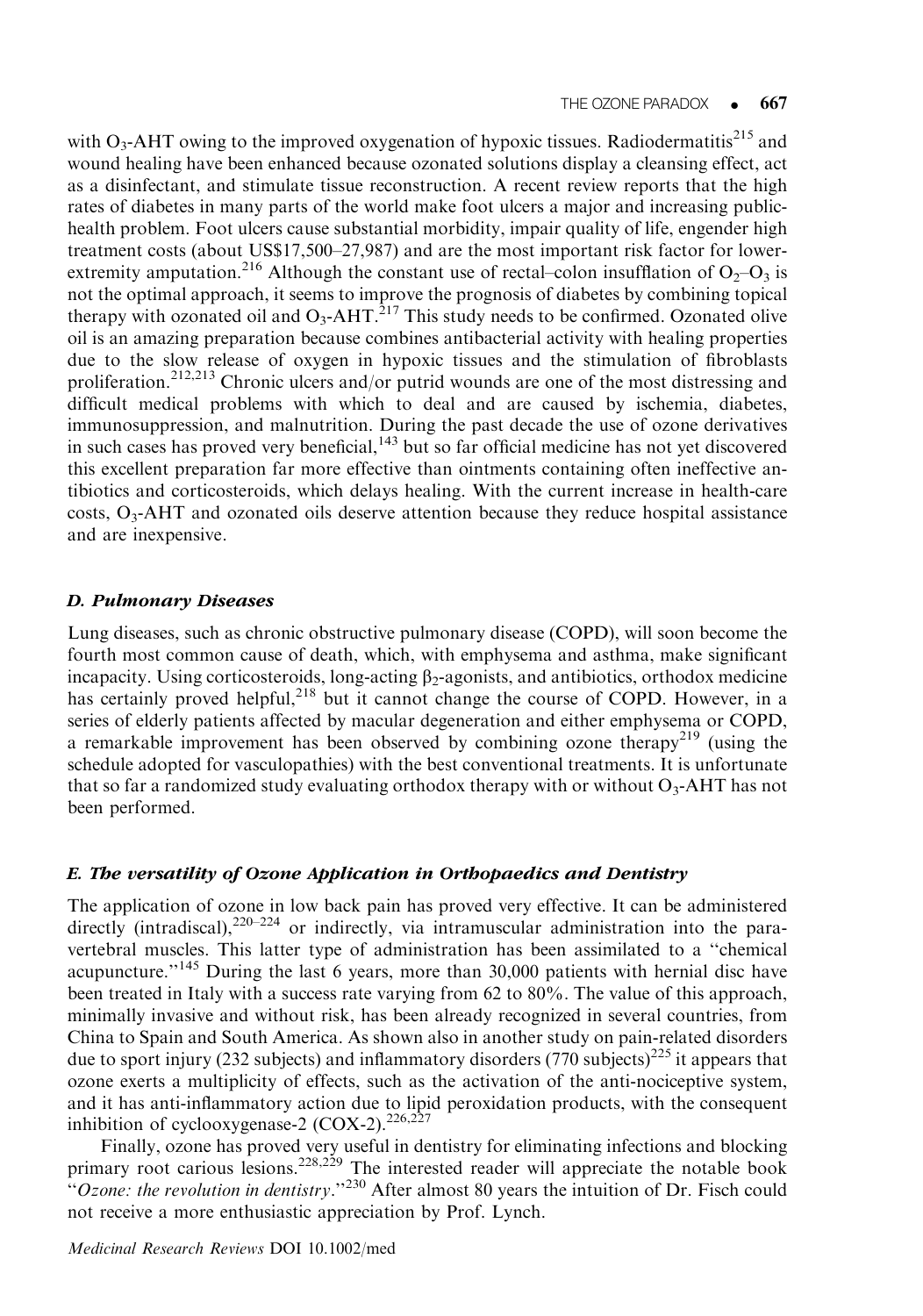# 8. IS OZONE THERAPY A BAD COPY OF HYPERBARIC OXYGEN THERAPY?

It is often thought that ozone therapy tries to simulate the advantages of the much better known hyperbaric oxygen therapy  $(HOT)^{231-233}$  and therefore it seems useful to clarify that these two approaches are both theoretically and practically different.

In the former, the drug is represented by ozone and, while we have described its initial reaction and the cascade of active messengers, it has also been pointed out that oxygenation of blood is not its primary intent. Conversely, by breathing almost pure oxygen at 2.6 bar into the hyperbaric chamber, the volume of dissolved oxygen in the plasma increases up to about  $5 \text{ mL/dL}$ , that is enough to satisfy ischemic tissues even if the absence of fully oxygenated hemoglobin. HOT is only transitorily effective because after 2 hr of therapy, hypoxia resumes in ischemic tissues and therefore the therapeutic effect is temporary. However, HOT has an exclusive role in CO-poisoning, air embolism, decompression sickness, and perhaps clostridial myonecrosis while ozone therapy is far more effective and practical to perform in POAD, heart ischemia, ARMD, diabetic foot, chronic ulcers, and bedsores. Thus, both approaches are relevant but each one has its selected field of application and the difference should be understood for the sake of the patient.<sup>146</sup>

# 9. CONCLUSIONS

The history of medicine remind us that in the past the application of several important approaches has been delayed owing to prejudice, lack of knowledge, or of sponsors and often by commercial competition. Ozone is inexpensive and therefore ozone therapy does not make an exception in spite of the fact that all chemical, biochemical, physiological, and pharmacological mechanisms elicited by ozone as primum movens are in the realm of orthodox medicine. One wonders if now with the advent of molecular medicine and gene therapy, ozone therapy is obsolete or worthwhile being pursued. Our many treated patients answer for us by saying that it is very beneficial. The compliance is excellent and the patients, as soon as the therapeutic effect declines, ask for a new cycle, showing the benefit and lack of side effects. It has been unfortunate that, in the past, the direct intravenous injection of the gas, now prohibited, the use of primordial ozone generators and misuse of ozone by incompetent quacks has generated serious doubts about its validity. Moreover, pulmonary toxicity due to prolonged inhalation of polluted air and many nonphysiological studies, performed in saline washed erythrocytes unprotected by the potent plasma antioxidants, have generated the dogma that ozone is always toxic and should not be used in medicine. This concept cannot be generalized because it does not take into account the profound difference between the endogenous chronic oxidative stress, due to aging or to a chronic disease, and the calculated, extremely brief, and well-calibrated oxidative stress induced on blood by using a precise and small ozone dose. When the appropriate ozone dose reacts with biomolecules it yields a number of compounds that in spite of their intrinsic toxicity, thanks for their pharmacodynamic, stimulate important biochemical pathways. Indeed, the medical effect depends upon a critical balance between an appropriate small dose of ozone and an almost infinite reacting variables such as the multiplicity of antioxidants, the life-time of ROS and LOP, their in vivo pharmacokinetic, and most important the variability of the biological response depending upon on enzyme reactivity and the stage of the disease.

Since the discovery of NO as a physiological messenger, other gaseous molecules such as CO,  $H_2S$ , and  $H_2$ ,  $234-236$  in spite of being known as potentially toxic molecules, if used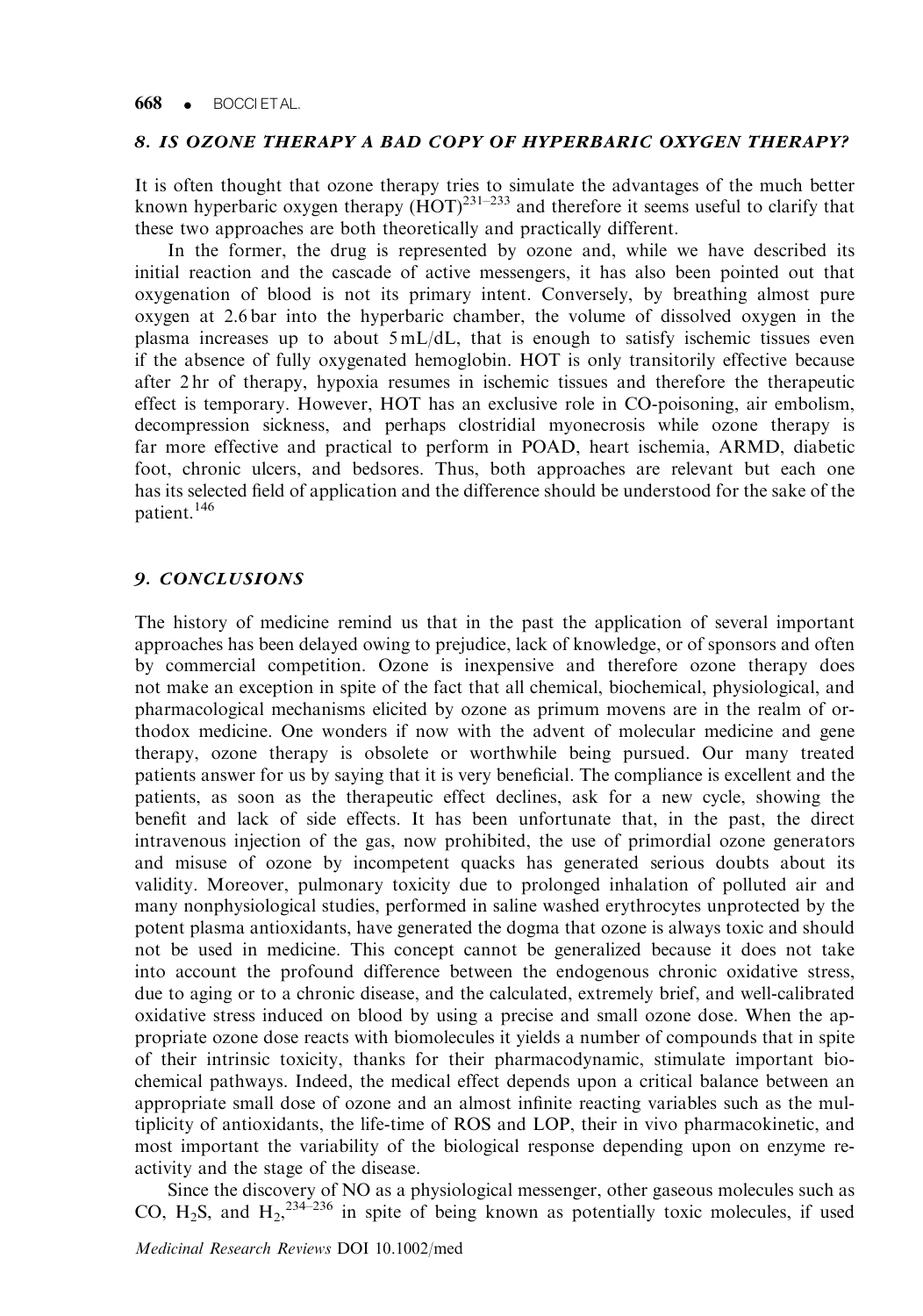judiciously are now considered as possible therapeutic agents. Any drug, depending upon its dosage can be either therapeutic or toxic. A striking example is represented by a vital compound such as glucose, its normal concentration in the plasma ranges between 0.7 and  $1.0 \,\text{mg/mL}$ . However, when this concentration falls below  $0.4 \,\text{mg/mL}$ , the consequent hypoglycemic coma can be deadly. On the other hand, if the glucose concentration remains constantly above 1.3 mg/mL, it induces the metabolic syndrome, which is well exemplified by the current diabetic epidemic. Finally, oxygen at 21% concentration in air (and an arterial  $pO<sub>2</sub>$  of about 99 mmHg) allows us to live for almost 80 years but it is deadly if we breathe pure oxygen for a few days. Thus, while a further discussion regarding ozone toxicity in medicine appears futile, it is important to examine if, indeed ozone therapy will be able to acquire a right place among the medical armamentarium. In the last decade, ozone therapy has attracted great attention in less-developed countries, while it remains partly prohibited in USA and poorly regarded in other developed countries. What can be done to change this severe outlook? Today we have a comprehensive framework for understanding the biochemical mechanisms and the biological effects of ozone and we have at least in part the capability of recommending ozone therapy in selected diseases either as a first choice or even better in combination with orthodox therapy. Thus, first, we must continue to organize specialized courses for physicians for avoiding conceptual or technical pitfalls. Second, while it is important to continue specific biologic studies, it is imperative to perform controlled and extensive clinical trials to prove beyond any doubt the value of ozone therapy at least in vascular diseases. Unless this is done, there is no future for ozone therapy within official medicine. The stumbling block is represented by lack of sponsors, disinterest of the pharmaceutical industry, and negligence of health authorities. As ozone therapy is a very cheap treatment, especially if it will be performed in all hospitals on a daily basis, it will markedly reduce both medical cost and invalidity. Almost needless to say that ozone therapy, like orthodox medicine, cannot ''cure'' several human diseases such as ARMD, atherosclerosis, and metabolic diseases. However, the maintenance therapy associated with conventional medication could improve the life of many patients. By considering the huge cost of reliable controlled and randomized clinical trials, unless health authorities give a financial support, ozone therapy will remain in limbo and in the hands of private physicians who can only report anecdotal and yet useless data. Only scientifically well-demonstrated therapeutic advantages will be able to dissipate prejudice and allow oxygen–ozone therapy to become a world wide useful medicinal treatment.

#### 10. ABBREVIATIONS

| 4-HNE            | 4-hydroxynonenal                 |
|------------------|----------------------------------|
| ALDH             | aldehyde dehydrogenase           |
| <b>ARMD</b>      | age-related macular degeneration |
| ASF              | airway surface fluid             |
| <b>ATP</b>       | adenosine triphosphate           |
| BMC              | blood mononuclear cells          |
| <b>CAT</b>       | catalase                         |
| CCl <sub>4</sub> | carbon tetrachloride             |
| <b>CGMP</b>      | cyclic guanosine monophosphate   |
| <b>CHF</b>       | chronic heart failure            |
| <b>CNS</b>       | central nervous system           |
|                  | carbon monoxide                  |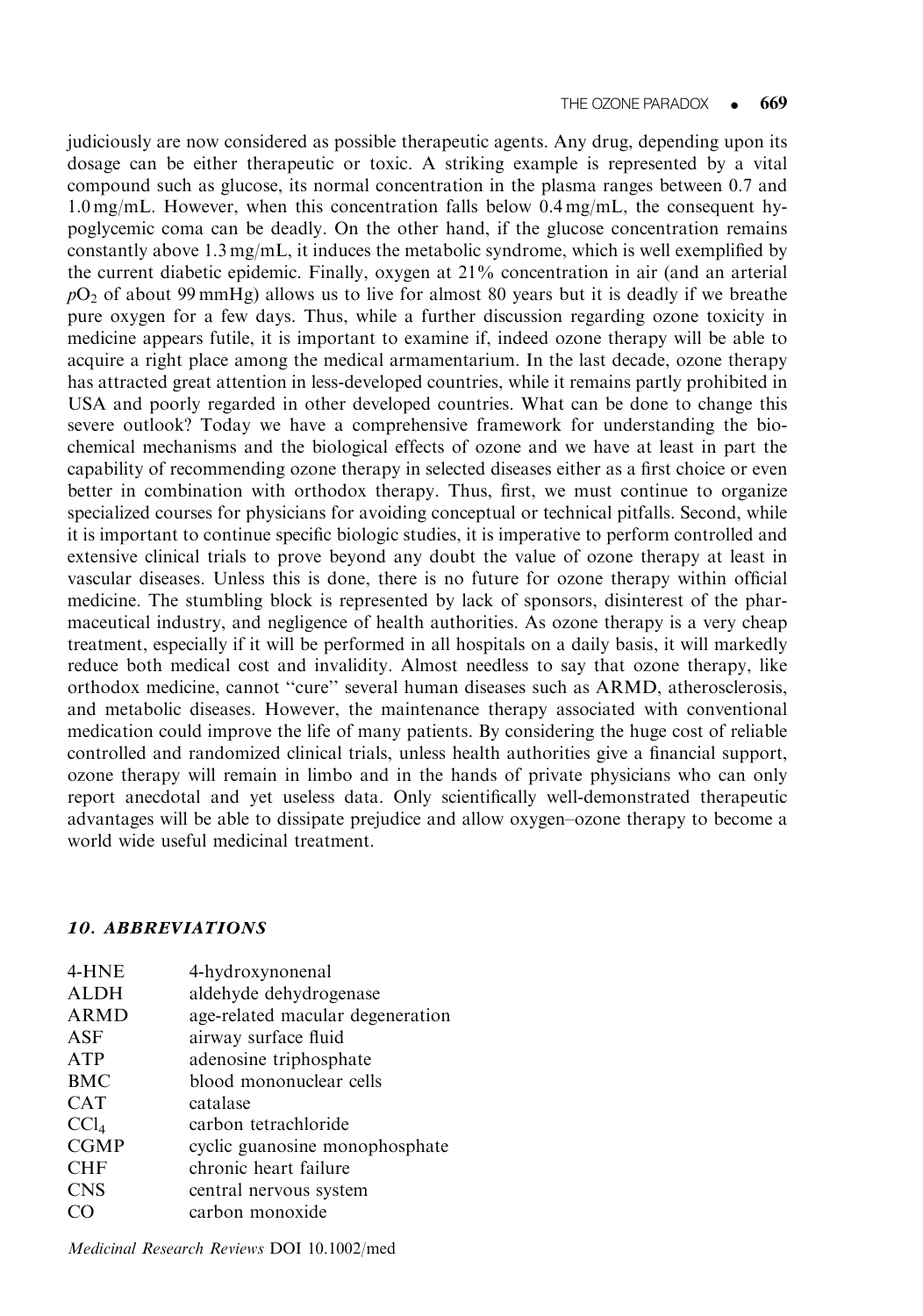| <b>COPD</b>     | chronic obstructive pulmonary disease       |
|-----------------|---------------------------------------------|
| $COX-2$         | cyclooxygenase-2                            |
| <b>DPG</b>      | 2,3-diphosphoglycerate                      |
| <b>ELF</b>      | epithelial lining fluid                     |
| G6PHD           | glucose-6-phosphate dehydrogenase           |
| <b>GSH</b>      | glutathione                                 |
| GSH-Rd          | glutathione reductase                       |
| GSPase          | glutathione peroxidase                      |
| <b>GSSG</b>     | oxidized gluthathione                       |
| <b>GST</b>      | glutathione-S-transferases                  |
| <b>HAART</b>    | highly active anti-retroviral therapy       |
| <b>HClO</b>     | hypochloric acid                            |
| <b>HCV</b>      | hepatitis C virus                           |
| HIV             | human immunodeficiency virus                |
| $HO-1$          | heme oxygenase-1                            |
| <b>HOT</b>      | hyperbaric oxygen therapy                   |
| $H_2O_2$        | hydrogen peroxide                           |
| <b>HSP</b>      | heat stress proteins                        |
| <b>HSV</b>      | herpes simplex viruses                      |
| <b>HUVEC</b>    | human vascular endothelial cells            |
| $IFN\gamma$     | interferon gamma                            |
| $IL-1$          | interleukin-1                               |
| $IL-8$          | interleukin-8                               |
| <b>LDH</b>      | lactate dehydrogenase                       |
| L-NAME          | n-omega-nitro-L-arginine methyl ester       |
| <b>LOP</b>      | lipid oxidation products                    |
| <b>MA</b>       | mercapturic acid                            |
| <b>MDA</b>      | malondialdehyde                             |
| <b>NADPH</b>    | nicotinamide adenine dinucleotide phosphate |
| $NF - \kappa B$ | nuclear factor- <sub>KB</sub>               |
| NO              | nitric oxide                                |
| $N_2O$          | nitric dioxide                              |
| $O_2^{\cdot-}$  | anion superoxide                            |
| $\Delta$ OH     | hydroxyl radical                            |
| $O_3$ -AHT      | ozonated autohemotherapy                    |
| <b>PDGF</b>     | platelet-derived growth factor              |
| <b>POAD</b>     | peripheral obstructive arterial disease     |
| ppm             | parts per million                           |
| <b>PUFA</b>     | polyunsaturated fatty acids                 |
| <b>RBC</b>      | red blood cells                             |
| <b>ROS</b>      | reactive oxygen species                     |
| PRE             | pigmented retinal epithelium                |
| SOD             | superoxide dismutase                        |
| <b>TAS</b>      | total antioxidant status                    |
| <b>TBARS</b>    | thiobarbituric acid reactive substances     |
| $TGF\beta1$     | transforming growth factor $\beta$ 1        |
| $TNF\alpha$     | tumor necrosis factor alpha                 |
| Trx             | thioredoxin                                 |
| UV              | ultraviolet radiation                       |
| <b>VEGF</b>     | vascular endothelial growth factor          |
|                 |                                             |

670 **•** BOCCI ET AL.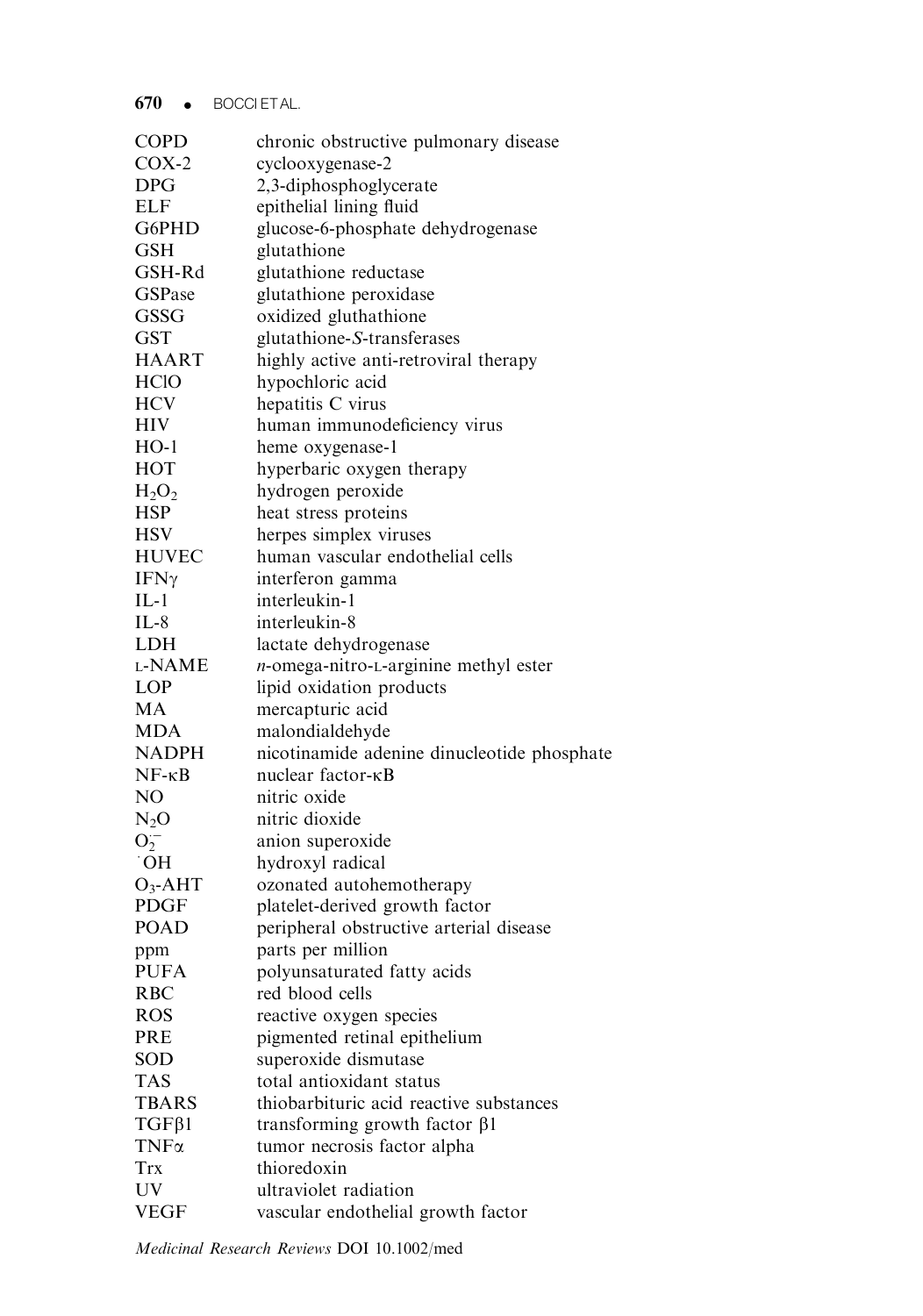## ACKNOWLEDGMENTS

One of us (V.B.) is grateful to the University of Siena for the permission to continue to work in the Department of Physiology as Emeritus Professor of Physiology. We are grateful and thank Mrs. Helen Carter for revising the English manuscript.

## **REFERENCES**

- 1. Burns DT. Early problems in the analysis and the determination of ozone. Fresenius J Anal Chem 1997;357:178–183.
- 2. Rubin MB. The history of ozone. The Schönbein period, 1839–1868. Bull Hist Chem 2001;26:40–56.
- 3. Battino R. Oxygen and ozone. IUPAC solubility data series. Vol. 7. Oxford, UK: Pergamon Press; 1981.
- 4. Kogelschatz U, Eliasson B, Hirth M. Ozone generation from oxygen and air: Discharge physics and reaction mechanisms. Ozone Sci Eng 1988;10:367–378.
- 5. Tanaka T, Morino Y. Coriolis interaction and anharmonic potential function of ozone from the microwave spectra in the excited vibrational states. J Mol Spectrosc 1970;33:538–551.
- 6. Babior BM. Oxygen-dependent microbial killing by phagocytes (first of two parts). N Engl J Med 1978;298:659–668.
- 7. Babior BM. Oxygen-dependent microbial killing by phagocytes (second of two parts). N Engl J Med 1978;298:721–725.
- 8. Fialkow L, Wang Y, Downey GP. Reactive oxygen and nitrogen species as signaling molecules regulating neutrophil function. Free Radic Biol Med 2007;42:153–164.
- 9. Wentworth Jr P, Wentworth AD, Zhu X, Wilson IA, Janda KD, Eschenmoser A, Lerner RA. Evidence for the production of trioxygen species during antibody-catalyzed chemical modification of antigens. Proc Natl Acad Sci USA 2003;100:1490–1493.
- 10. Wentworth Jr P, Nieva J, Takeuchi C, Galve R, Wentworth AD, Dilley RB, DeLaria GA, Saven A, Babior BM, Janda KD, Eschenmoser A, Lerner RA. Evidence for ozone formation in human atherosclerotic arteries. Science 2003;302:1053–1056.
- 11. Smith LL. Oxygen, oxysterols, ouabain, and ozone: A cautionary tale. Free Radic Biol Med 2004;37:318–324.
- 12. Heng S, Yeung KL, Djafer M, Schrotter J-C. A novel membrane reactor for ozone water treatment. J Membr Sci 2007;289:67–75.
- 13. Rozema J, Björn LO, Bornman JF, Gaberik A, Häder D-P, Trot T, Germ M, Klisch M, Gröniger A, Sinha RP, Lebert M, He Y-Y, Buffoni-Hall R, de Bakker NVJ, van de Staaij J, Meijkamp BB. The role of UV-B radiation in aquatic and terrestrial ecosystems—an experimental and functional analysis of the evolution of UV-absorbing compounds. J Photochem Photobiol B 2002;66:2–12.
- 14. US Environmental Protection Agency. National ambient air quality standards for ozone; final rule. Available at: http://www.epa.gov/air/ozonepollution/pdfs/2008\_03\_finalrule.pdf. Accessed October 13, 2008.
- 15. Bell ML, McDermott A, Zeger SL, Samet JM, Dominici F. Ozone and short-term mortality in 95 US urban communities, 1987–2000. J Am Med Assoc 2004;292:2372–2378.
- 16. Mortimer KM, Tager IB, Dockery DW, Neas L, Redline S. The effect of ozone on inner-city children with asthma: Identification of susceptible subgroups. Am J Respir Crit Care Med 2000;162:1838–1845.
- 17. Ruidavets JB, Cournot M, Cassadou S, Giroux M, Meybeck M, Ferrieres J. Ozone air pollution is associated with acute myocardial infarction. Circulation 2005;111:563–569.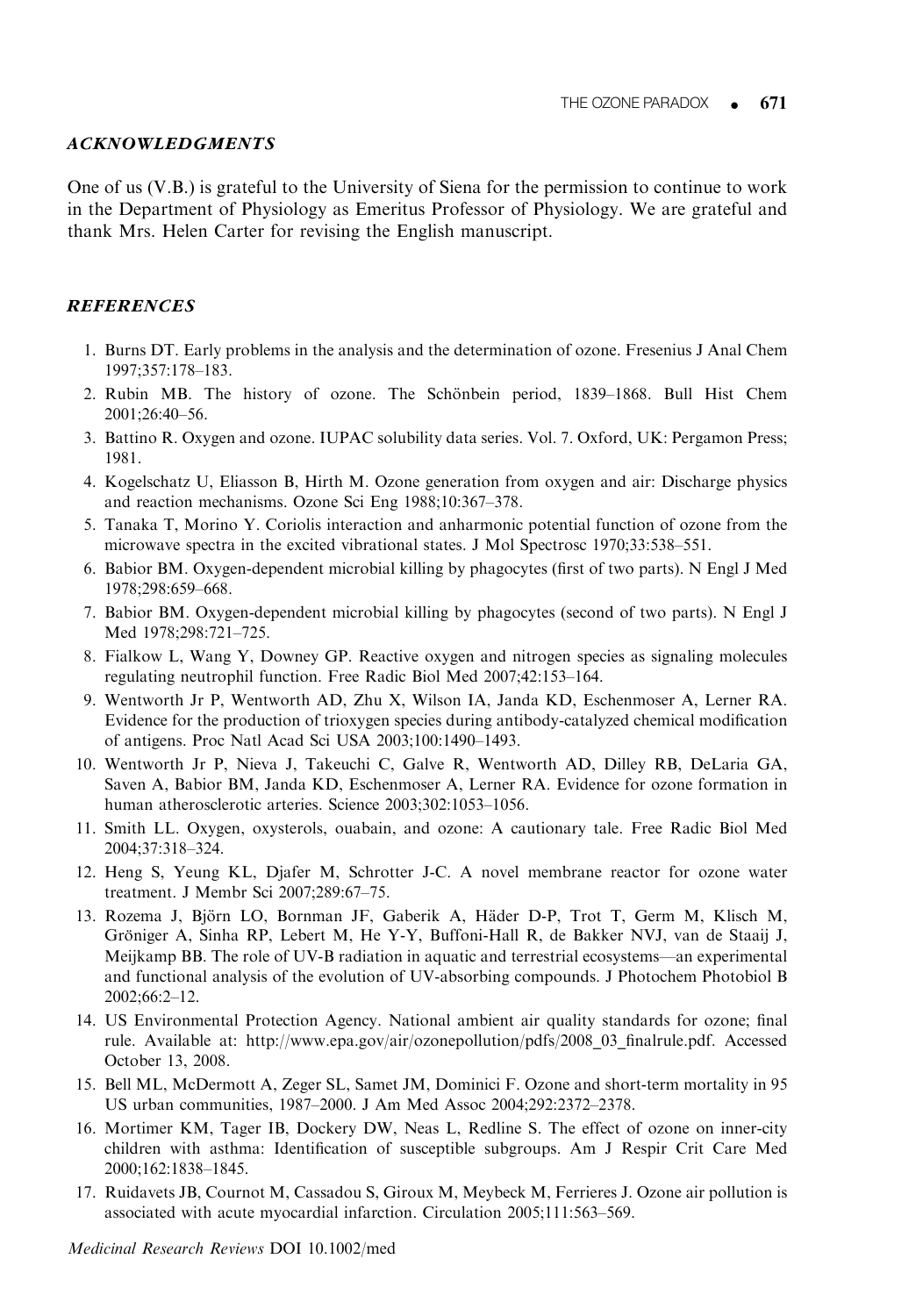- 672 · BOCCI ET AL.
- 18. Tager IB, Balmes J, Lurmann F, Ngo L, Alcorn S, Kunzli N. Chronic exposure to ambient ozone and lung function in young adults. Epidemiology 2005;16:751–759.
- 19. Lippman M. Health effects of ozone, a critical review. J Am Air Pollut Control Assoc 1989;39:672–695.
- 20. Mustafa MG. Biochemical basis of ozone toxicity. Free Radic Biol Med 1990;9:245–265.
- 21. Bastacky J, Lee CYC, Goerke J, Koushafar H, Yager D, Kenaga L, Speed TP, Chen Y, Clements JA. Alveolar lining layer is thin and continuous: Low-temperature scanning electron microscopy of rat lung. J Appl Physiol 1995;79:1615–1628.
- 22. Rennard SI, Basset G, Lecossier D, O'Donnell KM, Pinkston P, Martin PG, Crystal RG. Estimation of volume of epithelial lining fluid recovered by lavage using urea as marker of dilution. J Appl Physiol 1986;60:532–538.
- 23. Pryor WA. Mechanisms of radical formation from reactions of ozone with target molecules in the lung. Free Radic Biol Med 1994;17:451–465.
- 24. Kelly FJ, Mudway I, Krishna MT, Holgate ST. The free radical basis of air pollution: Focus on ozone. Respir Med 1995;89:647–656.
- 25. Hamilton Jr RF, Eschenbacher WL, Szweda L, Holian A. Potential involvement of 4-hydroxynonenal in the response of human lung cells to ozone. Am J Physiol 1998;274: L8–L16.
- 26. Spickett CM, Jerlich A, Panasenko OM, Arnhold J, Pitt AR, Stelmaszynska T, Schaur RI. The reactions of hypochlorous acid, the reactive oxygen species produced by myeloperoxidase, with lipids. Acta Biochim Pol 2000;47:889–899.
- 27. Cho HY, Zhang LY, Kleeberger SR. Ozone-induced lung inflammation and hyperreactivity are mediated via tumor necrosis factor-alpha receptors. Am J Physiol Lung Cell Mol Physiol 2001;280:L537–L546.
- 28. Goldkorn T, Khan EM. Dual roles of oxidative stress in the lungs. In: Valacchi G, Davis P, editors. Oxidants in biology. The Netherlands: Springer; 2008. pp 231–250.
- 29. Long NC, Suh J, Morrow JD, Schiestl RH, Murthy GG, Brain JD, Frei B. Ozone causes lipid peroxidation but little antioxidant depletion in exercising and nonexercising hamsters. J Appl Physiol 2001;91:1694–1700.
- 30. Montuschi P, Nightingale JA, Kharitonov SA, Barnes PJ. Ozone-induced increase in exhaled 8-isoprostane in healthy subjects is resistant to inhaled budesonide. Free Radic Biol Med 2002;33:1403–1408.
- 31. Corradi M, Alinovi R, Goldoni M, Vettori M, Folesani G, Mozzoni P, Cavazzini S, Bergamaschi E, Rossi L, Mutti A. Biomarkers of oxidative stress after controlled human exposure to ozone. Toxicol Lett 2002;134:219–225.
- 32. Last JA, Gohil K, Mathrani VC, Kenyon NJ. Systemic responses to inhaled ozone in mice: Cachexia and down-regulation of liver xenobiotic metabolizing genes. Toxicol Appl Pharmacol 2005;208:117–126.
- 33. Bocci V. Interleukins. Clinical pharmacokinetics and practical implications. Clin Pharmacokinet 1991;21:274–284.
- 34. Bocci V. Physicochemical and biologic properties of interferons and their potential uses in drug delivery systems. Crit Rev Ther Drug Carrier Syst 1992;9:91–133.
- 35. Alary J, Geuraud F, Cravedi JP. Fate of 4-hydroxynonenal in vivo: Disposition and metabolic pathways. Mol Aspects Med 2003;24:177–187.
- 36. Siems W, Grune T. Intracellular metabolism of 4-hydroxynonenal. Mol Aspects Med 2003;24:167–175.
- 37. Awasthi YC, Ansari GA, Awasthi S. Regulation of 4-hydroxynonenal mediated signaling by glutathione S-transferase. Methods Enzymol 2005;401:379–407.
- 38. Sweet F, Kao MS, Lee SC, Hagar WL, Sweet WE. Ozone selectively inhibits growth of human cancer cells. Science 1980;209:931–933.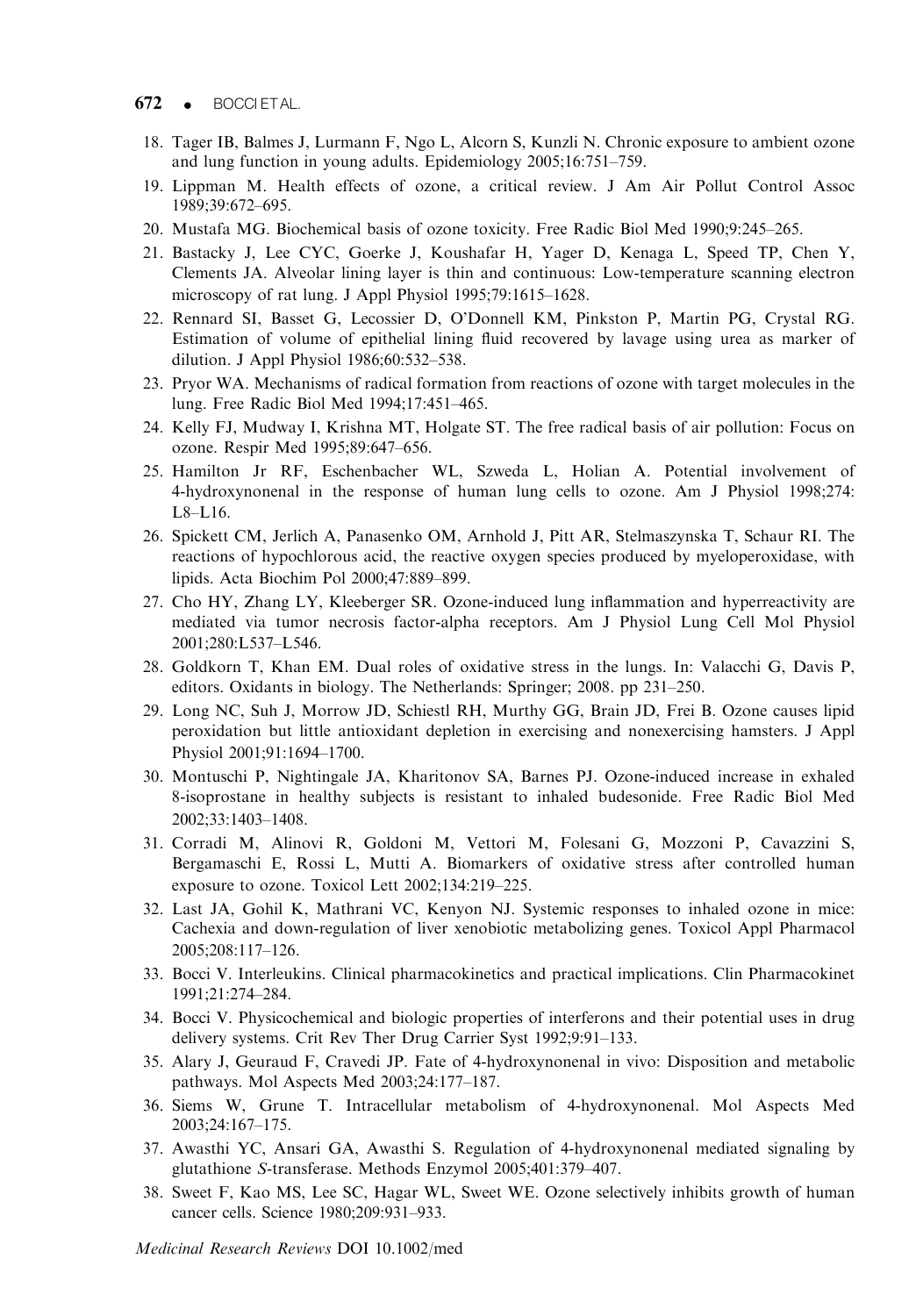- 39. Tarkington BK, Duvall TR, Last JA. Ozone exposure of cultured cells and tissues. Methods Enzymol 1994;234:257–265.
- 40. Larini A, Bianchi L, Bocci V. The ozone tolerance: (I) Enhancement of antioxidant enzymes is ozone dose-dependent in Jurkat cells. Free Radic Res 2003;37:1163–1168.
- 41. Leist M, Raab B, Maurer S, Brigelius-Flohe´ R. Conventional cell culture media do not adequately supply cells with antioxidants and thus facilitate peroxide-induced genotoxicity. Free Radic Biol Med 1996;21:297–306.
- 42. Halliwell B. Antioxidants in human health and disease. Annu Rev Nutr 1996;16:33–50.
- 43. Halliwell B. Antioxidant defence mechanisms: From the beginning to the end (of the beginning). Free Radic Res 1999;31:261–272.
- 44. Halliwell B. Oxidative stress in cell culture: An under-appreciated problem? FEBS Lett 2003;540:3–6.
- 45. Larini A, Bianchi L, Bocci V. Effect of 4-hydroxynonenal on antioxidant capacity and apoptosis induction in Jurkat T cells. Free Radic Res 2004;38:509–516.
- 46. Larini A, Bocci V. Albumin is the most effective antioxidant during human plasma and blood ozonization. Rivista Italiana di Ossigeno–Ozonoterapia 2004;3:15–24.
- 47. Bocci V, Valacchi G, Corradeschi F, Aldinucci C, Silvestri S, Paccagnini E, Gerli R. Studies on the biological effects of ozone: 7. Generation of reactive oxygen species (ROS) after exposure of human blood to ozone. J Biol Regul Homeost Agents 1998;12:67–75.
- 48. Bocci V. Does ozone therapy normalize the cellular redox balance? Med Hypotheses 1996;46:150–154.
- 49. Bocci V. Scientific and medical aspects of ozone therapy. State of the art. Arch Med Res 2006;37:425–435.
- 50. Stoker G. The surgical uses of ozone. Lancet 1916;188:712.
- 51. Stoker G. The surgical uses of ozone. Lancet 1917;189:797.
- 52. Fish E. Apparatus for the production and use of ozone in therapeutics. United States Patent 2,054,367. September 15, 1936.
- 53. Kühnel K, Seifert V. Erwin Payr and his contributions to neurosurgery. Zentralbl Neurochir 1998;59:27–35.
- 54. Bocci V. Oxygen–ozone therapy. A critical evaluation. Dordrecht, The Netherlands: Kluwer Academic Publishers; 2002. 440p.
- 55. Timbrell J. The poison paradox; chemicals as friends and foes. Oxford: Oxford University Press; 2005. 352p.
- 56. Hunter P. A toxic brew we cannot live without. Micronutrients give insight into the interplay between geochemistry and evolutionary biology. EMBO Rep 2008;9:15–18.
- 57. Cataldo F, Gentilini L. Chemical kinetics measurements on the reaction between blood and ozone. Int J Biol Macromol 2005;36:61–65.
- 58. Bocci V, Travagli V. How an ill-conceived methodological approach can condemn the medical use of ozone therapy. Int J Biol Macromol 2005;37:287–288.
- 59. Van der Vliet A, O'Neil CA, Eiserich JP, Cross CE. Oxidative damage to extracellular fluids by ozone and possible protective effects of thiols. Arch Biochem Biophys 1995;321: 43–50.
- 60. Bocci V. The question of balance: The interaction between blood and ozone. In: Valacchi G, Davis P, editors. Oxidants in biology. The Netherlands: Springer; 2008. pp 155–165.
- 61. Cross CE, Reznick AZ, Packer L, Davis PA, Suzuki YJ, Halliwell B. Oxidative damage to human plasma proteins by ozone. Free Radic Res Commun 1992;15:347–352.
- 62. Mulholland CW, Strain JJ. Total radical-trapping antioxidant potential (TRAP) of plasma: Effects of supplementation. Int J Vitam Nutr Res 1993;63:27–30.
- 63. Bocci V, Aldinucci C. Biochemical modifications induced in human blood by oxygenationozonation. J Biochem Mol Toxicol 2006;20:133–138.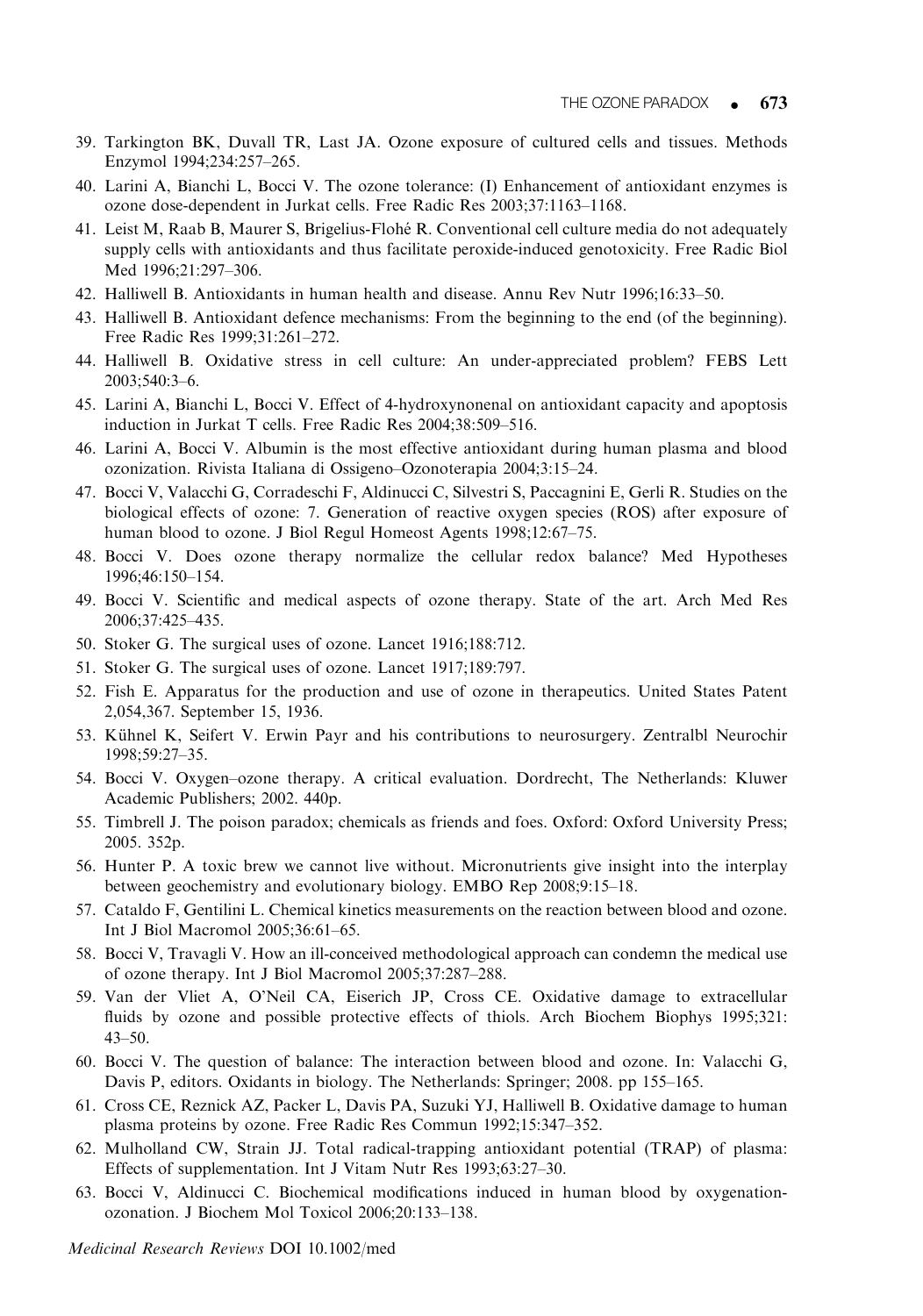- 674 · BOCCI ET AL.
- 64. Bocci V, Luzzi E, Corradeschi F, Paulesu L, Di Stefano A. Studies on the biological effects of ozone: 3. An attempt to define conditions for optimal induction of cytokines. Lymphokine Cytokine Res 1993;12:121–126.
- 65. Shinriki N, Suzuki T, Takama K, Fukunaga K, Ohgiya S, Kubota K, Miura T. Susceptibilities of plasma antioxidants and erythrocyte constituents to low levels of ozone. Haematologia 1998;29:229–239.
- 66. Mendiratta S, Qu ZC, May JM. Erythrocyte ascorbate recycling: Antioxidant effects in blood. Free Radic Biol Med 1998;24:789–797.
- 67. Mendiratta S, Qu ZC, May JM. Enzyme-dependent ascorbate recycling in human erythrocytes: Role of thioredoxin reductase. Free Radic Biol Med 1998;25:221–228.
- 68. Uppu RM, Cueto R, Squadrito GL, Pryor WA. What does ozone react with at the air/lung interface? Model studies using human red blood cell membranes. Arch Biochem Biophys 1995;319:257–266.
- 69. Pryor WA, Squadrito GL, Friedman M. The cascade mechanism to explain ozone toxicity: The role of lipid ozonation products. Free Radical Biol Med 1995;19:935–941.
- 70. Halliwell B, Clement MV, Long LH. Hydrogen peroxide in the human body. FEBS Lett 2000;486:10–13.
- 71. Halliwell B, Clement MV, Ramalingam J, Long LH. Hydrogen peroxide: Ubiquitous in cell culture and in vivo? IUBMB Life 2000;50:251–257.
- 72. Antunes F, Cadenas E. Estimation of  $H_2O_2$  gradients across biomembranes. FEBS Lett 2000;475:121–126.
- 73. Bocci V, Aldinucci C, Bianchi L. The use of hydrogen peroxide as medical drug. Rivista Italiana di Ossigeno-Ozonoterapia 2005;4:30–39.
- 74. Stone JR, Yang S. Hydrogen peroxide: A signaling messenger. Antioxid Redox Signal 2006;8: 243–270.
- 75. Forman HJ. Hydrogen peroxide: The good, the bad and the ugly. In: Valacchi G, Davis P, editors. Oxidants in biology. The Netherlands: Springer; 2008. pp 1–17.
- 76. Baeuerle PA, Henkel T. Function and activation of NF-kappa B in the immune system. Annu Rev Immunol 1994;12:141–179.
- 77. Los M, Droge W, Stricker K, Baeuerle PA, Schulze-Osthoff K. Hydrogen peroxide as a potent activator of T lymphocyte functions. Eur J Immunol 1995;25:159–165.
- 78. Stone JR, Collins T. The role of hydrogen peroxide in endothelial proliferative responses. Endothelium 2002;9:231–238.
- 79. Grisham MB. Reactive oxygen species in immune responses. Free Radic Biol Med 2004;36: 1479–1480.
- 80. Ardanaz N, Pagano PJ. Hydrogen peroxide as a paracrine vascular mediator: Regulation and signaling leading to dysfunction. Exp Biol Med 2006;231:237–251.
- 81. Allen RC, Loose LD. Phagocytic activation of a luminol-dependent chemiluminescence in rabbit alveolar and peritoneal macrophages. Biochem Biophys Res Commun 1976;69: 245–252.
- 82. Urschel HC. Cardiovascular effects of hydrogen peroxide: Current status. Dis Chest 1967;51: 180–192.
- 83. Lacy F, O'Connor DT, Schmid-Schonbein GW. Plasma hydrogen peroxide production in hypertensives and normotensive subjects at genetic risk of hypertension. J Hypertens 1998; 16:291–303.
- 84. Matoba T, Shimokawa H, Kubota H, Morikawa K, Fujiki T, Kunihiro I Mukai Y, Hirakawa Y, Takeshita A. Hydrogen peroxide is an endothelium-derived hyperpolarizing factor in human mesenteric arteries. Biochem Biophys Res Commun 2002;290:909–913.
- 85. Rice-Evans C, Miller NJ. Total antioxidant status in plasma and body fluids. Methods Enzymol 1994;234:279–293.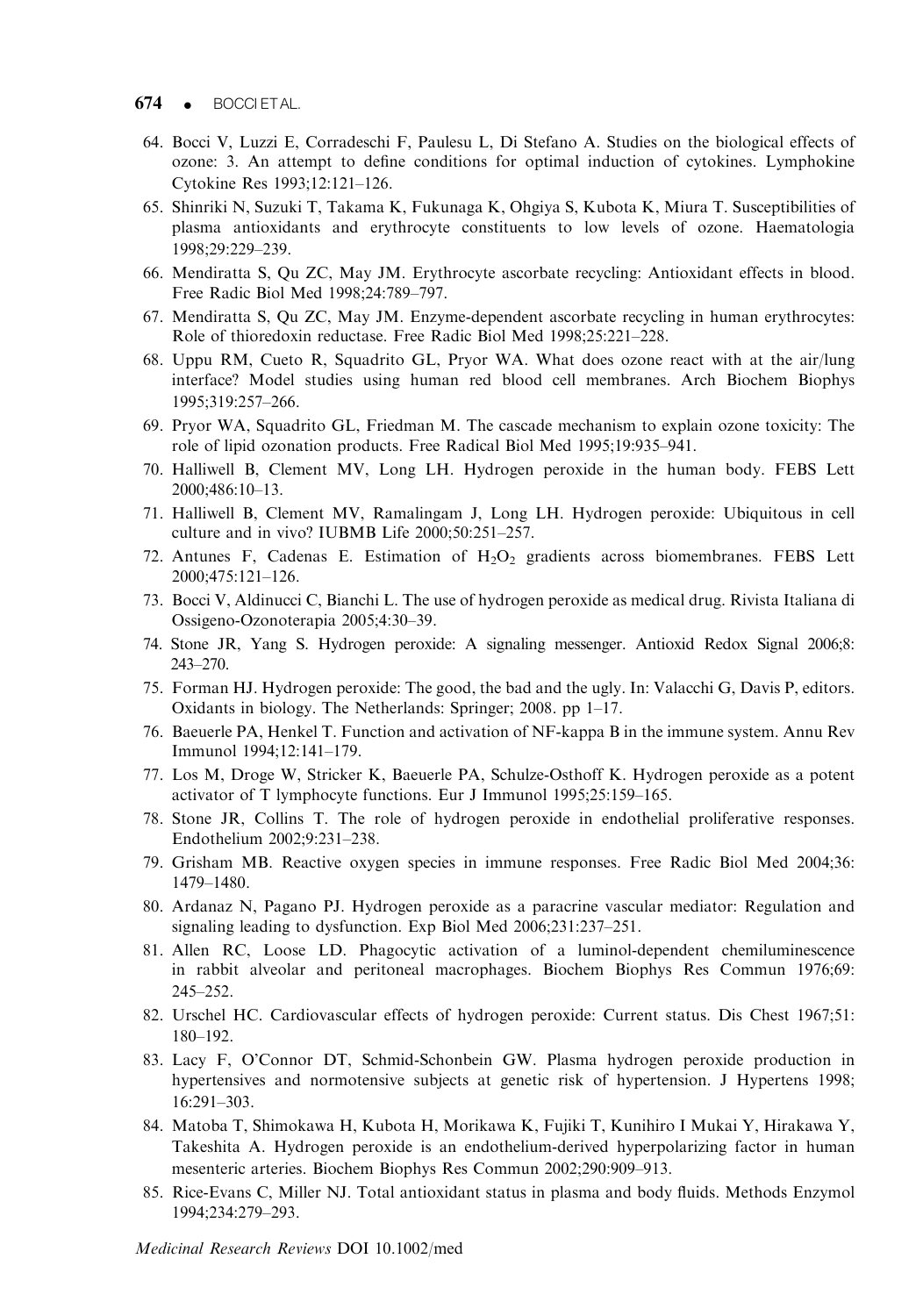- 86. Bocci V, Luzzi E, Corradeschi F, Paulesu L, Rossi R, Cardaioli E, Di Simplicio P. Studies on the biological effects of ozone: 4. Cytokine production and glutathione levels in human erythrocytes. J Biol Regul Homeost Agents 1993;7:133–138.
- 87. Packer L, Roy S, Sen CK. Alpha-lipoic acid: A metabolic antioxidant and potential redox modulator of transcription. Adv Pharmacol 1997;38:79–101.
- 88. Petersen DR, Doorn JA. Reactions of 4-hydroxynonenal with proteins and cellular targets. Free Radic Biol Med 2004;37:937–945.
- 89. Poli G, Schaur RJ, Siems WG, Leonarduzzi G. 4-Hydroxynonenal: A membrane lipid oxidation product of medicinal interest. Med Res Rev 2008;28:569–631.
- 90. Toyokuni S, Yamada S, Kashima M, Ihara Y, Yamada Y, Tanaka T, Hiai H, Seino Y, Uchida K. Serum 4-hydroxy-2-nonenal-modified albumin is elevated in patients with type 2 diabetes mellitus. Antioxid Redox Signal 2000;2:681–685.
- 91. Aldini G, Gamberoni L, Orioli M, Beretta G, Regazzoni L, Maffei Facino R, Carini M. Mass spectrometric characterization of covalent modification of human serum albumin by 4-hydroxytrans-2-nonenal. J Mass Spectrom 2006;41:1149–1161.
- 92. Aldini G, Vistoli G, Regazzoni L, Gamberoni L, Facino RM, Yamaguchi S, Uchida K, Carini M. Albumin is the main nucleophilic target of human plasma: A protective role against proatherogenic electrophilic reactive carbonyl species? Chem Res Toxicol 2008;21:824–835.
- 93. Selley ML, Bartlett MR, McGuiness JA, Hapel AJ, Ardlie NG, Lacey MJ. Determination of the lipid peroxidation product trans-4-hydroxy-2-nonenal in biological samples by high-performance liquid chromatography and combined capillary column gas chromatography-negative-ion chemical ionisation mass spectrometry. J Chromatogr 1989;488:329–340.
- 94. Gil L, Siems W, Mazurek B, Gross J, Schroeder P, Voss P, Grune T. Age-associated analysis of oxidative stress parameters in human plasma and erythrocytes. Free Radic Res 2006;40:495–505.
- 95. Esterbauer H, Zollner H, Lang J. Metabolism of the lipid peroxidation product 4-hydroxynonenal by isolated hepatocytes and by liver cytosolic fractions. Biochem J 1985;228:363–373.
- 96. Siems W, Zollner H, Esterbauer H. Metabolic pathways of lipid peroxidation product 4-hydroxynonenal in hepatocytes. Quantitative assessment of an antioxidative defense system. Free Radic Biol Med 1990;9:110.
- 97. Ramana KV, Bhatnagar A, Srivastava S, Yadav UC, Awasthi S, Awasthi YC, Srivastava SK. Mitogenicresponses of vascular smooth muscle cells to lipid peroxidation-derived aldehyde 4-hydroxy-trans-2-nonenal (HNE): Role of aldose reductase-catalyzed reduction of the HNE-glutathione conjugates in regulating cell growth. J Biol Chem 2006;281: 17652–17660.
- 98. Alary J, Bravais F, Cravedu JP, Debrauwer L, Rao D, Bories G. Mercapturic acid conjugates as urinary end metabolites of the lipid peroxidation product 4-hydroxynonenal in the rat. Chem Res Toxicol 1995;8:34–39.
- 99. Forman HJ, Dickinson DA, Iles KE. HNE-signaling pathways leading to its elimination. Mol Aspects Med 2003;24:189–194.
- 100. Forman HJ, Dickinson DA. Introduction to serial reviews on 4-hydroxy-2-nonenal as a signaling molecule. Free Radic Biol Med 2004;37:594–596.
- 101. Schaur RJ, Zollner H, Esterbauer H. Biological effects of aldehydes with particular attention to hydroxynonenal and malondialdehyde. In: Vigo-Pelfrey C, editor. Membrane lipid peroxidation. Boca Raton, FL: CRC Press; 1991. pp 141–163.
- 102. Leonarduzzi G, Parola M, Muzio G, Garramone A, Maggiora M, Robino G, Poli G, Dianzani MU, Canuto RA. Hepatocellular metabolism of 4-hydroxy-2,3-nonenal is impaired in conditions of chronic cholestasis. Biochem Biophys Res Comm 1995;214:669–675.
- 103. Petras T, Siems W, Grune T. 4-Hydroxynonenal is degraded to mercapturic acid conjugate in rat kidney. Free Radic Biol Med 1995;19:685–688.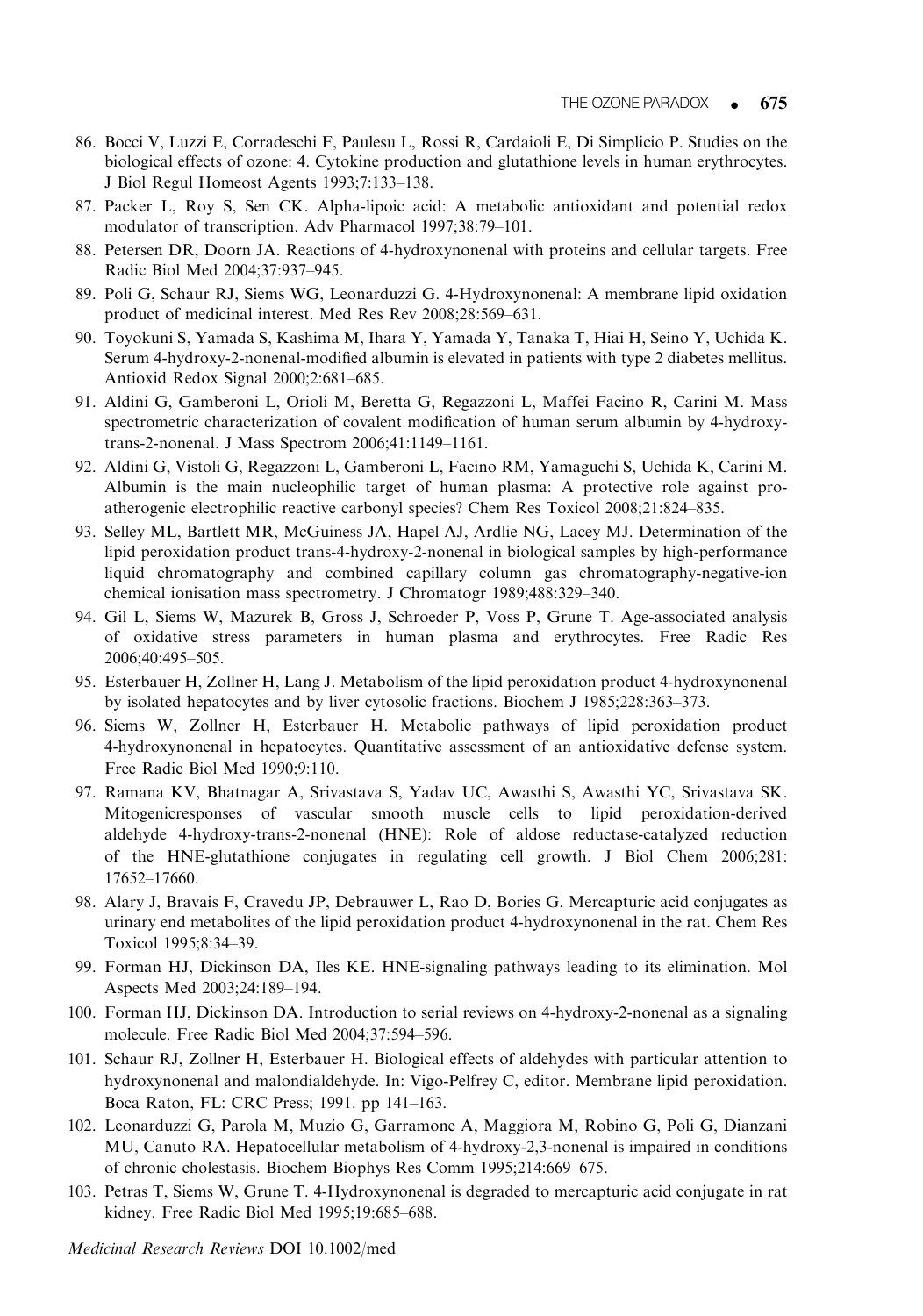- 104. Jardines D, Correa T, Ledea O, Zamora Z, Rosado A, Molerio J. Gas chromatography-mass spectrometry profile of urinary organic acids of Wistar rats orally treated with ozonized unsaturated triglycerides and ozonized sunflower oil. J Chromatogr B Analyt Technol Biomed Life Sci 2003;783:517–525.
- 105. Dianzani MU. 4-Hydroxynonenal from pathology to physiology. Mol Aspects Med 2003;24: 263–272.
- 106. Leonarduzzi G, Robbesyn F, Poli G. Signaling kinases modulated by 4-hydroxynonenal. Free Radic Biol Med 2004;37:1694–1702.
- 107. Yang YS, Sharma R, Sharma A, Awasthi S, Awasthi YC. Lipid peroxidation and cell cycle signaling: 4-hydroxynonenal, a key molecule in stress mediated signaling. Acta Biochim Pol 2003;50:319–336.
- 108. Dwivedi S, Sharma A, Patrick B, Sharma R, Awasthi YC. Role of 4-hydroxynonenal and its metabolites in signaling. Redox Rep 2007;12:4–10.
- 109. Kutuk O, Basaga H. Apoptosis signalling by 4-hydroxynonenal: A role for JNK-c-Jun/AP-1 pathway. Redox Rep. 2007;12:30–34.
- 110. Comporti M, Signorini C, Arezzini B, Vecchio D, Monaco B, Gardi C. F2-isoprostanes are not just markers of oxidative stress. Free Radic Biol Med 2008;44:247–256.
- 111. Travagli V, Zanardi I, Bocci V. A realistic evaluation of the action of ozone on whole human blood. Int J Biol Macromol 2006;39:317–320.
- 112. Travagli V, Zanardi I, Silvietti A, Bocci V. A physicochemical investigation on the effects of ozone on blood. Int J Biol Macromol 2007;41:504–511.
- 113. Goldstein BD, Balchum OJ. Effect of ozone on lipid peroxidation in the red blood cell. Exp Biol Med 1967;126:356–358.
- 114. Freeman BA, Miller BE, Mudd JB. Reaction of ozone with human erytrocytes. In: Lee SD, Mudd JB, editors. Assessing toxic effects of environmental polluttants. Ann Arbor, MI: Ann Arbor Science Publisher; 1979. pp 151–171.
- 115. Van der Zee J, van Beek E, Dubbelman TMAR, van StevenickJ. Toxic effects of ozone on murine L929 fibroblasts. Damage to DNA. Biochem J 1987;247:69–72.
- 116. Fukunaga K, Nakazono N, Suzuki T, Takama K. Mechanism of oxidative damage to fish red blood cells by ozone. IUBMB Life 1999;48:631–634.
- 117. Górnicki A, Gutsze A. In vitro effects of ozone on human erythrocyte membranes: An EPR study. Acta Biochim Pol 2000;47:963–971.
- 118. Du Plessis LH, Van der Westhuizen FH, Kotze HF. The effect of blood ozonation on mitochondrial function and apoptosis of peripheral blood mononuclear cells in the presence and absence of antioxidants. Afr J Biotechnol 2007;6:1763–1769.
- 119. Du Plessis LH, Van der Westhuizen FH, Kotze HF. The protective effect of plasma antioxidants during ozone autohemotherapy. Afr J Biotechnol 2008;7:2472–2477.
- 120. Galleano M, Puntaruolo S. Role of antioxidants on the erythrocytes resistance to lipid peroxidation after acute iron overload in rats. Biochim Biophys Acta 1995;1271:321–326.
- 121. Caglayan S, Bayer R. Effects of oxydative stress on erythrocyte deformability and fragility. Proc SPIE 2100 1994;182:183–189.
- 122. Hernández F, Menéndez S, Wong R. Decrease of blood cholesterol and stimulation of antioxidative response in cardiopathy patients treated with endovenous ozone therapy. Free Radic Biol Med 1995;19:115–119.
- 123. Hernández Rosales FA, Calunga Fernández JL, Turrent Figueras J, Menéndez Cepero S, Montenegro Perdomo A. Ozone therapy effects on biomarkers and lung function in asthma. Arch Med Res 2005;36:549–554.
- 124. Bocci V, Venturi G, Catucci M, Valensin PE, Zazzi M. Lack of efficacy of ozone therapy in HIV infection. Clin Microbiol Infect 1998;4:667–669.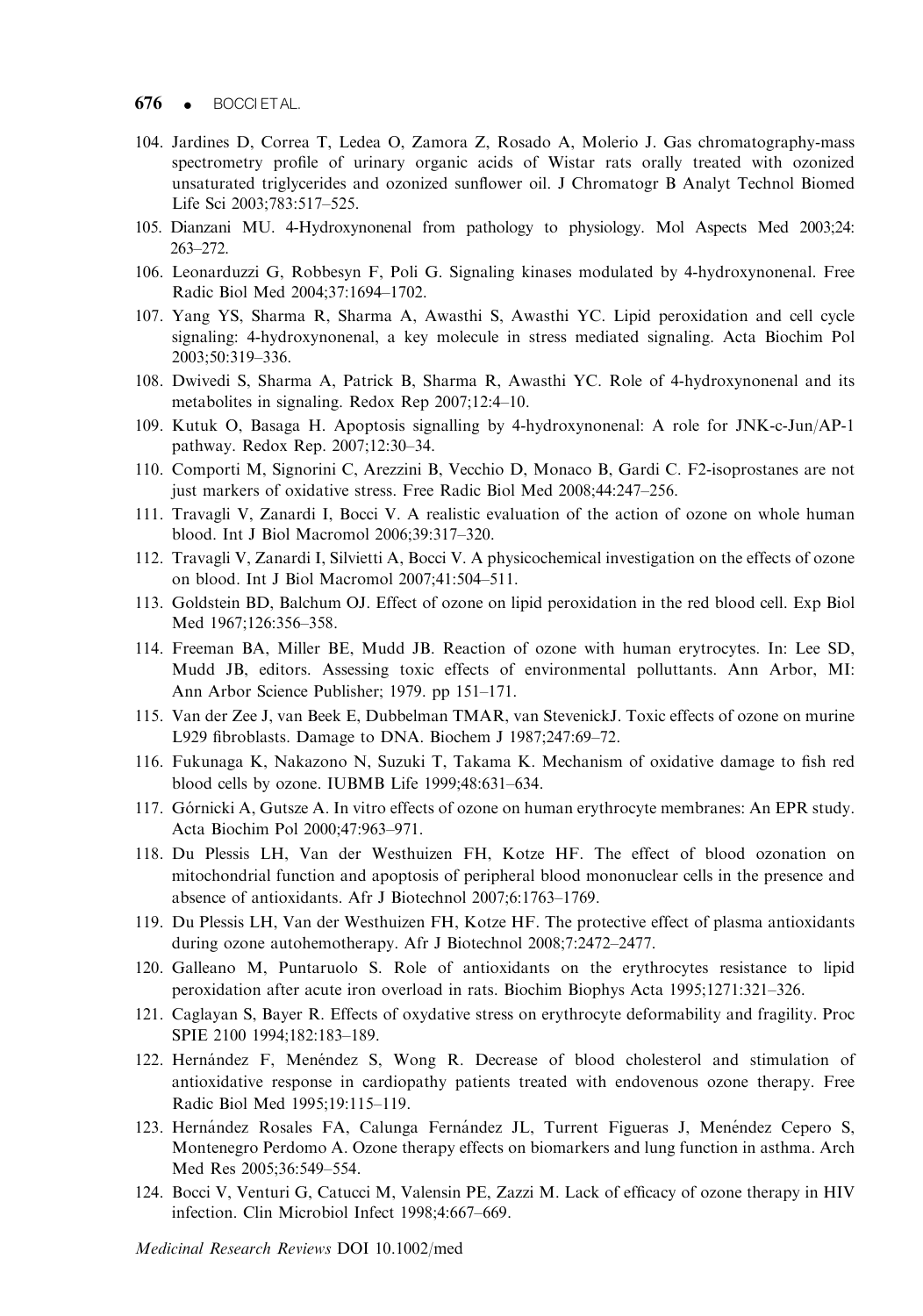- 125. Burgassi S, Zanardi I, Travagli V, Montomoli M, Bocci V. How much ozone bactericidal activity is compromised by plasma components? J Appl Microbiol, doi:10.1111/j.1365-2672.2008.04141.x.
- 126. Margalit M, Attias E, Attias D, Elstein D, Zimran A, Matzner Y. Effect of ozone on neutrophil dunction in vitro. Clin Lab Haematol 2001;23:243–247.
- 127. Larini A, Bocci V. Effects of ozone on isolated peripheral blood mononuclear cells. Toxicol In Vitro 2005;19:55–61.
- 128. Bocci V, Paulesu L. Studies on the biological effects of ozone 1. Induction of interferon on human gamma leucocytes. Haematologica 1990;75:510–515.
- 129. Bocci V. Roles of interferon produced in physiological conditions. A speculative review. Immunology 1988;64:1–9.
- 130. Bocci V, Valacchi G, Corradeschi F, Fanetti G. Studies on the biological effects of ozone: 8. Effects on the total antioxidant status and on interleukin-8 production. Mediators Inflamm 1998;7:313–317.
- 131. Bocci V, Valacchi G, Rossi R, Giustarini D, Paccagnini E, Pucci AM, Di Simplicio P. Studies on the biological effects of ozone: 9. Effects of ozone on human platelets. Platelets 1999;10:110–116.
- 132. Valacchi G, Bocci V. Studies on the biological effects of ozone: 10. Release of factors from ozonated human platelets. Mediators Inflamm 1999;8:205–209.
- 133. Valacchi G, Bocci V. Studies on the biological effects of ozone: 11. Release of factors from human endothelial cells. Mediators Inflamm 2000;9:271–276.
- 134. Stamler JS. S-nitrosothiols in the blood: Roles, amounts, and methods of analysis. Circ Res 2004;94:414–417.
- 135. Gladwin MT, Schechter AN. NO contest: Nitrite versus S-nitroso-hemoglobin. Circ Res 2004;94:851–855.
- 136. Foresti R, Bains S, Sulc F, Farmer PJ, Green CJ, Motterlini R. The interaction of nitric oxide with distinct hemoglobins differentially amplifies endothelial heme uptake and heme oxygenase-1 expression. J Pharmacol Exp Ther 2006;317:1125–1133.
- 137. Dianzani MU. 4-Hydroxynonenal and cell signalling. Free Radic Res 1998;28:553–560.
- 138. Bocci V. Ozone. A new medical drug. Dordrecht, The Netherlands: Springer; 2005; 295p.
- 139. Bocci V. Rectal insufflation of oxygen–ozone. Ozone. A new medical drug. Dordrecht, The Netherlands: Springer; 2005. pp 49–56.
- 140. Bocci V. Quasi-total body exposure to oxygen–ozone. Ozone. A new medical drug. Dordrecht, The Netherlands: Springer; 2005. pp 56–65.
- 141. Bocci V. Extracorporeal blood circulation against oxygen–ozone. Ozone. A new medical drug. Dordrecht, The Netherlands: Springer; 2005. pp 66–73.
- 142. Bocci V. Minor ozone autohemotherapy. Ozone. A new medical drug. Dordrecht, The Netherlands: Springer; 2005. pp 42–44.
- 143. Bocci V. Infection diseases (bacterial, viral, fungal, parasitic). Ozone. A new medical drug. Dordrecht, The Netherlands: Springer; 2005. pp 100–122.
- 144. Bocci V. Retinal degenerative disorders. Ozone. A new medical drug. Dordrecht, The Netherlands: Springer; 2005. pp 132–144.
- 145. Bocci V. The paradoxical effect of ozone in orthopaedic diseases. The problem of back-ache. Ozone. A new medical drug. Dordrecht, The Netherlands: Springer; 2005. pp 198–208.
- 146. Bocci V. The dilemma between hyperbaric oxygen therapy (HOT) and ozonetherapy. Ozone. A new medical drug. Dordrecht, The Netherlands: Springer; 2005. pp 227–230.
- 147. Kangasjärvi J, Talvinen J, Utriainen M, Karjalainen R. Plant defence system induced by ozone. Plant Cell Environ 1994;17:783–794.
- 148. Sharma YK, León J, Raskin I, Davis KR. Ozone-induced responses in Arabidopsos thaliana: The role of salicylic acid in the accumulation of defense-related transcripts and induced resistance. Proc Natl Acad Sci USA 1996;93:5099–5104.
- 149. Desikan R, Neill SJ, Hencock JT. Hydrogen peroxide-induced gene expression in Arabidopsis thaliana. Free Radic Biol Med 2000;28:773–778.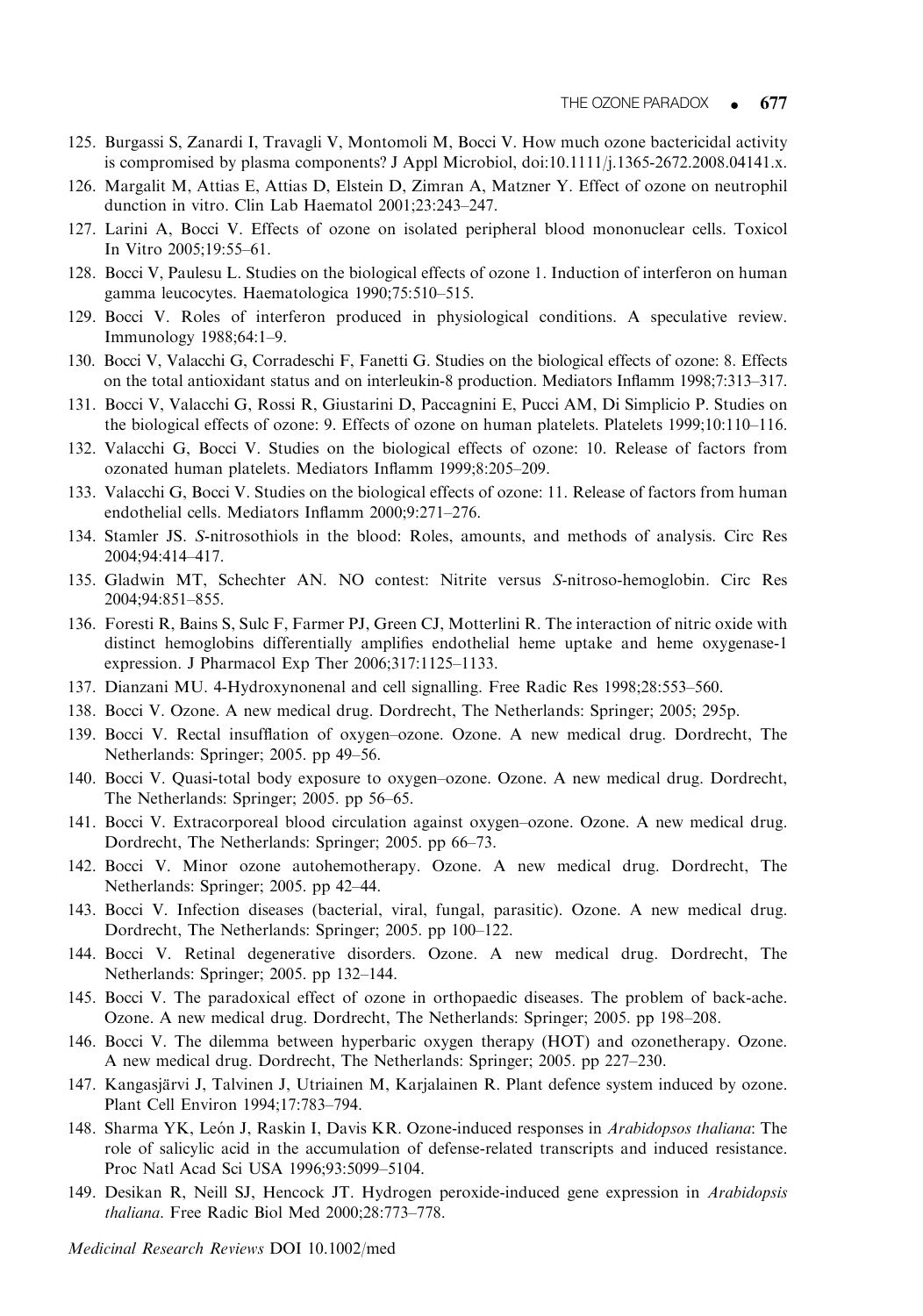- 678 · BOCCI ET AL.
- 150. Ranieri A, Petacco F, Castagna A, Soldatini GF. Redox state and peroxidase system in sunflower plants exposed to ozone. Plant Sci 2001;159:159–167.
- 151. Murry CE, Jennings RB, Reimer KA. Preconditioning with ischemia: A delay of lethal cell injury in ischemic myocardium. Circulation 1986;74:1124–1136.
- 152. Kume M, Yamamoto Y, Saad S, Gomi T, Kimoto S, Shimabukuro T, Yagi T, Nakagami M, Takada Y, Morimoto T, Yamaoka Y. Ischemic preconditioning of the liver in rats: Implications of heat shock protein induction to increase tolerance of ischemia-reperfusion injury. J Lab Clin Med 1996;28:251–258.
- 153. León OS, Menéndez S, Merino N, Castillo R, Sam S, Pérez L, Cruz E, Bocci V. Ozone oxidative preconditioning: A protection against cellular damage by free radicals. Mediators Inflamm 1998;7:289–294.
- 154. Sun JS, Lu FJ, Huang WC, Hou SM, Tsuang YH, Hang YS. Antioxidant status following acute ischemic limb injury: A rabbit model. Free Radic Res 1999;31:9–21.
- 155. Barber E, Menéndez S, León OS, Barber MO, Merino N, Calunga JL, Cruz E, Bocci V. Prevention of renal injury after induction of ozone tolerance in rats submitted to warm ischaemia. Mediators Inflamm 1999;8:37–41.
- 156. Yamamoto H, Yamamoto Y, Yamagami K, Kume M, Kimoto S, Toyokuni S, Uchida K, Fukumoto M, Yamaoka Y. Heat-shock preconditioning reduces oxidative protein denaturation and ameliorates liver injury by carbon tetrachloride in rats. Res Exp Med (Berl) 2000;199:309–318.
- 157. Peralta C, Xaus C, Bartrons R, Leon OS, Gelpi E, Roselló-Catafau J. Effect of ozone treatment on reactive oxygen species and adenosine production during hepatic ischemia-reperfusion. Free Radic Res 2000;33:595–605.
- 158. Goldman M. Cancer risk of low-level exposure. Science 1996;271:1821–1822.
- 159. Wolff S. Aspects of the adaptive response to very low doses of radiation and other agents. Mutat Res 1996;358:135–142.
- 160. Calabrese EJ. Paradigm lost, paradigm found: The re-emergence of hormesis as a fundamental dose response model in the toxicological sciences. Environ Pollut 2005;138:379–411.
- 161. Calabrese EJ. Hormesis and medicine. Br J Clin Pharmacol 2008;66:594–617.
- 162. Stark M. Hormesis, adaptation, and the sandpile model. Crit Rev Toxicol 2008;38:641–644.
- 163. Olivieri G, Bodycote J, Wolff S. Adaptive response of human lymphocytes to low concentrations of radioactive thymidine. Science. 1984;223:594–597.
- 164. Iles KE, Liu RM. Mechanisms of glutamate cysteine ligase (GCL) induction by 4-hydroxynonenal. Free Radic Biol Med 2005;38:547–556.
- 165. Maines MD. The heme oxygenase system: A regulator of second messenger gases. Annu Rev Pharmacol Toxicol 1997;37:517–554.
- 166. Bach FH. Heme oxygenase-1 as a protective gene. Wien Klin Wochenschr 2002;114:1–3.
- 167. Baranano DE, Rao M, Ferris CD, Snyder SH. Biliverdin reductase: A major physiologic cytoprotectant. Proc Natl Acad Sci USA 2002;99:16093–16098.
- 168. Zuckerbraun BS, Billiar TR. Heme oxygenase-1: A cellular Hercules. Hepatology 2003;37:742–744.
- 169. Iles KE, Dickinson DA, Wigley AF, Welty NE, Blank V, Forman HJ. HNE increases HO-1 through activation of the ERK pathway in pulmonary epithelial cells. Free Radic Biol Med 2005;39:355–364.
- 170. Bocci V, Aldinucci C, Mosci F, Carraro F, Valacchi G. Ozonation of human blood induces a remarkable upregulation of heme oxygenase-1 and heat stress protein-70. Mediators Inflamm 2007;2007:26785.
- 171. Abraham NG, Kappas A. Pharmacological and clinical aspects of heme oxygenase. Pharmacol Rev 2008;60:79–127.
- 172. Balla G, Jacob HS, Balla J, Rosenberg M, Nath K, Apple F, Eaton JW, Vercellotti GM. Ferritin: A cytoprotective antioxidant strategem of endothelium. J Biol Chem 1992;267:18148–18153.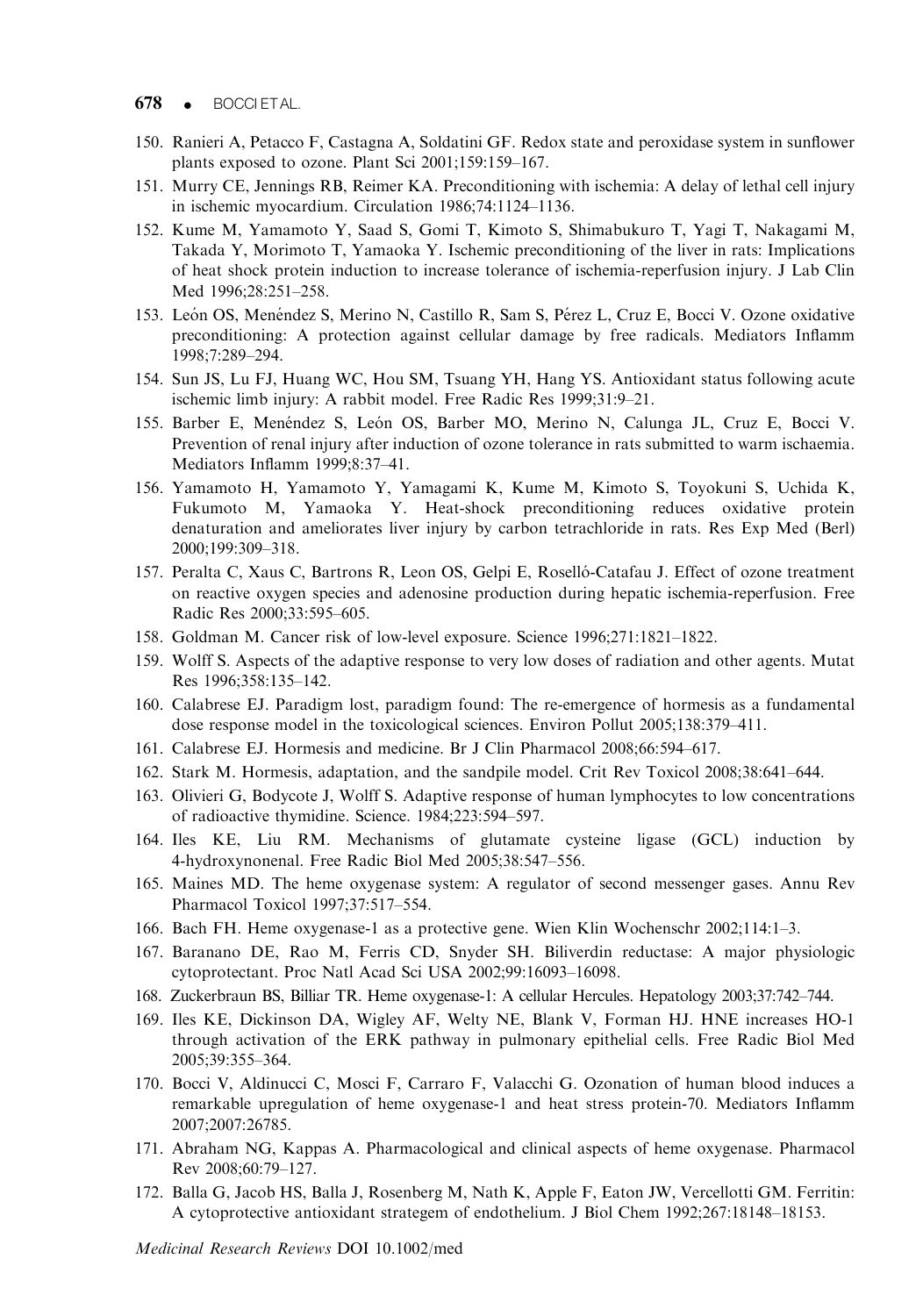- 173. Su WY, Gordon T. In vivo exposure to ozone produces an increase in a 72-kDa heat shock protein in guinea pigs. J Appl Physiol 1997;83:707–711.
- 174. Polidori MC, Mecocci P, Levine M, Frei B. Short-term and long-term vitamin C supplementation in humans dose-dependently increases the resistance of plasma to ex vivo lipid peroxidation. Arch Biochem Biophys 2004;423:109–115.
- 175. Victor VM, McCreath KJ, Rocha M. Recent progress in pharmacological research of antioxidants in pathological conditions: Cardiovascular health. Recent Patents Anti Infect Drug Discov 2006;1:17–31.
- 176. Roberts 2nd LJ, Oates JA, Linton MF, Fazio S, Meador BP, Gross MD, Shyr Y, Morrow JD. The relationship between dose of vitamin E and suppression of oxidative stress in humans. Free Radic Biol Med 2007;43:1388–1393.
- 177. Bocci V, Borrelli E, Corradeschi F, Valacchi G. Systemic effects after colorectal insufflation of oxygen/ozone in rabbit. Int J Med Biol Environ 2000;28:109–113.
- 178. Eliakim R, Karmeli F, Rachmilewitz D, Cohen P, Zimran A. Ozone enema: A model of microscopic colitis in rats. Dig Dis Sci 2001;46:2515–2520.
- 179. Bocci V, Borrelli E, Valacchi G, Luzzi E. Quasi-total-body exposure to an oxygen–ozone mixture in a sauna cabin. Eur J Appl Physiol Occup Physiol 1999;80:549–554.
- 180. Bocci V, Di Paolo N. Oxygenation–ozonation of blood during extracorporeal circulation (EBOO). Part III: A new medical approach. Ozone Sci Eng 2004;26:195–205.
- 181. Bocci V, Zanardi I, Travagli V, Di Paolo N. Oxygenation–ozonation of blood during extracorporeal circulation: In vitro efficiency of a new gas exchange device. Artif Organs 2007;31:743–748.
- 182. Jacobs MT. Untersuchung uber zwishenfalle und typische komplikationen in der ozon-sauerstofftherapie. OzoNachrichten 1982;5:1–5.
- 183. Rokitanski O, Rokitanski A, Steriner J, Trubel W, Viebahn R, Washüttl J. Die ozontherapie bei peripheren, arteriellen durchblutungs-störungen; klinik, biochemische und blutgasanalytische untersuchungen. In: Wasser IOA, editor. Berlin: Ozon-Weltkongress; 1981. pp 53–75.
- 184. Rokitanski O. Klinik und biochemie der ozontherapie. Hospitalis 1982;52:643–647.
- 185. Matassi R, D'Angelo F, Bisetti P, Colombo R, Vaghi M. Terapia con ozono per via parenterale nelle arteropatie obliteranti periferiche: Meccanismo biochimico e risultati clinici. Il Giornale di Chirurgia 1987;VIII:109–111.
- 186. Di Paolo N, Bocci V, Salvo DP, Palasciano G, Biagioli M, Meini S, Galli F, Ciari I, Maccari F, Cappelletti F, Di Paolo M, Gaggiotti E. Extracorporeal blood oxygenation and ozonation (EBOO): A controlled trial in patients with peripheral artery disease. Int J Artif Organs 2005;28:1039–1050.
- 187. De Monte A, van der Zee H, Bocci V. Major ozonated autohemotherapy in chronic limb ischemia with ulcerations. J Altern Complement Med 2005;11:363–367.
- 188. Giunta R, Coppola A, Luongo C, Sammartino A, Guastafierro S, Grassia A, Giunta L, Mascolo L, Tirelli A, Coppola L. Ozonized autohemotransfusion improves hemorheological parameters and oxygen delivery to tissues in patients with peripheral occlusive arterial disease. Ann Hematol 2001;80:745–748.
- 189. Tylicki L, Nieweglowski T, Biedunkiewicz B, Burakowski S, Rutkowski B. Beneficial clinical effects of ozonated autohemotherapy in chronically dialysed patients with atherosclerotic ischemia of the lower limbs—pilot study. Int J Artif Organs 2001;24:79–82.
- 190. Tylicki L, Nieweglowski T, Biedunkiewicz B, Chamienia A, Debska-Slizien A, Aleksandrowicz E, Lysiak-Szydlowska W, Rutkowski B. The influence of ozonated autohemotherapy on oxidative stress in hemodialyzed patients with atherosclerotic ischemia of lower limbs. Int J Artif Organs 2003;26:297–303.
- 191. Clavo B, Pérez JL, López L, Suárez G, Lloret M, Rodríguez V, Macías D, Santana M, Morera J, Fiuza D, Robaina F, Günderoth M. Effect of ozone therapy on muscle oxygenation. J Altern Complement Med 2003;9:251–256.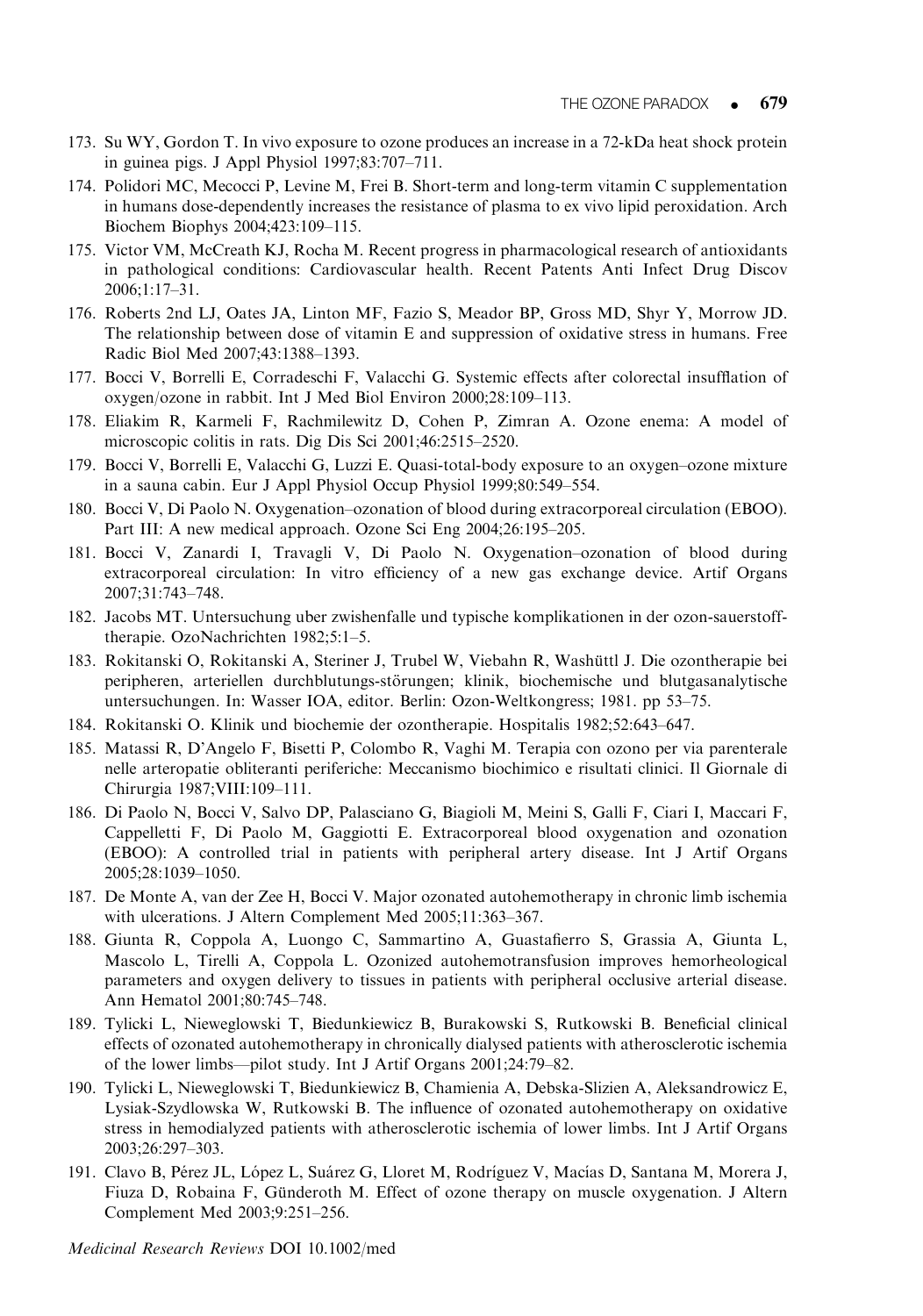- 680 · BOCCI ET AL.
- 192. Clavo B, Catalá L, Pérez JL, Rodríguez V, Robaina F. Ozone therapy on cerebral blood flow: A preliminary report. Evid Based Complement Altern Med 2004;1:315–319.
- 193. Tylicki L, Biedunkiewicz B, Nieweglowski T, Chamienia A, Slizien AD, Luty J, Lysiak-Szydlowska W, Rutkowski B. Ozonated autohemotherapy in patients on maintenance hemodialysis: Influence on lipid profile and endothelium. Artif Organs 2004;28:234–247.
- 194. Biedunkiewicz B, Tylicki L, Nieweglowski T, Burakowski S, Rutkowski B. Clinical efficacy of ozonated autohemotherapy in hemodialyzed patients with intermittent claudication: An oxygencontrolled study. Int J Artif Organs 2004;27:29–34.
- 195. Torre-Amione G, Anker SD, Bourge RC, Colucci WS, Greenberg BH, Hildebrandt P, Keren A, Motro M, Moye´ LA, Otterstad JE, Pratt CM, Ponikowski P, Rouleau JL, Sestier F, Winkelmann BR, Young JB. Advanced chronic heart failure clinical assessment of immune modulation therapy investigators. Results of a non-specific immunomodulation therapy in chronic heart failure (ACCLAIM trial): A placebo-controlled randomised trial. Lancet 2008;371:228–236.
- 196. Cooke ED, Pockley AG, Tucker AT, Kirby JDT, Bolton AE. Treatment of severe Raydaud's syndrome by injection of autologous blood pretreated by heating, ozonation and exposure to ultraviolet light (H-O-U) therapy. Int Angiol 1997;16:250–254.
- 197. Sliwa K, Ansari AA. Immunosuppression as therapy for congestive heart failure. Lancet 2008;371:184–186.
- 198. Fildes JE, Shaw SM, Yonan N, Williams SG. Non-specific immunomodulation in chronic heart failure. Lancet 2008;37:2083.
- 199. Bocci V. Non-specific immunomodulation in chronic heart failure. Lancet 2008;37:2083.
- 200. Bocci V. The failure of the ACCLAIM trial is due to an irrational technology. Int J Cardiol 2008, doi:10.1016/j.ijcard.2008.10.001.
- 201. Olin JW. A multicenter, randomized, double-blind, placebo-controlled study of immune modulation therapy in patients with symptomatic peripheral arterial disease: The SIMPADICO trial. American College of Cardiology 55th Annual Scientific Sessions, Atlanta, GA, March 11–14, 2006. Late-breaking clinical trials I.
- 202. Owen CG, Fletcher AE, Donoghue M, Rudnicka AR. How big is the burden of visual loss caused by age related macular degeneration in the United Kingdom? Br J Ophthalmol 2003;87:312–317.
- 203. Krinsky NI, Landrum JT, Bone RA. Biologic mechanisms of the protective role of lutein and zeaxanthin in the eye. Annu Rev Nutr 2003;23:171–201.
- 204. Coleman H, Chew E. Nutritional supplementation in age-related macular degeneration. Curr Opin Ophthalmol 2007;18:220–223.
- 205. Bocci V. Die senile makulopathie und verwandte erkrankungen. In: Viebahn-Hänsler R, Knoch HG, editors. Ozon-Handbuch. Vol. 5.1. Landsberg, Germany: Ecomed Verlag; 2001. pp 1–26.
- 206. Berson EL, Remulla JF, Rosner B, Sandberg MA, Weigel-DiFranco C. Evaluation of patients with retinitis pigmentosa receiving electric stimulation, ozonated blood, and ocular surgery in Cuba. Arch Ophthalmol 1996;114:560–563.
- 207. Carpendale MT, Freeberg JK. Ozone inactivates HIV at noncytotoxic concentrations. Antiviral Res 1991;16:281–292.
- 208. Sechi LA, Lezcano I, Nunez N, Espim M, Dupre` I, Pinna A, Molicotti P, Fadda G, Zanetti S. Antibacterial activity of ozonized sunflower oil (Oleozon). J Appl Microbiol 2001;90: 279–284.
- 209. Church L. Ionozone therapy for skin lesions in elderly patients. Physiotherapy 1980;66:50–51.
- 210. Turcic´ J, Hancevic´ J, Antoljak T, Zic R, Alfirevic´ I. Effects of ozone on how well split-thickness skin grafts according to Thiersch take in war wounds. Results of prospective study. Langenbecks Arch Chir 1995;380:144–148.
- 211. Matsumoto A, Sakurai S, Shinriki N, Suzuki S, Miura T. Therapeutic effects of ozonized olive oil in the treatment of intractable fistula and wound after surgical operation. Proceedings of the 15th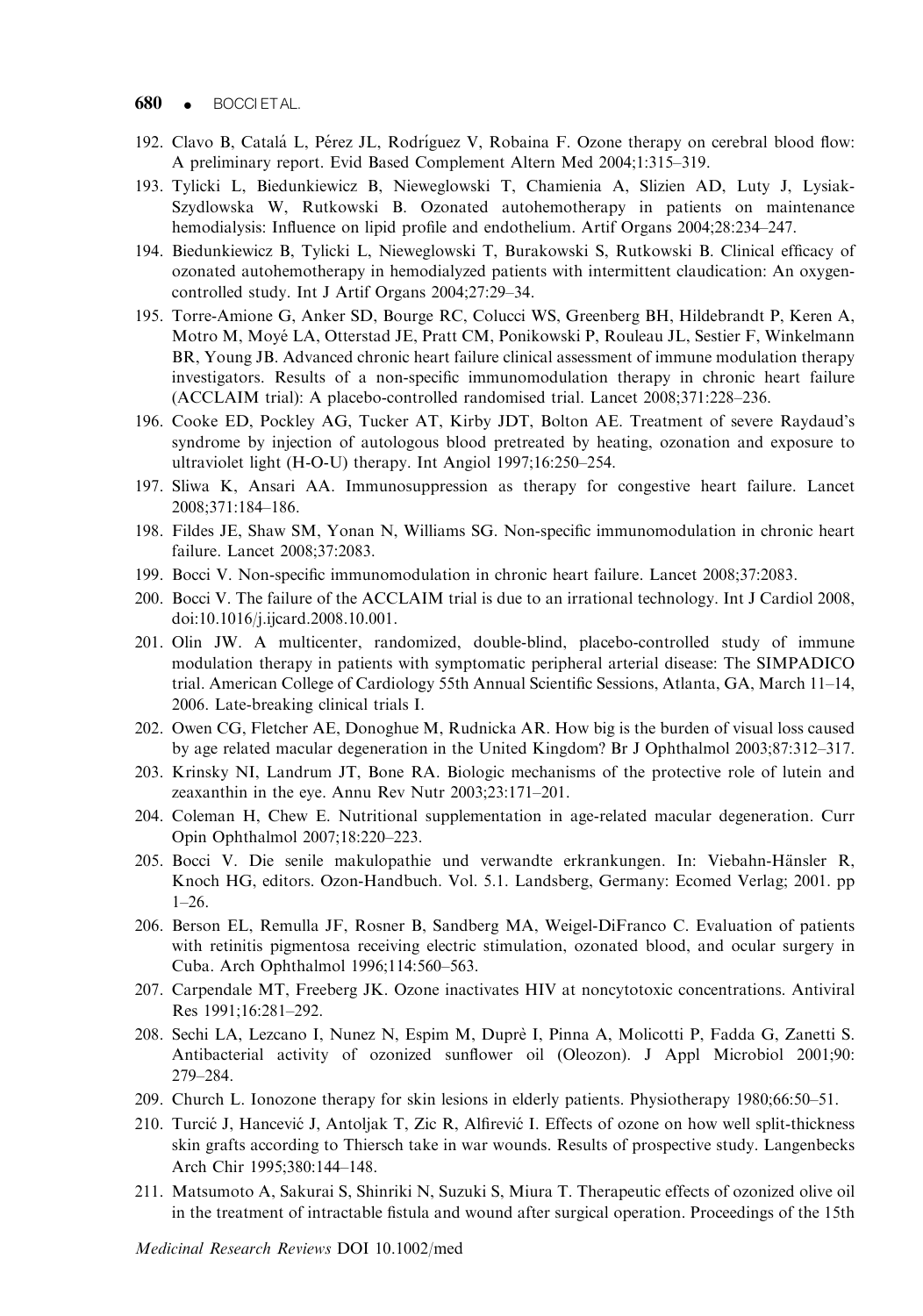Ozone World Congress, Vol. 1, London, UK. London, UK: Speedprint MacMedia; 2001. pp 77–84.

- 212. Valacchi G, Fortino V, Bocci V. The dual action of ozone on the skin. Br J Dermatol 2005;153:1096–1100.
- 213. He QC, Tavakkol A, Wietecha K, Begum-Gafur R, Ansari SA, Polefka T. Effects of environmentally realistic levels of ozone on stratum corneum function. Int J Cosmet Sci 2006;28:349–357.
- 214. Zanardi I, Travagli V, Gabbrielli A, Chiasserini L, Bocci V. Physico-chemical characterization of sesame oil derivatives. Lipids 2008;43:877–886.
- 215. Jordan L, Beaver K, Foy S. Ozone treatment for radiotherapy skin reactions: Is there an evidence base for practice? Eur J Oncol Nurs 2002;6:220–227.
- 216. Cavanagh PR, Lipsky BA, Bradbury AW, Botek G. Treatment for diabetic foot ulcers. Lancet 2005;366:1725–1735.
- 217. Martínez-Sánchez G, Al-Dalain SM, Menéndez S, Re L, Giuliani A, Candelario-Jalil E, Alvarez H, Fernández-Montequín JI, León OS. Therapeutic efficacy of ozone in patients with diabetic foot. Eur J Pharmacol 2005;523:151–161.
- 218. Barnes PJ. Scientific rationale for inhaled combination therapy with long-acting beta2-agonists and corticosteroids. Eur Respir J 2002;19:182–191.
- 219. Bocci V. May oxygen-ozonetherapy improve the prognosis of BPCO? Giorn It Mal Tor 2007;61:434–446.
- 220. Andreula CF, Simonetti L, De Santis F, Agati R, Ricci R, Leonardi M. Minimally invasive oxygen–ozone therapy for lumbar disk herniation. AJNR Am J Neuroradiol 2003:996–1000.
- 221. Gallucci M, Limbucci N, Zugaro L, Barile A, Stavroulis E, Ricci A, Galzio R, Masciocchi C. Sciatica: Treatment with intradiscal and intraforaminal injections of steroid and oxygen–ozone versus steroid only. Radiology 2007;242:907–913.
- 222. Oder B, Loewe M, Reisegger M, Lang W, Ilias W, Thurnher SA. CT-guided ozone/steroid therapy for the treatment of degenerative spinal disease-effect of age, gender, disc pathology and multisegmental changes. Neuroradiology 2008;50:777–785.
- 223. Muto M, Ambrosanio G, Guarnieri G, Capobianco E, Piccolo G, Annunziata G, Rotondo A. Low back pain and sciatica: Treatment with intradiscal-intraforaminal O(2)–O(3) injection. Our experience. Radiol Med 2008;113:695–706.
- 224. Wu ZQ, Wei LZ, Li J, Wanga Y, Ni DH, Yang P, Zhang Y. Percutaneous treatment of noncontained lumbar disc herniation by injection of oxygen–ozone combined with collagenase. Eur J Radiol 2008, in press. DOI: 10.1016/j.ejrad.2008.07.029.
- 225. Re L, Martínez-Sánchez G, Malcangi G, Mercanti A, Labate V. Ozone therapy: A clinical study on the pain management. Int J Ozone Therapy 2008;7:37–44.
- 226. Bochkov VN, Leitinger N. Anti-inflammatory properties of lipid oxidation products. J Mol Med 2003;81:613–626.
- 227. Tamoto K, Yamazaki A, Nochi H, Miura T. Ozonides of olive oil and methyl oleate inhibit the expression of cyclooxygenase 2 through the suppression of kB/NFkB pathway in lipopolysaccharide-stimulated macrophage-like THP1 cells. Proceedings of the 17th World Ozone Association Congress, Strasbourg, France, 2005. p 37.
- 228. Baysan A, Whiley RA, Lynch E. Antimicrobial effect of a novel ozone-generating device on microorganisms associated with primary root carious lesions in vitro. Caries Res 2000;34:498–501.
- 229. Azarpazhooh A, Limeback H. The application of ozone in dentistry: A systematic review of literature. J Dent 2008;36:104–116.
- 230. Lynch E. The revolution in dentistry. Copenhagen: Quintessence Publisher; 2004; 300p.
- 231. Weaver LK, Hopkins RO, Chan KJ, Churchill S, Elliott CG, Clemmer TP, Orme Jr JF, Thomas FO, Morris AH. Hyperbaric oxygen for acute carbon monoxide poisoning. N Engl J Med 2002;347:1057–1067.